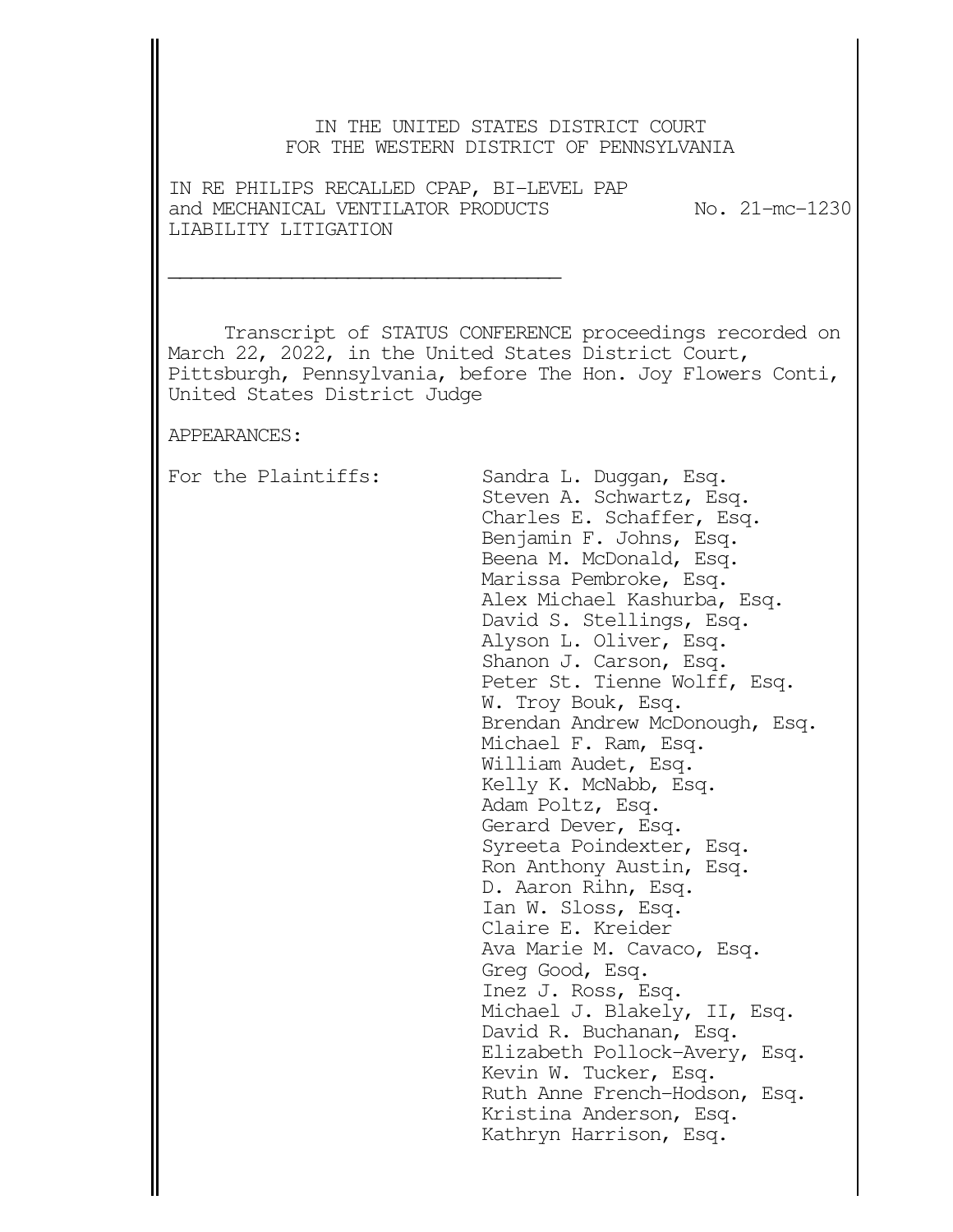| $\mathbf 1$  |                                            |                                                            |
|--------------|--------------------------------------------|------------------------------------------------------------|
| $\mathbf{2}$ | APPEARANCES (cont.)<br>For the Plaintiffs: | Joyce Chambers Reichard, Esq.<br>Lisa Ann Gorshe, Esq.     |
| 3            |                                            | Arthur H. Stroyd, Esq.<br>Kelly K. Iverson, Esq.           |
| $\sqrt{4}$   |                                            | Patrick Wayne Pendley, Esq.                                |
| 5            | For Philips Defendants:                    | John P. Lavelle, Jr., Esq.<br>Michael Steinberg, Esq.      |
| 6            |                                            | Lisa Chanow Dykstra, Esq.<br>William B. Monahan, Esq.      |
| 7            | For Burnett Defendants:                    | Richard W. Bode, III, Esq.<br>Kristen Hock Prex, Esq.      |
| 8            |                                            |                                                            |
| 9            |                                            |                                                            |
| 10           |                                            |                                                            |
| 11           |                                            |                                                            |
| 12           |                                            |                                                            |
| 13           | Court Reporter:                            | Deborah Rowe, RMR, CRR<br>700 Grant Street, Ste. 5300      |
| 14           |                                            | Pittsburgh, PA 15219<br>$(412)$ $471 - 2510$               |
| 15           |                                            |                                                            |
| 16           |                                            |                                                            |
| 17           |                                            |                                                            |
| 18           |                                            |                                                            |
| 19           |                                            | Proceedings recorded by mechanical stenography; transcript |
| 20           | produced by computer-aided transcription   |                                                            |
| 21           |                                            |                                                            |
| 22           |                                            |                                                            |
| 23           |                                            |                                                            |
| 24           |                                            |                                                            |
| 25           |                                            |                                                            |
|              |                                            |                                                            |
|              |                                            |                                                            |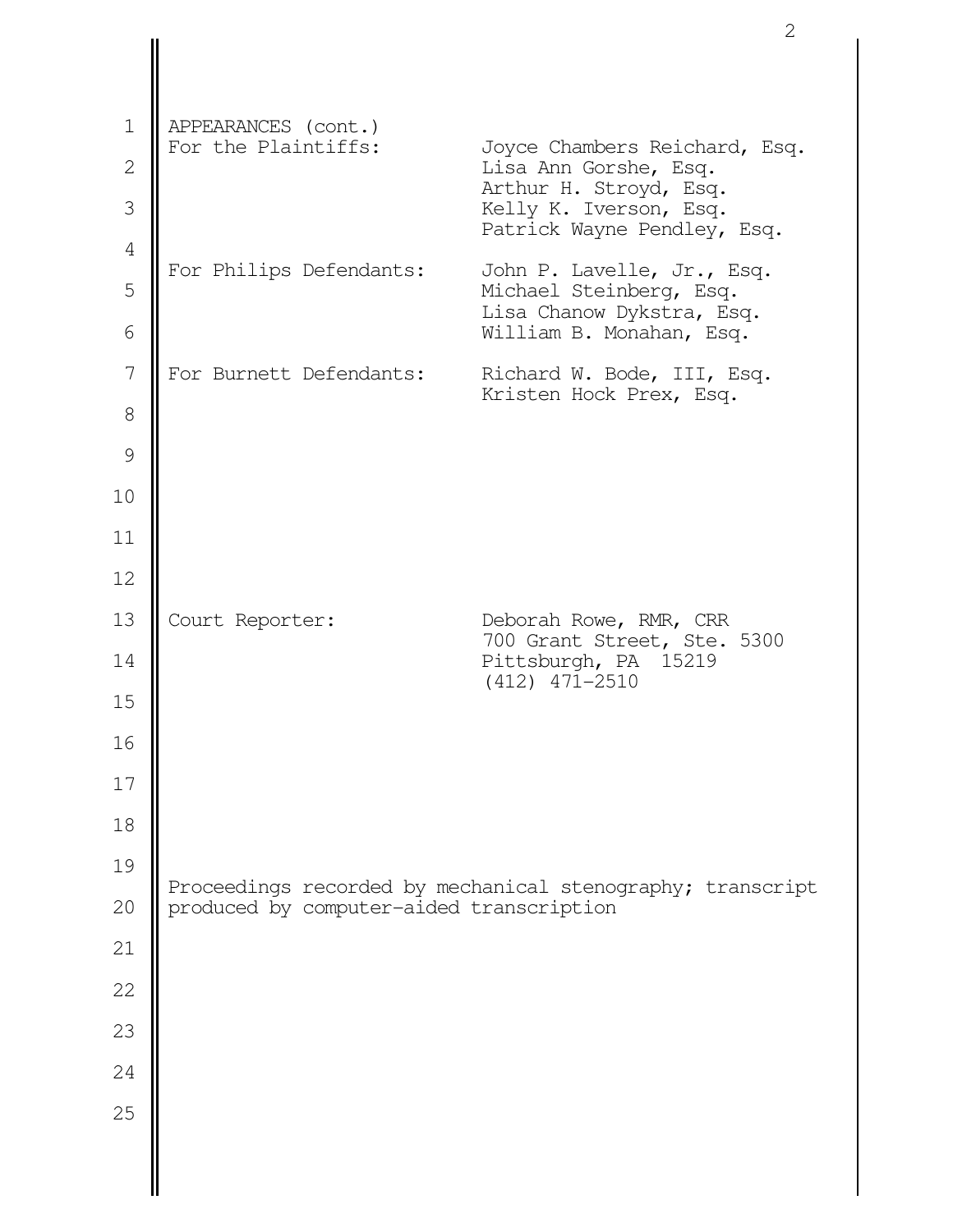| $\mathbf 1$   | $\underline{P} \underline{R} \underline{O} \underline{C} \underline{E} \underline{E} \underline{D} \underline{I} \underline{N} \underline{G} \underline{S}$ |  |
|---------------|-------------------------------------------------------------------------------------------------------------------------------------------------------------|--|
| 2             |                                                                                                                                                             |  |
| 3             | $(2:08 \text{ p.m.}; \text{ in open court:})$                                                                                                               |  |
| 4             | THE COURT: Good afternoon. Please be seated.                                                                                                                |  |
| 5             | This is a status conference scheduled in In Re Philips                                                                                                      |  |
| 6             | Recalled CPAP, Bi-Level PAP and Mechanical Ventilator                                                                                                       |  |
| 7             | Products Litigation, Master Docket Miscellaneous No. 21-1230.                                                                                               |  |
| 8             | At this time anyone who's going to speak, I'm going                                                                                                         |  |
| $\mathcal{G}$ | to ask you to stand and introduce yourself for the record.                                                                                                  |  |
| 10            | Others that are here that wish to have your name recorded as                                                                                                |  |
| 11            | having entered your appearance, there's a sheet that is                                                                                                     |  |
| 12            | available to you to sign. And then it will be part of our                                                                                                   |  |
| 13            | records. For the Plaintiffs?                                                                                                                                |  |
| 14            | MS. IVERSON: Your Honor, good afternoon. Kelly                                                                                                              |  |
| 15            | Iverson with Lynch Carpenter, co-lead counsel for the                                                                                                       |  |
| 16            | Plaintiffs.                                                                                                                                                 |  |
| 17            | MR. SCHWARTZ: Good afternoon, Your Honor. Steve                                                                                                             |  |
| 18            | Schwartz from Chimicles, Schwartz, Kriner & Donaldson-Smith,                                                                                                |  |
| 19            | co-lead counsel for Plaintiffs.                                                                                                                             |  |
| 20            | MS. DUGGAN:<br>Good afternoon, Your Honor. Sandra                                                                                                           |  |
| 21            | Duggan from Levin, Sedran & Berman, Plaintiffs' co-lead                                                                                                     |  |
| 22            | counsel.                                                                                                                                                    |  |
| 23            | MS. OLIVER: Good afternoon, Your Honor. May it                                                                                                              |  |
| 24            | please the Court, Alyson Oliver, Plaintiffs' counsel.                                                                                                       |  |
| 25            | Thank you.<br>THE COURT:                                                                                                                                    |  |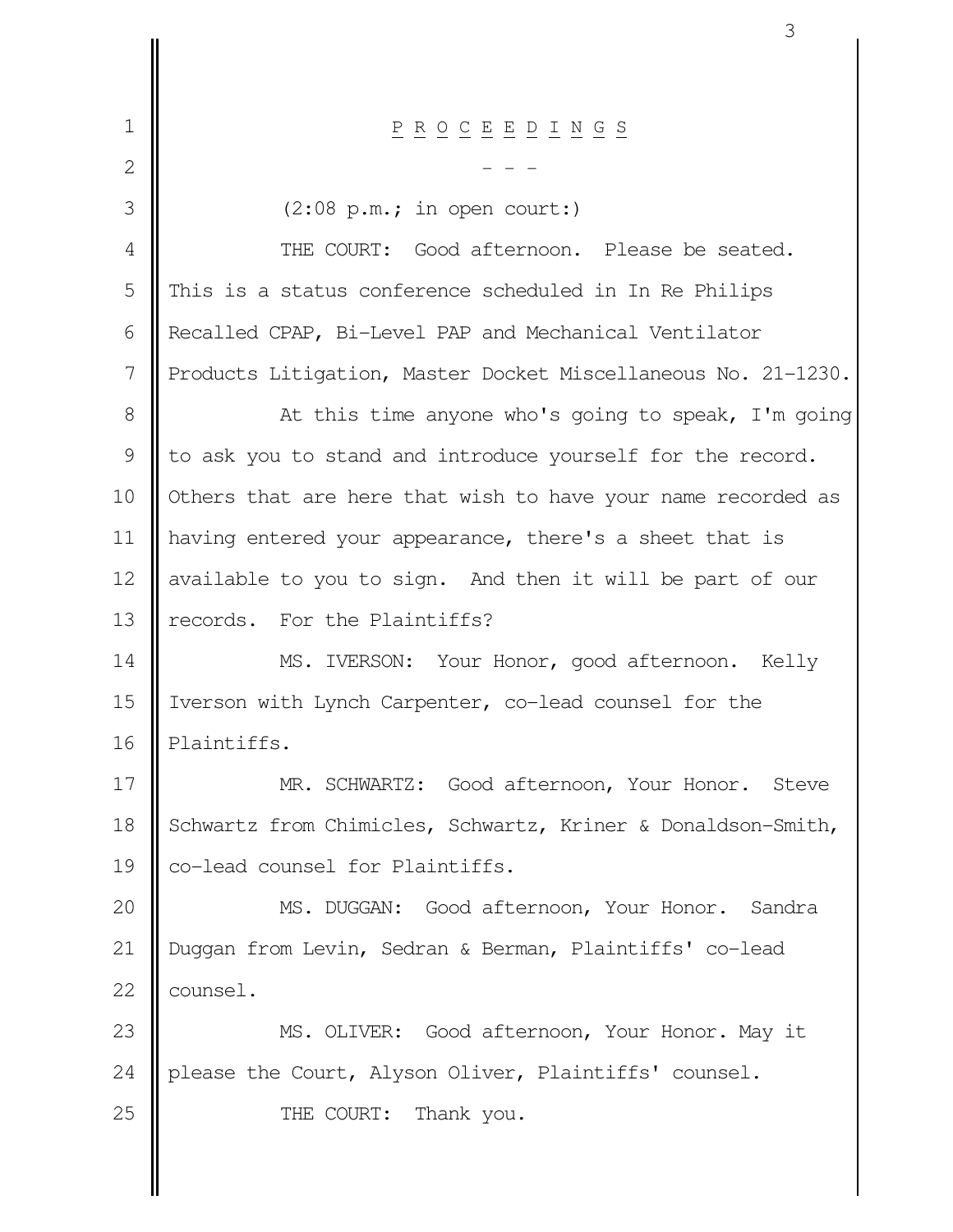MR. RIHN: Aaron Rihn, Your Honor, co-liaison counsel for the Plaintiffs. MR. PENDLEY: Patrick Pendley on the fee and expense committee. I may or may not speak. THE COURT: But you might have to speak because I'm going to be asking you a couple questions about the proposed order. MR. WOLFF: Good afternoon, Your Honor. May it please the Court, Peter St. Tienne Wolff, from the Pietragallo firm, co-liaison counsel for the Plaintiff. MR. BUCHANAN: Good afternoon, Your Honor. David Buchanan, Seeger Weiss, on behalf of the Plaintiffs. MS. CAVACO: Good afternoon, Your Honor. Ava Cavaco for the Leadership Development Committee. MR. TUCKER: Kevin Tucker, Your Honor, also co-chair of the Leadership Development Committee. THE COURT: Thank you. Okay. So we have an agenda -- oh, I'm sorry. For the defense side? We've got so many lawyers for the Plaintiffs. MR. LAVELLE: Good afternoon, Your Honor. John Lavelle from Morgan Lewis for Philips RS North America. MS. DYKSTRA: Good afternoon, Your Honor. Lisa Dykstra from Morgan Lewis for Philips RS. MR. STEINBERG: Good afternoon, Your Honor. Michael Steinberg, Sullivan & Cromwell, for the Philips 1 2 3 4 5 6 7 8 9 10 11 12 13 14 15 16 17 18 19 20 21 22 23 24 25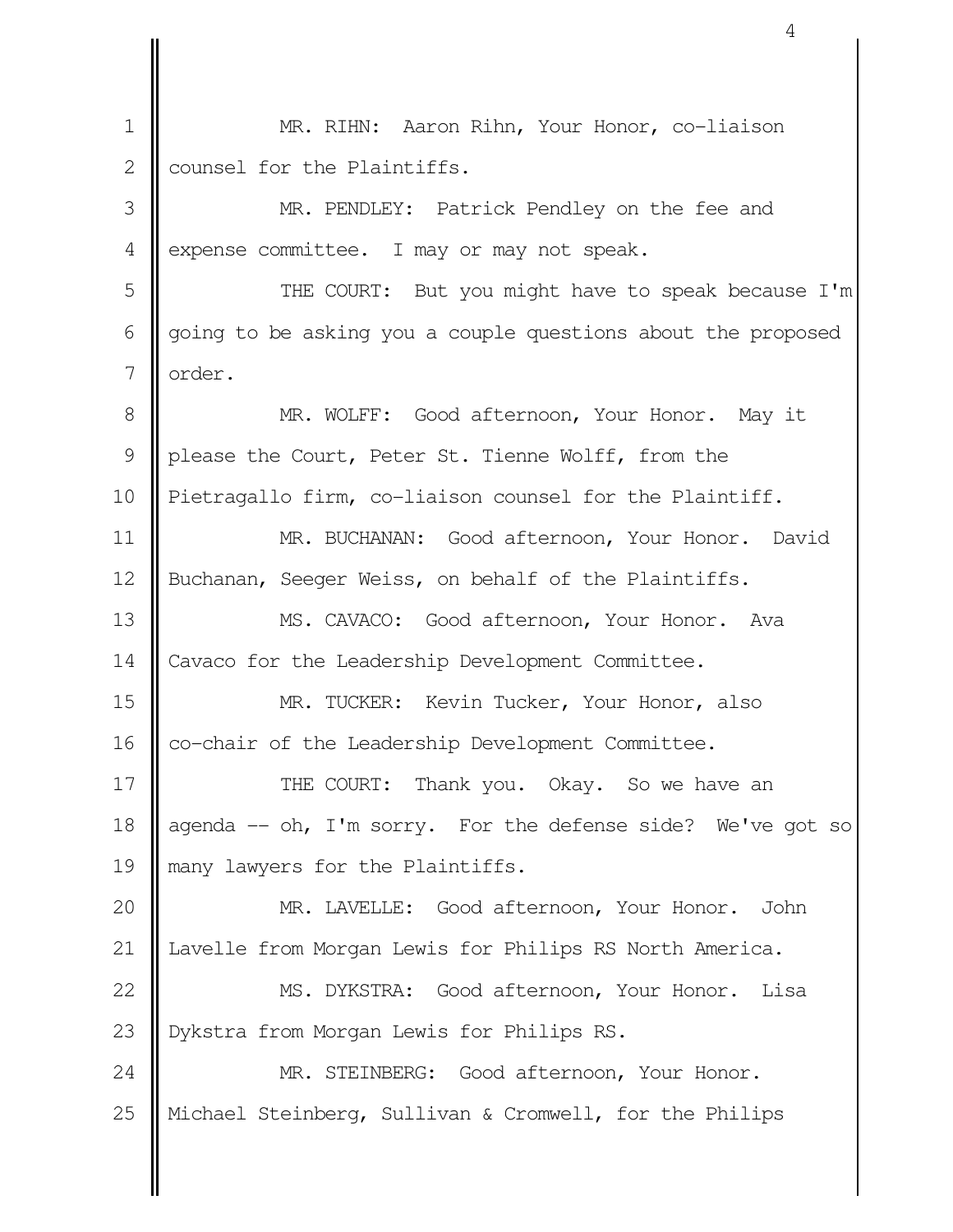Defendants, Koninklijke Philips NV, Philips Holding USA and Philips North America. 1 2

MR. MONAHAN: Good afternoon, Your Honor. William Monahan, from Sullivan and Cromwell for the same Defendants as Mr. Steinberg just mentioned. 3 4 5

MR. BODE: Good afternoon, Your Honor. Rick Bode for the Burnett Defendants. 6 7

THE COURT: Thank you all. So we have an agenda, and I had included some items, and I have a few additions to my items that may be discussed prior to the time we get to the Court's issues. But we'll start with the parties. First we'll hear about the master pleadings and the initial motion practice. 8 9 10 11 12 13

MS. DUGGAN: Good afternoon, Your Honor. Sandra Duggan. 14 15

A little over nine months ago, Your Honor, on June 14, 2021, Philips voluntarily recalled millions of CPAP, Bi-Level PAP and mechanical ventilator devices that treat sleep apnea and other breathing conditions due to problems with the polyester-based polyurethane foam in these devices. 16 17 18 19 20

And according to Philips in its recall notice, the foam may degrade into particles which may enter the devices air pathway and may be ingested or inhaled by users. And also, the foam may off-gas certain volatile organic compounds that can result in serious injury that can be life 21 22 23 24 25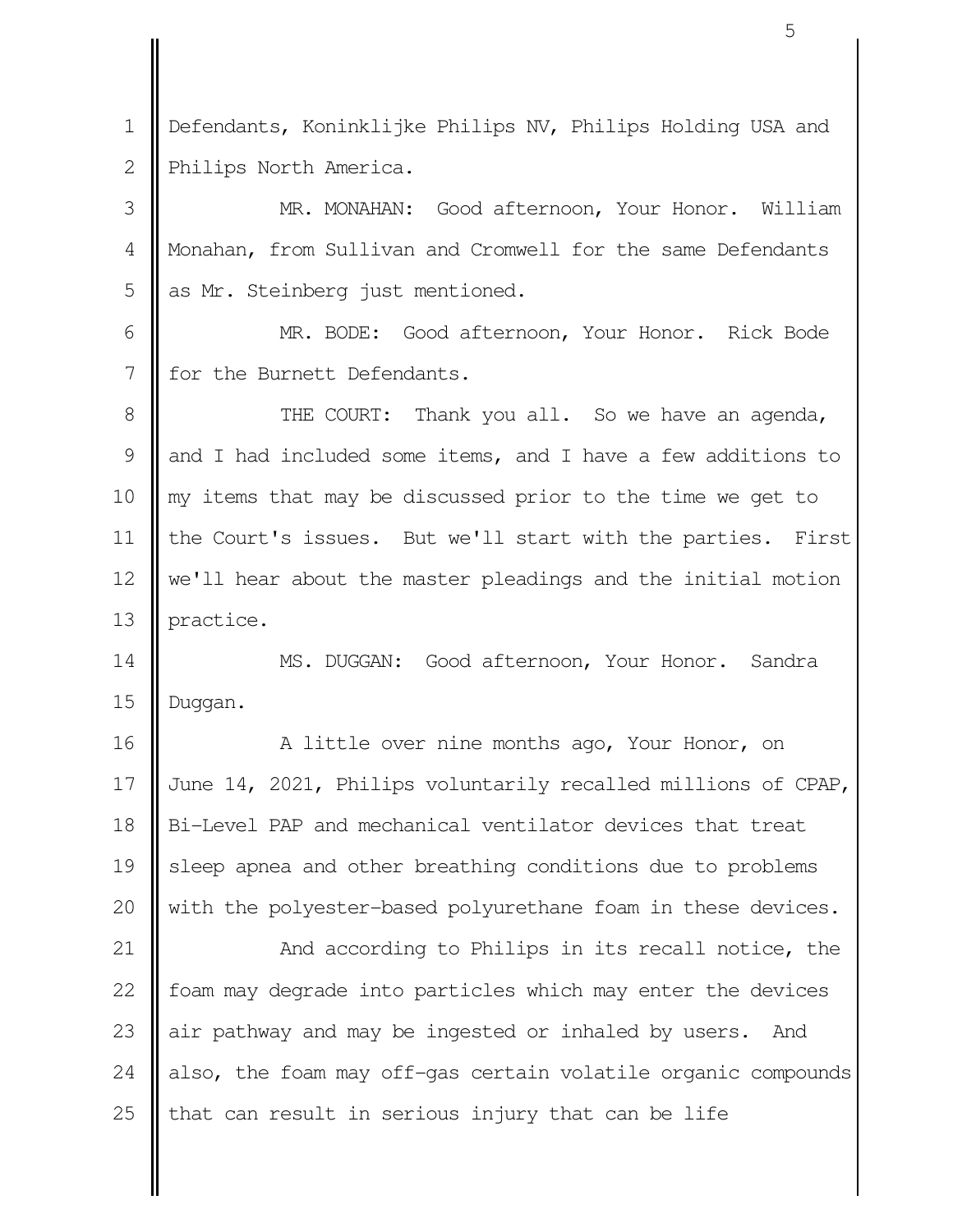threatening, cause permanent impairment or require medical intervention to preclude permanent injuries. 1 2

Since the recall, the FDA has been monitoring the effectiveness of Philips' communications with health professionals who prescribe these recalled devices and distributors, retailers and individuals who use the devices because of the importance of making sure that patients and their medical providers are notified, not only of the recall itself, but also of the health risks presented by the recalled devices. 3 4 5 6 7 8 9 10

Since the recall last June, 264 actions have been filed in more than 40 federal districts across the country. 102 class actions have been filed on behalf of purchasers and users of recalled products manufactured by Philips. 11 12 13 14

Most of these actions are seeking economic damages for a nationwide class of purchasers and lessees of recalled machines from fifty states plus Puerto Rico and the District of Columbia. Many of these suits are also seeking certification of medical monitoring classes by state. 15 16 17 18 19

In addition, there are 162 individual actions seeking damages for personal injuries, and we anticipate that actions will be filed on behalf of Plaintiffs from all fifty states and Puerto Rico and the District of Columbia seeking personal injury relief. 20 21 22 23 24

25

In December Philips told this Court that it would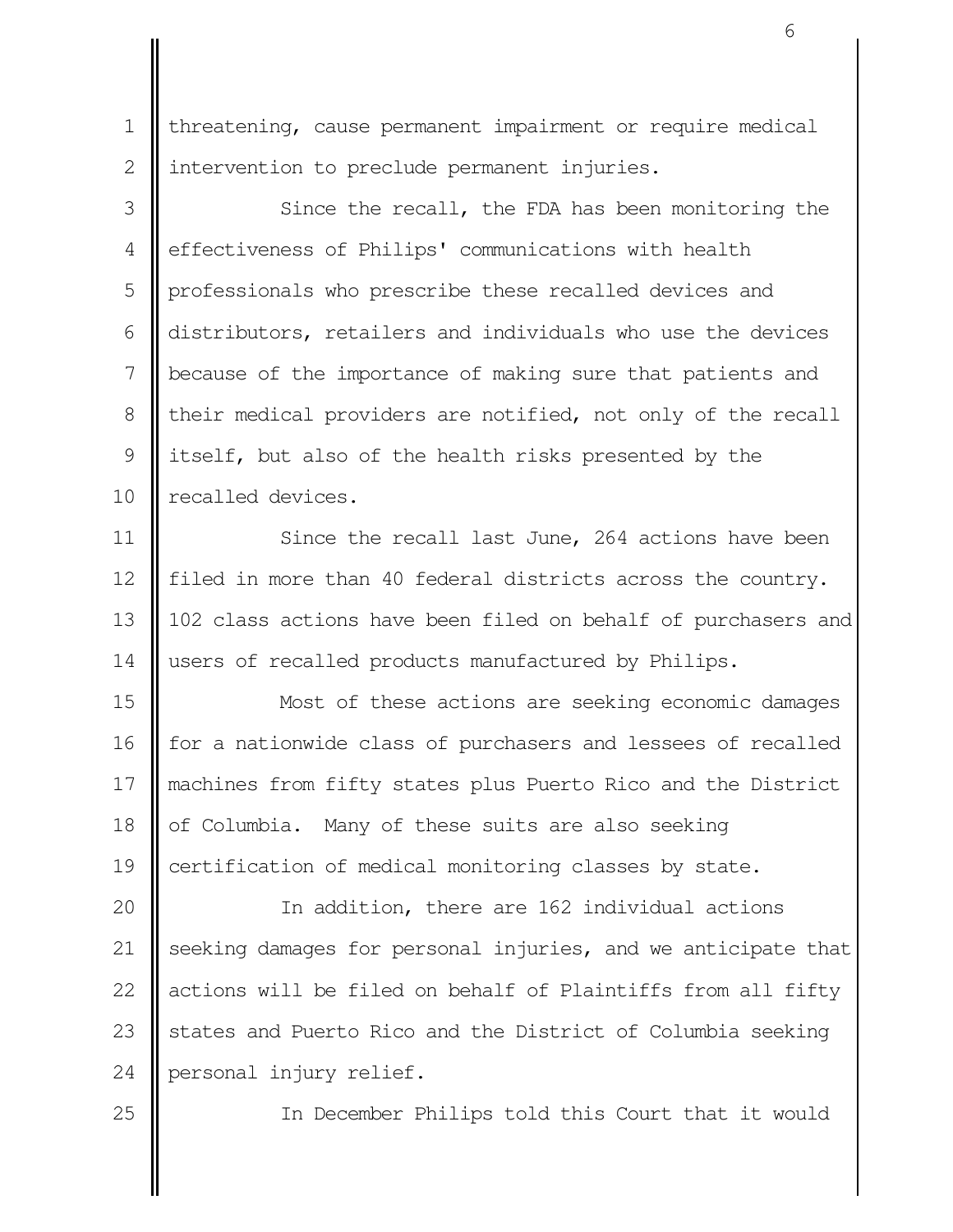like to see three master complaints, and we agree. And we proposed to sequence the filing of an amended consolidated master complaint for economic damages, an amended consolidated master complaint for medical monitoring damages, and a master complaint for personal injuries with individual short form complaints. 1  $\mathcal{L}$  3 4 5 6

Sequencing the filing of these complaints would provide an orderly and efficient process for initial motion practice and briefing regarding the complaints while discovery gets under way. 7 8 9 10

Now, there have been a number of recent important developments with regard to Philips' recall which impact the Plaintiffs' claims, and we need to incorporate those facts into the consolidated complaint. 11 12 13 14

Less than two weeks ago, on March 10, 2022, the FDA issued a 518 notification order pursuant to Section 518A of the Federal Food, Drug and Cosmetic Act. 15 16 17

And the FDA expressed concerns that Philips has not and is not providing patients and consumers with sufficient information regarding the progress of the recall and the process for obtaining a replacement device. 18 19 20 21

And the FDA has received numerous complaints from patients who are confused about the recall and the replacement process. And significantly, the FDA determined the degradation of the foam and the potential for debris to 22 23 24 25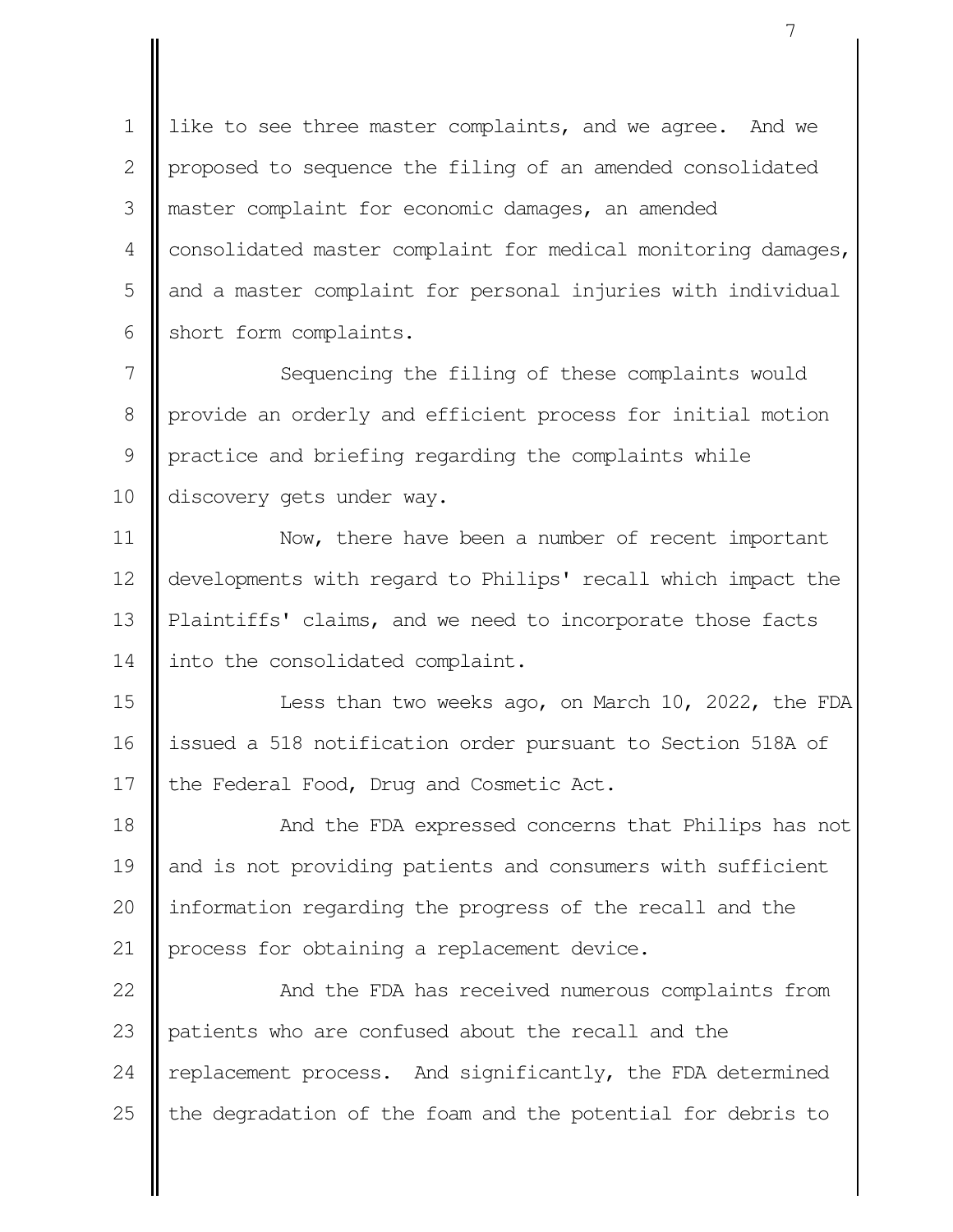be released into the device's air pathway has caused the recalled products to present an unreasonable risk of substantial harm to public health. And for that reason, proper notification of the recall to consumers, retailers, distributors and medical professionals is vital. 1  $\mathcal{L}$  3 4 5

So taking into consideration these new developments, the fact that this is not a typical scenario where there's a finite set of facts that occurred in the past, the need to carefully incorporate all the viable claims into separate class complaints with appropriate subclassing where warranted and the need to vet and select the class representatives, we're proposing to file the consolidated economic damages complaint by June 20, in 90 days, and then the consolidated medical monitoring class complaint 60 days thereafter, in other words, on August 22, and also on August 22, the master complaint for personal injuries. 6 7 8 9 10 11 12 13 14 15 16

And because Plaintiffs will likely have both economic claims, some of them will have medical monitoring damages as well as possibly individual personal injury claims, we propose to the Defendants that we could enter into a stipulation whereby they would agree to allow the Plaintiffs to sever their claims into the various complaints and without triggering any claim splitting defenses. 17 18 19 20 21 22 23

This was done in -- well, in Juul and in Zantac. The Courts ruled in those cases it was a contested issue, and 24 25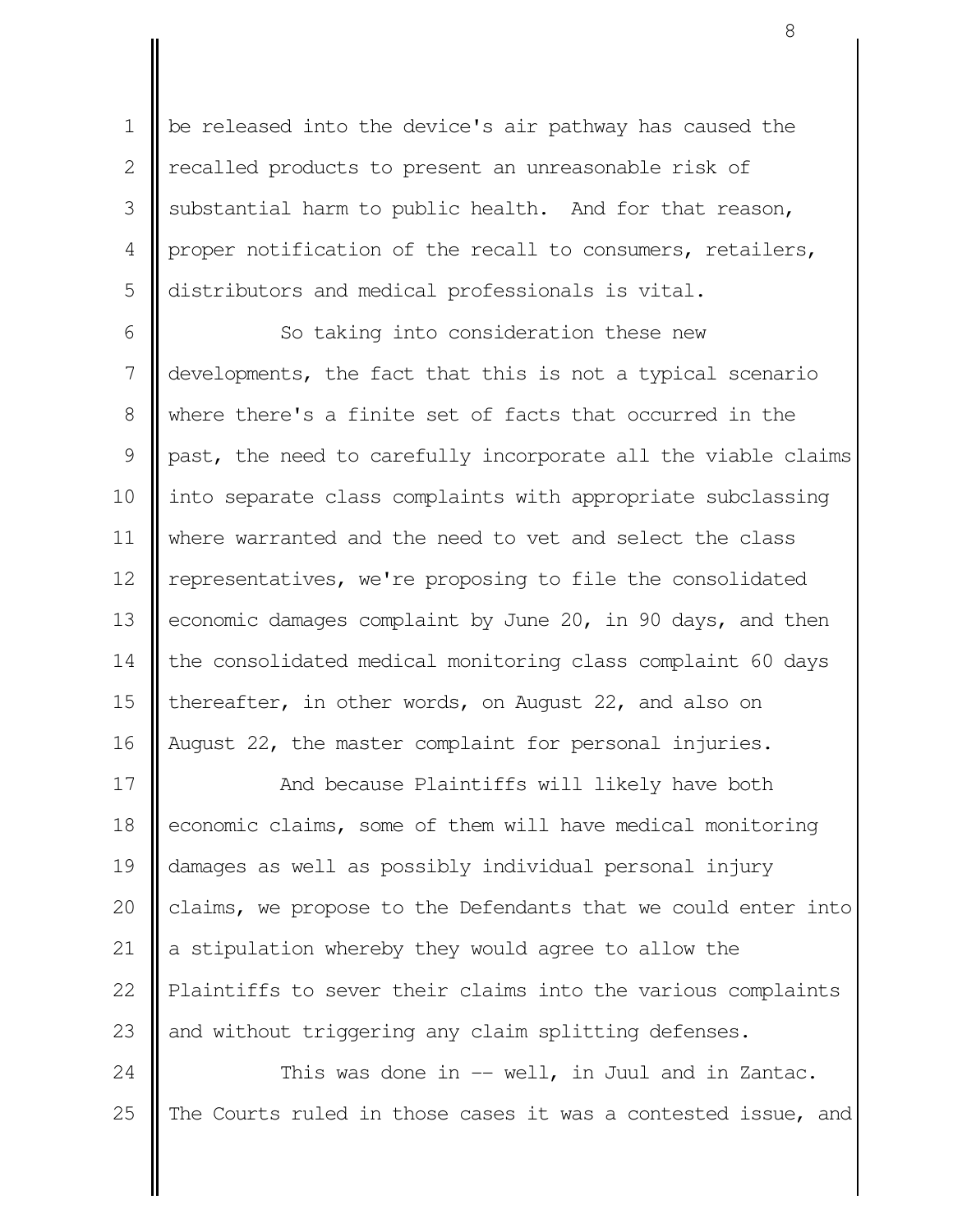because all of the Plaintiffs' claims are before the MDL court and separate complaints are filed for the convenience of the Court in managing its docket, and addressing the motions to dismiss would be easier in that manner, there's no claim splitting. And, of course, we're proposing there would also be no duplicative recovery on behalf of the Plaintiffs. 1  $\mathcal{L}$  3 4 5 6

Now, Courts have held that the doctrine of claim splitting generally doesn't apply to class actions, and the reason for that is that Rule 23 permits resolution of claims that are common to all Plaintiffs. So if a Plaintiff had an individual personal injury claim, that would not be dealt with on a class basis. 7 8 9 10 11 12

The Restatement Section 26(1)(c) recognizes an exception to claim splitting where Plaintiffs are unable to seek a certain remedy or form of relief in the first action because of restrictions on the Court's authority to entertain demands for multiple remedies or forms of relief in a single action. 13 14 15 16 17 18

If I could just add one more thing, there is other cases, complex cases such as this where the 90 days is used to produce an amended omnibus complaint. In Chinese Drywall they produced an omnibus complaint 90 days after they had started the case. In BP Oil they filed bundled complaints, again, 90 days. I think in Juul it was 81, more than 81 days. In Taxotere it's also that same period of time that 19 20 21 22 23 24 25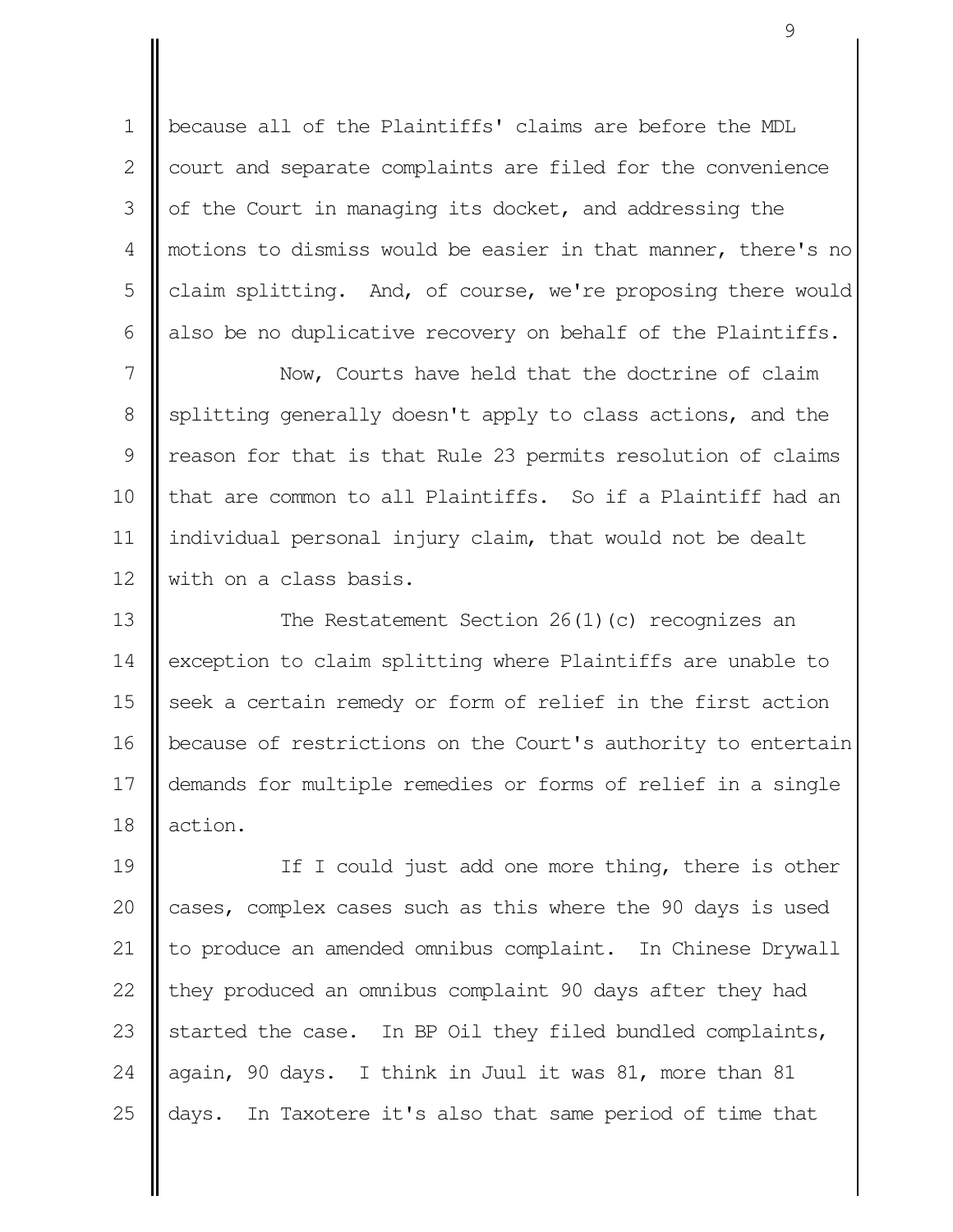was required to carefully craft these complaints. THE COURT: I was going to bring this up later, but maybe this is a good time to bring it up now since we're talking about these consolidated complaints. I just had received a filing in one of the Puerto Rican cases, Fuentes-Hernaiz, and they're seeking leave to file an Amended Complaint. So I view that as it should be denied without prejudice because the consolidated complaints will be filed. MS. DUGGAN: I think in that case it's an individual action for personal injury. So our suggestion would be that once the master complaint for personal injuries is filed, it would be a process by which Plaintiffs can file short form complaints in this court. THE COURT: Is that the registry that we're talking about? Would they be listed on the registry? MS. DUGGAN: Well, I would suggest, Your Honor, that would be a slightly different situation -- THE COURT: Do you want to explain the difference? MS. DUGGAN: So the one is the complaint itself and requiring Plaintiffs to come in who have a viable claim to actually file a short form complaint that is sworn by the Plaintiffs. The registry  $-$  and again, it takes on different 1 2 3 4 5 6 7 8 9 10 11 12 13 14 15 16 17 18 19 20 21 22 23 24

meanings, depending on the situation -- is a means to try to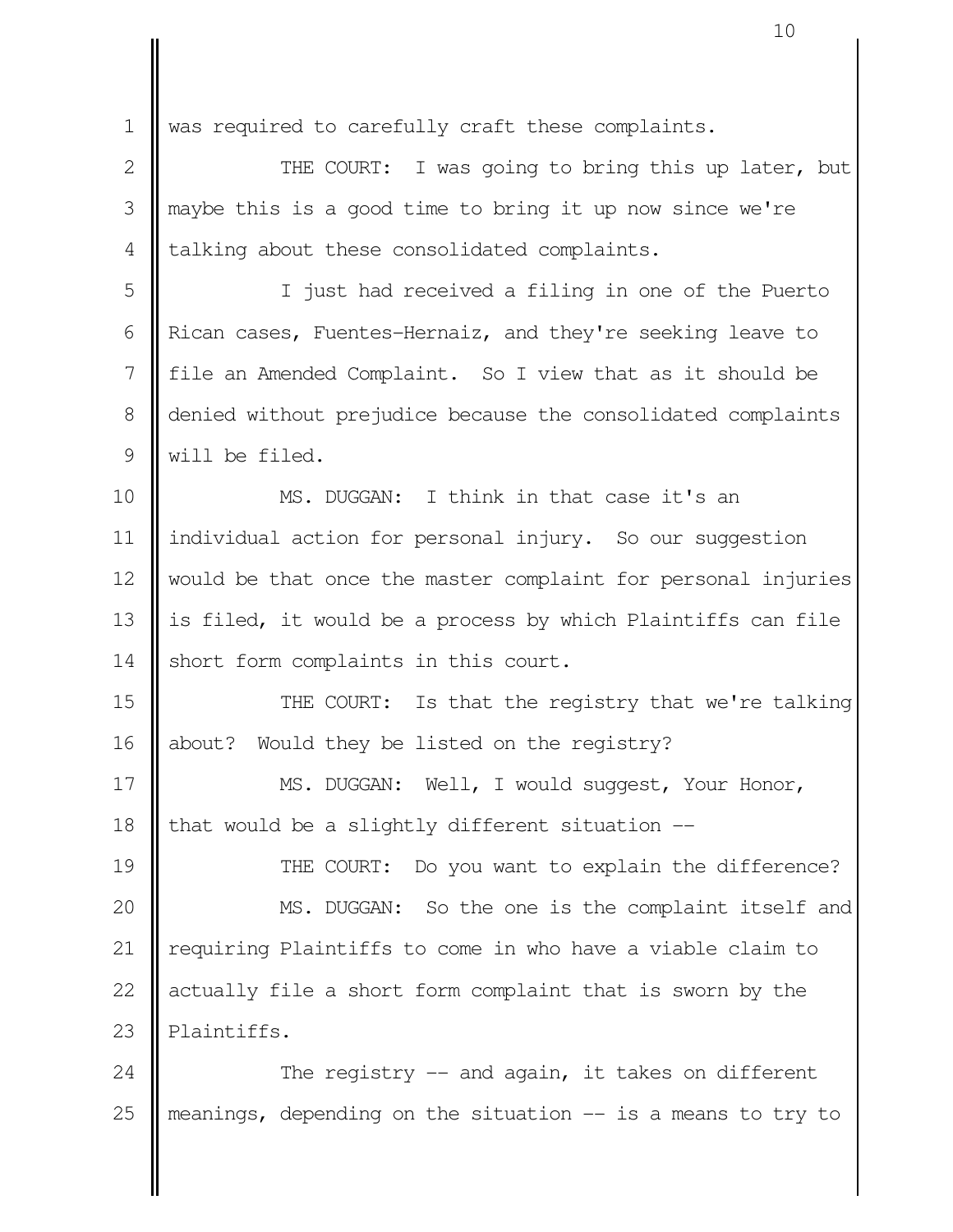capture the universe of claims that are going to be before this Court. 1 2

And the Plaintiffs as well as the Defendants, because we've spoken to them, are investigating a proper platform to do that whereby both sides would have this ability to whatever is agreed to is filed for each of the Plaintiffs, whether it's a detailed sheet or a -- 3 4 5 6 7

THE COURT: What's the difference between that and filing the short form complaint? Why do you need the registry if everybody is going to have to file a short form complaint? 8 9 10 11

MS. DUGGAN: Most likely, Your Honor, we're going to be advocating that to be in this case you would actually have to file a complaint. But prior to that we may with the defense counsel institute a means by which we could analyze these claims on both sides, which would help with resolution as well as litigating the claims. 12 13 14 15 16 17

THE COURT: It's my understanding that the registry concept or whatever you call it substitutes for having to file an amended -- having to file a short form complaint. 18 19 20

MS. DUGGAN: I suppose that's possible, Your Honor. We would probably be advocating though that you would actually have to file a complaint so as to make sure that the claims that are coming in are viable claims. 21 22 23 24

25

THE COURT: I think that's what the registry was to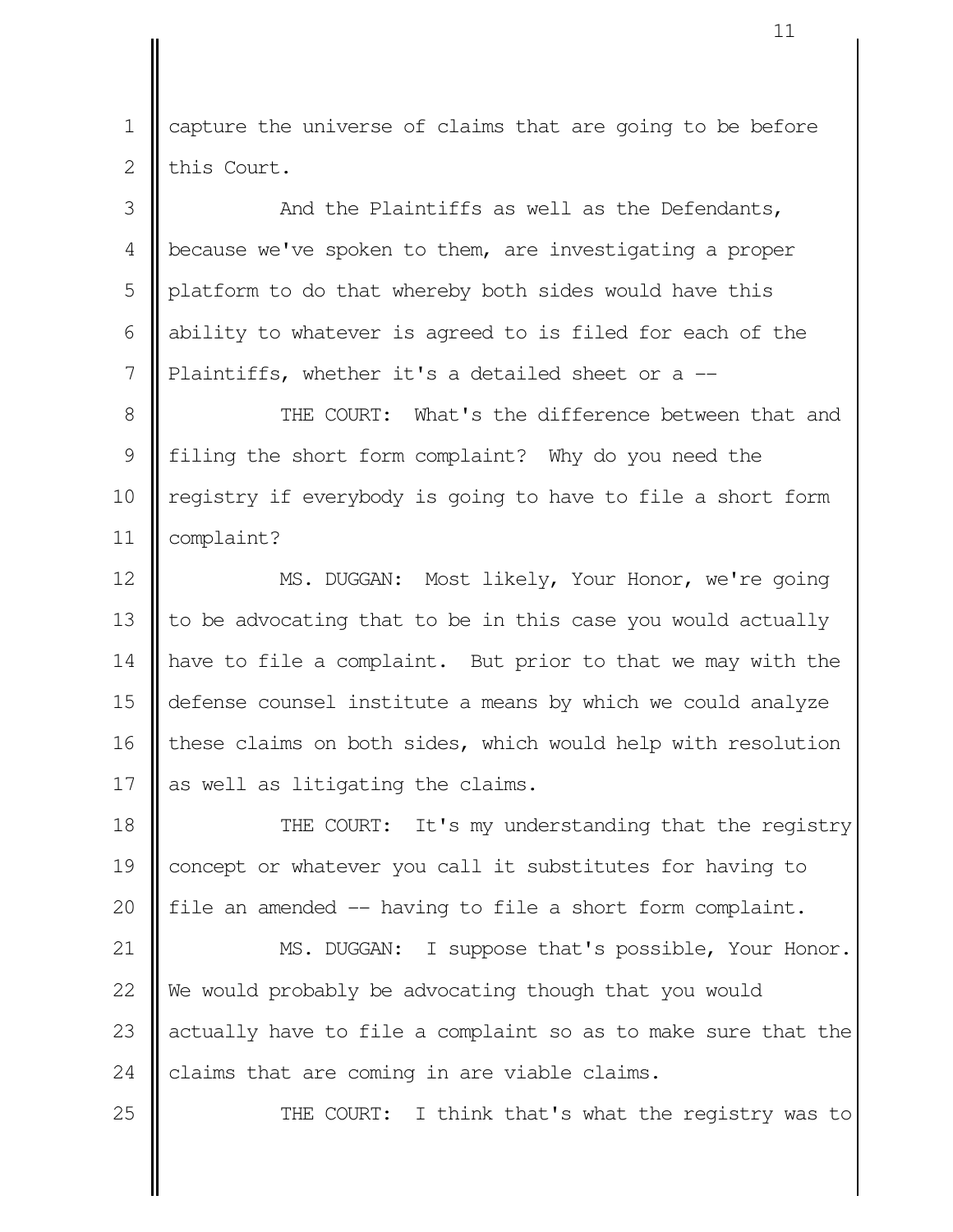do because you can look at that and make a determination from what they're setting forth. I guess I just need to know a little bit more about why you would follow -- have both duplicative things in this case, because it seems that's the way it would be. I think the defense counsel wants to -- 1  $\mathcal{L}$  3 4 5

MS. DUGGAN: I was going to suggest, Your Honor, we're meeting with the defense counsel in person on April 5 and 6, and we have a lot of different issues that we're going to be addressing, and that is one of those issues that we're going to be talking about. 6 7 8 9 10

MR. LAVELLE: Your Honor, John Lavelle from Morgan Lewis for Philips RS North America. I can try and address the census registry issue specifically and come back to some of the other points. 11 12 13 14

As we understand it, the census registry idea has been used in a couple of recent MDL's. And I believe that the purpose of that is to try to get an understanding of the universe of potential claims. Not necessarily claims that had been asserted in the case, but claims that could be asserted in the future by people who haven't filed a lawsuit. 15 16 17 18 19 20

So it gives the Court and the parties some sense of who is out there who hasn't yet filed suit, who may file suit at some point, and you get some information through this simplified form of fact sheet that they prepare. And that would allow for, at least in theory, planning in terms of 21 22 23 24 25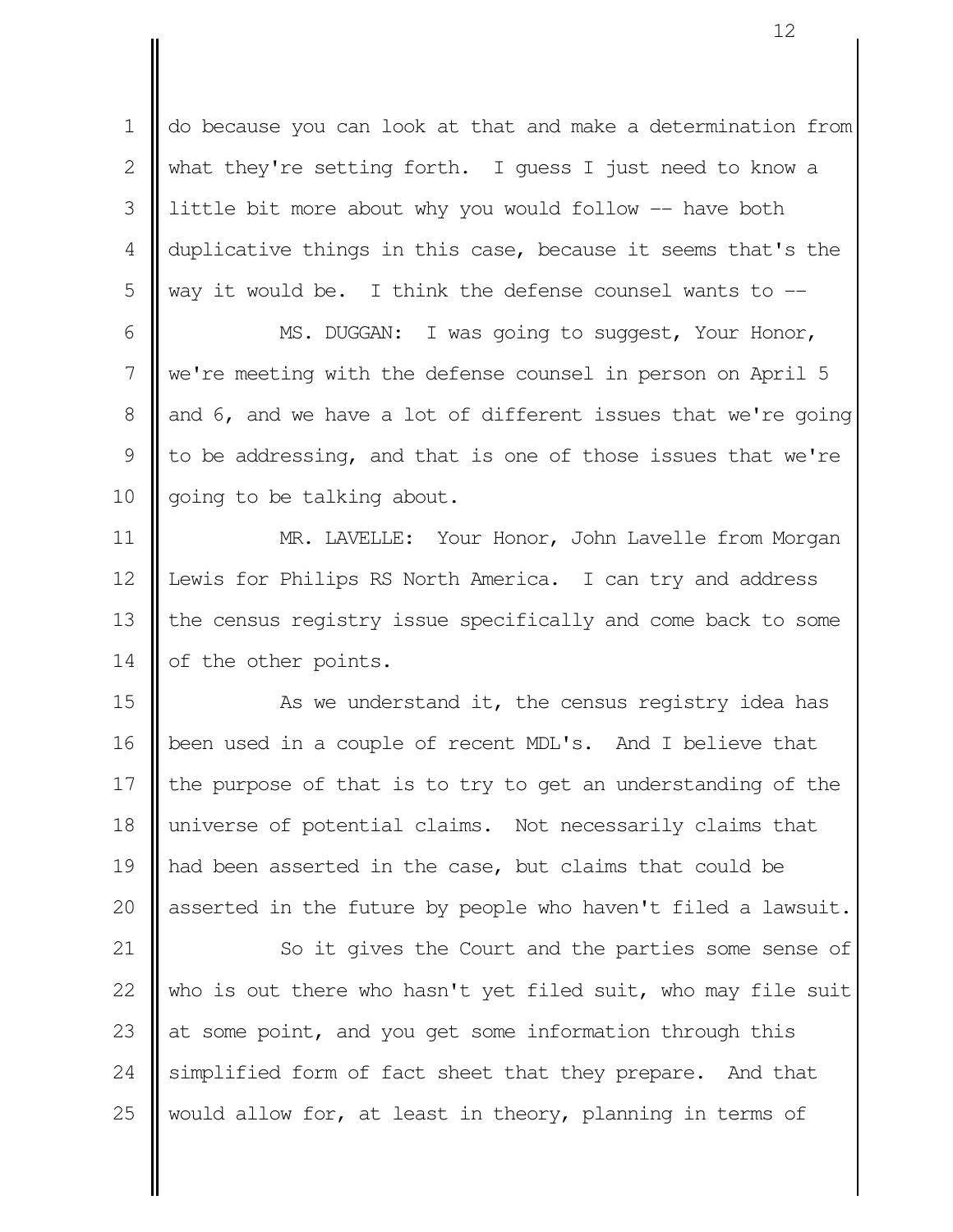1

|| mediations and the like.

| $\mathbf{2}$  | THE COURT: Well, that's what I was thinking about.            |  |
|---------------|---------------------------------------------------------------|--|
| 3             | You know, if you have a registry, and then they have to file  |  |
| 4             | a short form complaint, but the registry would in effect be   |  |
| 5             | the tolling. So if they file with the registry, there would   |  |
| 6             | be an agreement, a tolling, so that they can $-$ if this case |  |
| 7             | were to be remanded and that type of thing, and they only     |  |
| 8             | were on the registry, they would be free to file a complaint  |  |
| $\mathcal{G}$ | in whatever jurisdiction would be appropriate.                |  |
| 10            | So I guess my question is I don't see how they're             |  |
| 11            | going to work together --                                     |  |
| 12            | MR. LAVELLE: I would say --                                   |  |
| 13            | THE COURT: It doesn't seem too efficient to me.               |  |
| 14            | MR. LAVELLE: There are disadvantages to doing it              |  |
| 15            | that way, and I do think that the parties generally have      |  |
| 16            | discussed the idea that short form complaints are important   |  |
| 17            | for Plaintiffs --                                             |  |
| 18            | THE COURT: It's sort of like what you would put on            |  |
| 19            | your registry, meaning you have the three to five-page        |  |
| 20            | statement that's going to be every Plaintiff has to -- every  |  |
| 21            | person that's going to be on the registry that could be a     |  |
| 22            | potential Plaintiff would fill that out. And it would be the  |  |
| 23            | same kind of information, maybe even more than you would be   |  |
| 24            | receiving in a short form complaint.                          |  |
| 25            | So if you have the tolling, and then you're going             |  |

So if you have the tolling, and then you're going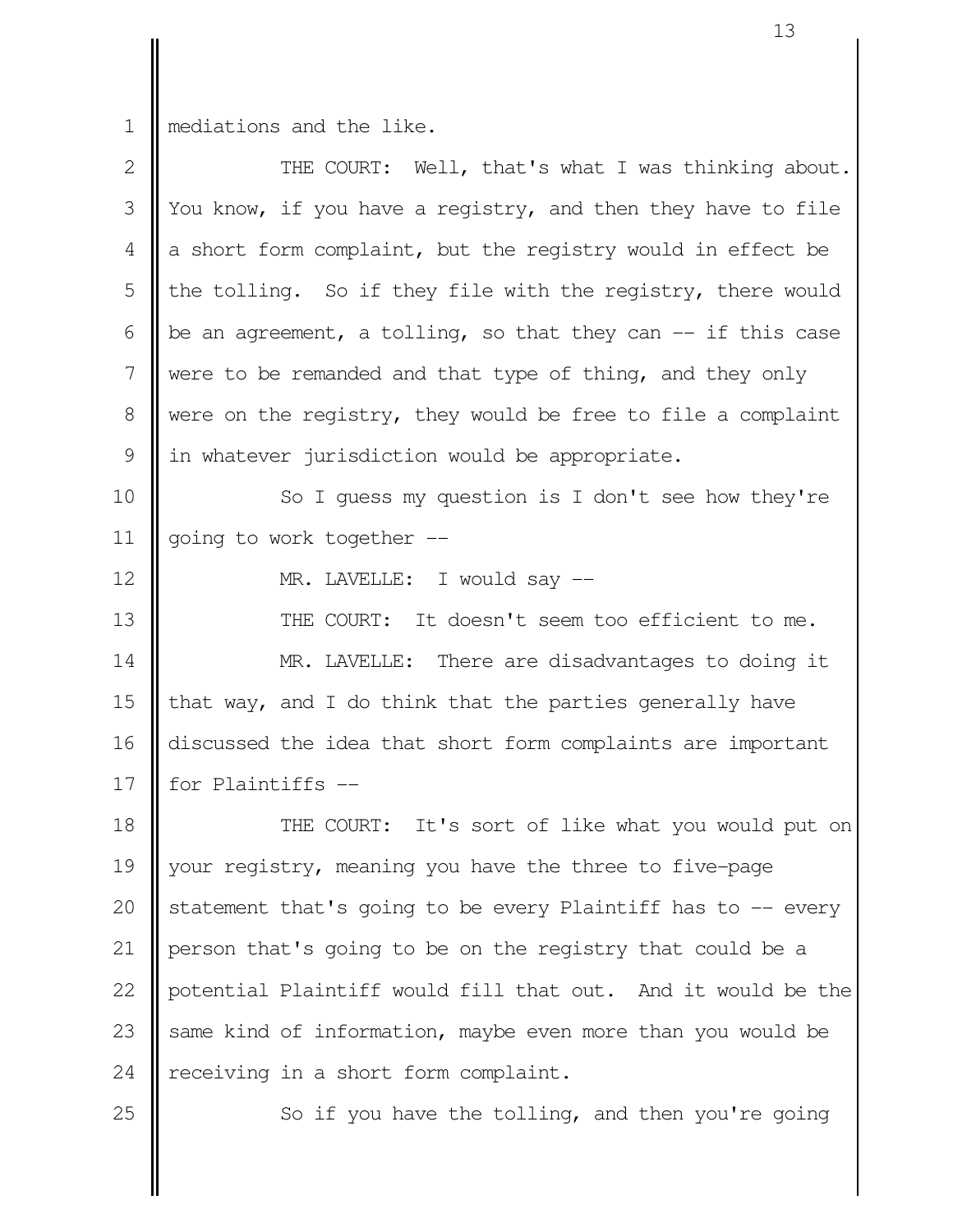to have an opportunity to settle all those cases that are listed on the registry at the same time you're settling the other one, there wouldn't be a bellwether case, of course, but it just seems to me what's most efficient for people? 1  $\mathcal{L}$  3 4

MS. DUGGAN: I think, Your Honor, a number of different scenarios could work, and that's what the parties are discussing right now, and we're definitely mindful of the various considerations, efficiency being one of them, and accountability being another. 5 6 7 8 9

THE COURT: You may want to talk to some of the counsel in the other cases where they used this. I always thought of it as a substitute for filing these short form complaints so that you don't get bogged down with numerous filings in every case. They're there, and their counsel are kept formed. 10 11 12 13 14 15

As long as they're on the registry, there's a tolling in place, so that they are going to get the benefits of any potential settlements. If they don't settle, they'll be able to file in their appropriate jurisdictions. 16 17 18 19

MR. LAVELLE: Your Honor, there are some challenges with the registries, too. 20 21

22

THE COURT: Okay.

MR. LAVELLE: And I will say that we've had some initial discussions. When we appeared in front of you in December, we heard Your Honor's message that the parties 23 24 25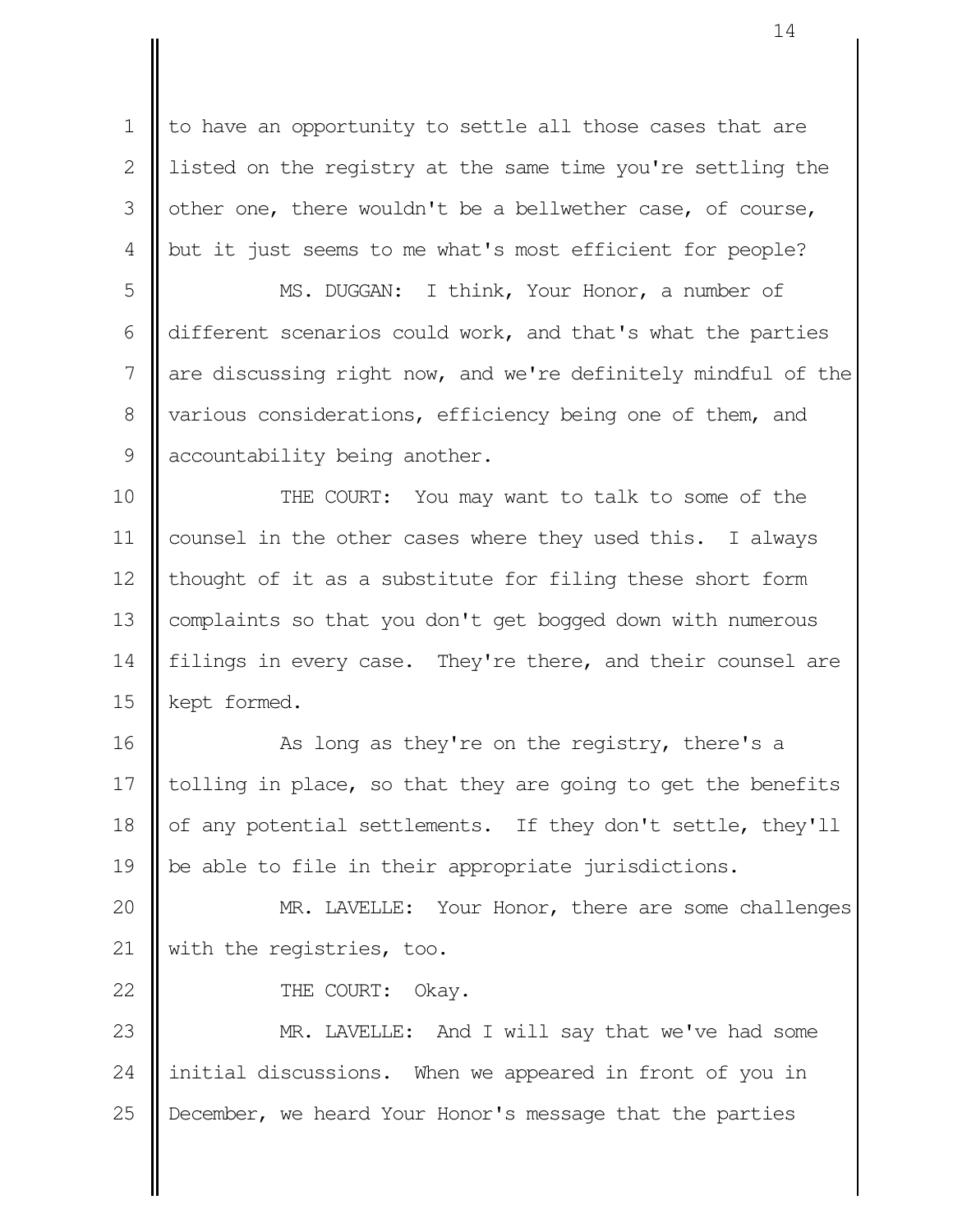should confer. I think we've had very productive discussions with Plaintiffs' leadership so far. We've scheduled a meeting in our offices in early April to discuss a variety of topics. This is one of the topics. 1  $\mathcal{L}$  3 4

I know that Mr. Seeger, who is not here today, has some experience working with the registries and has some concerns about them that he wanted to talk through before we have a chance to present a position on that. So -- 5 6 7 8

THE COURT: That will be a topic for our next conference. 9 10

MR. LAVELLE: I think we should try to defer that registry for discussion at the next conference. But I would like to address the pleadings. And I agree with Ms. Duggan that we are in agreement on the idea of these three master complaints. That was what we proposed in December, and we believe Plaintiffs are in agreement on that. 11 12 13 14 15 16

We do think that the timing is something that perhaps the parties could confer and try to reach agreement on rather than have Your Honor decide. We don't have an objection per se to staging it that way. We do think that the timing is a little bit stretched out, but we'd like to discuss that with Plaintiffs and see if we can reach agreement if there's any -- 17 18 19 20 21 22 23

THE COURT: What you're going to do is to be meeting and conferring about this, and then I'm going to ask 24 25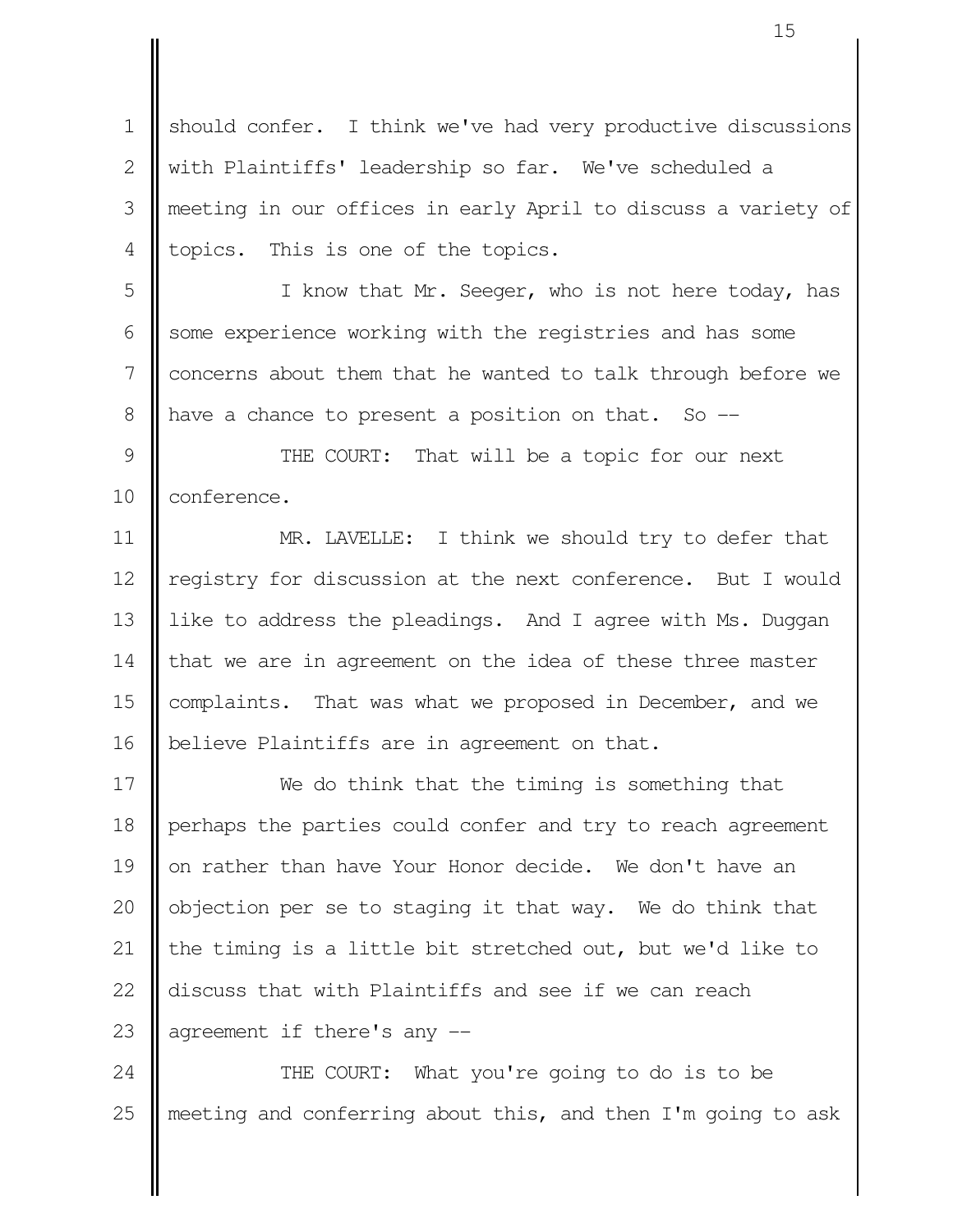that prior to our next conference, that you present the Court a scheduling, a proposed scheduling order, and you can note if you're still in disagreement on certain matters, just so that we have the timing for the filing of the master complaint, the response, if there's going to be motions to dismiss. I don't know if you're going to be filing motions to dismiss -- MR. LAVELLE: We will be, Your Honor. We expect --THE COURT: There may be issues the parent company has versus -- MR. STEINBERG: There are definitely different defenses that will be presented in the Rule 12 motion, Your Honor. THE COURT: So just so we get all the timing down and then how it's going to relate to discovery and the start of discovery and that kind of thing. So just work on when you can look at the Court's forms on the docket for filing the Rule 12(f) reports. Okay? MR. LAVELLE: Yes, Your Honor. MS. DUGGAN: Yes, Your Honor. Thank you. THE COURT: So the gist of it from what I heard from this motion that was filed to amend the complaint, it's being denied without prejudice because there will be a process put in place for either the filing of -- they'll either be subsumed into the consolidated complaints, or they 1 2 3 4 5 6 7 8 9 10 11 12 13 14 15 16 17 18 19 20 21 22 23 24 25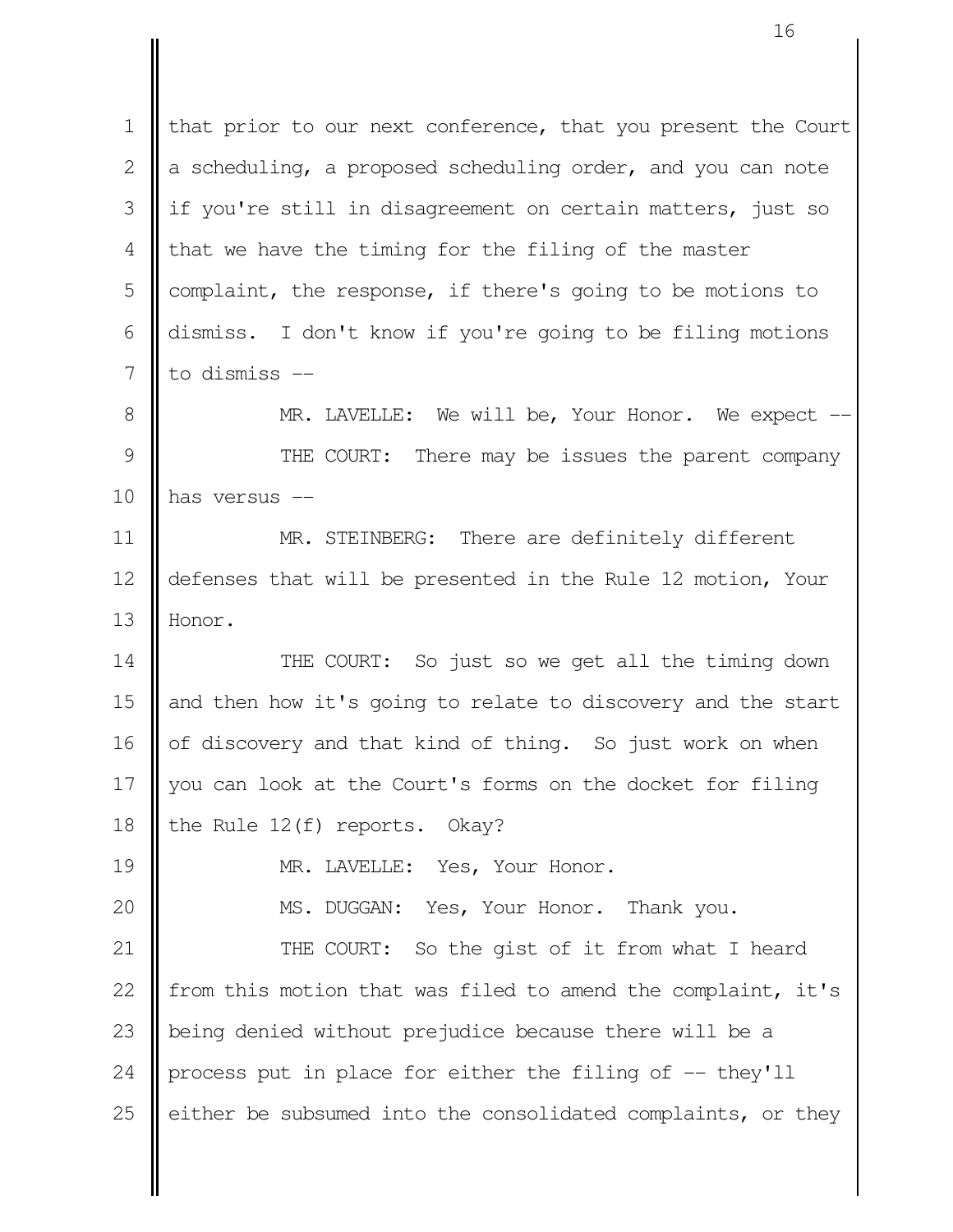will be able to file a short form complaint for the listing on the registry. 1 2

MS. DUGGAN: Yes, Your Honor.

3

MR. LAVELLE: Yes, Your Honor. We think that would be the appropriate course. 4 5

THE COURT: So that's what I will do. Okay. Logistics is the next item I have under the topic parties' scheduled planning conference. 6 7 8

MR. SCHWARTZ: Steve Schwartz for the Plaintiffs, Your Honor. So as mentioned, on April 5 and April 6 we've scheduled an in-person meeting at Morgan Lewis's offices to work through Rule 26 issues; and as Your Honor can imagine, we've had several Zooms with defense counsel. There's been correspondence going back and forth and side conversations about issues. 9 10 11 12 13 14 15

So we're working on all those issues with them, and we hope that we're just going to lock ourselves into a room and try to get as much accomplished and get a proposed schedule for Your Honor and work on other things. 16 17 18 19

We have exchanged ESI protocols. So we are working on that. We're working on platforms for discovery. We have provided Defendants with initial priority document requests. 20 21 22

There's been discussions about getting the Defendants' communications that they've had to and from the FDA, and there's been some agreement. We're going to get 23 24 25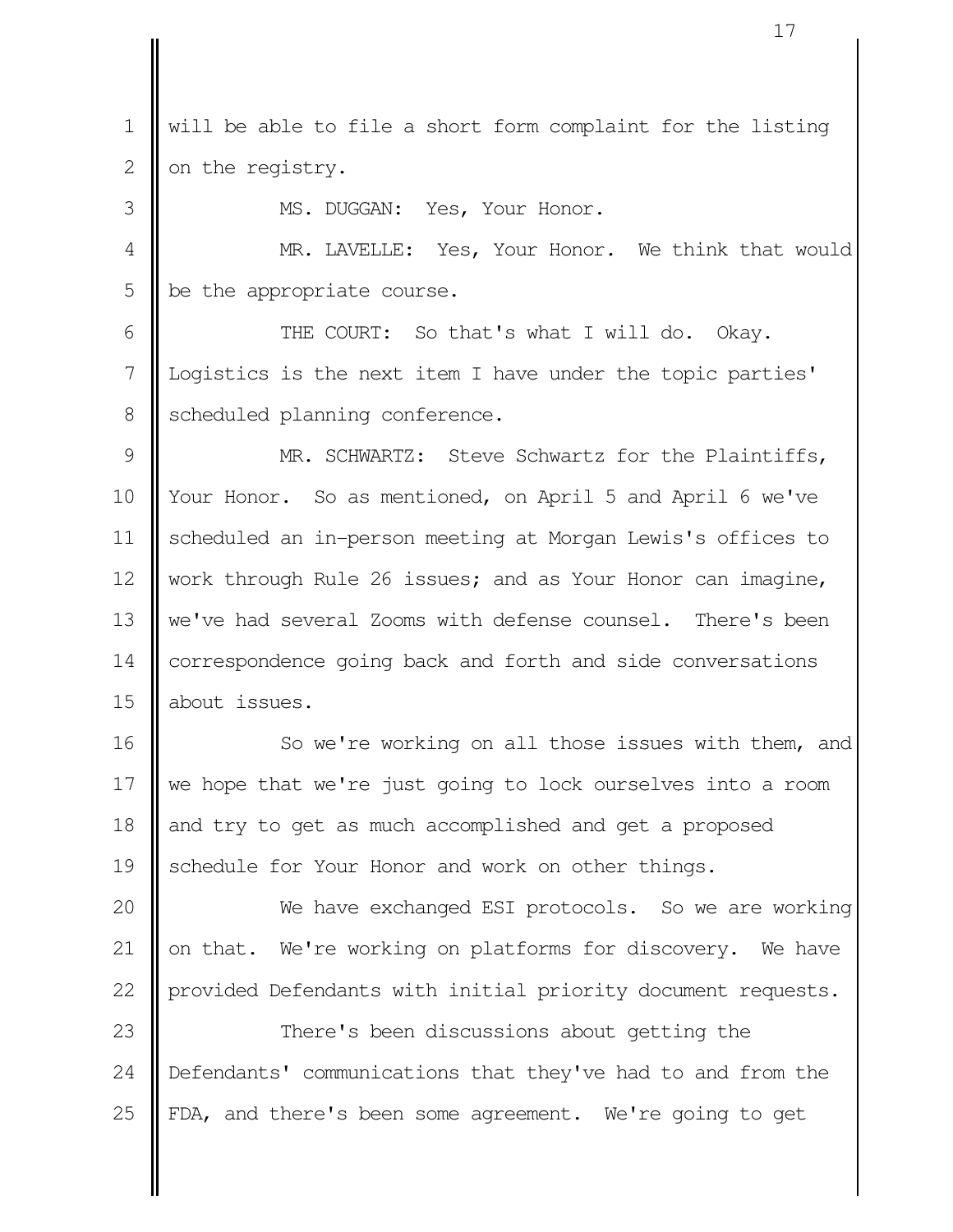some of that. Hopefully we'll get all of that prior to the next conference. 1  $\mathcal{L}$ 

So the long and short of it is that we've been working hard with Defendants to try to get the issues into a place so we can give Your Honor a good robust report and make progress, so at the next conference Your Honor will know what the next several months look like. 3 4 5 6 7

THE COURT: Have you talked about masters for ESI, special masters? 8 9

MR. SCHWARTZ: Yeah. We have discussed that. I don't want to steal anyone's thunder here, but we have discussed both potential settlement mediators and discovery -- 10 11 12 13

THE COURT: That will come up later on the agenda? MR. SCHWARTZ: Yes. That will, but we've had those discussions. We've provided some suggested names. We're going to get some back from the Defendants, and I would say both parties are eager to provide Your Honor some names to either approve or to tell us -- give us some advice on perhaps some different candidates but it's obviously important that we have masters for both discovery and for settlement. 14 15 16 17 18 19 20 21 22

THE COURT: Okay. Now, the process for that, as I've explained this morning when I had the SoClean status conference, was that if the parties agree on a person, I 23 24 25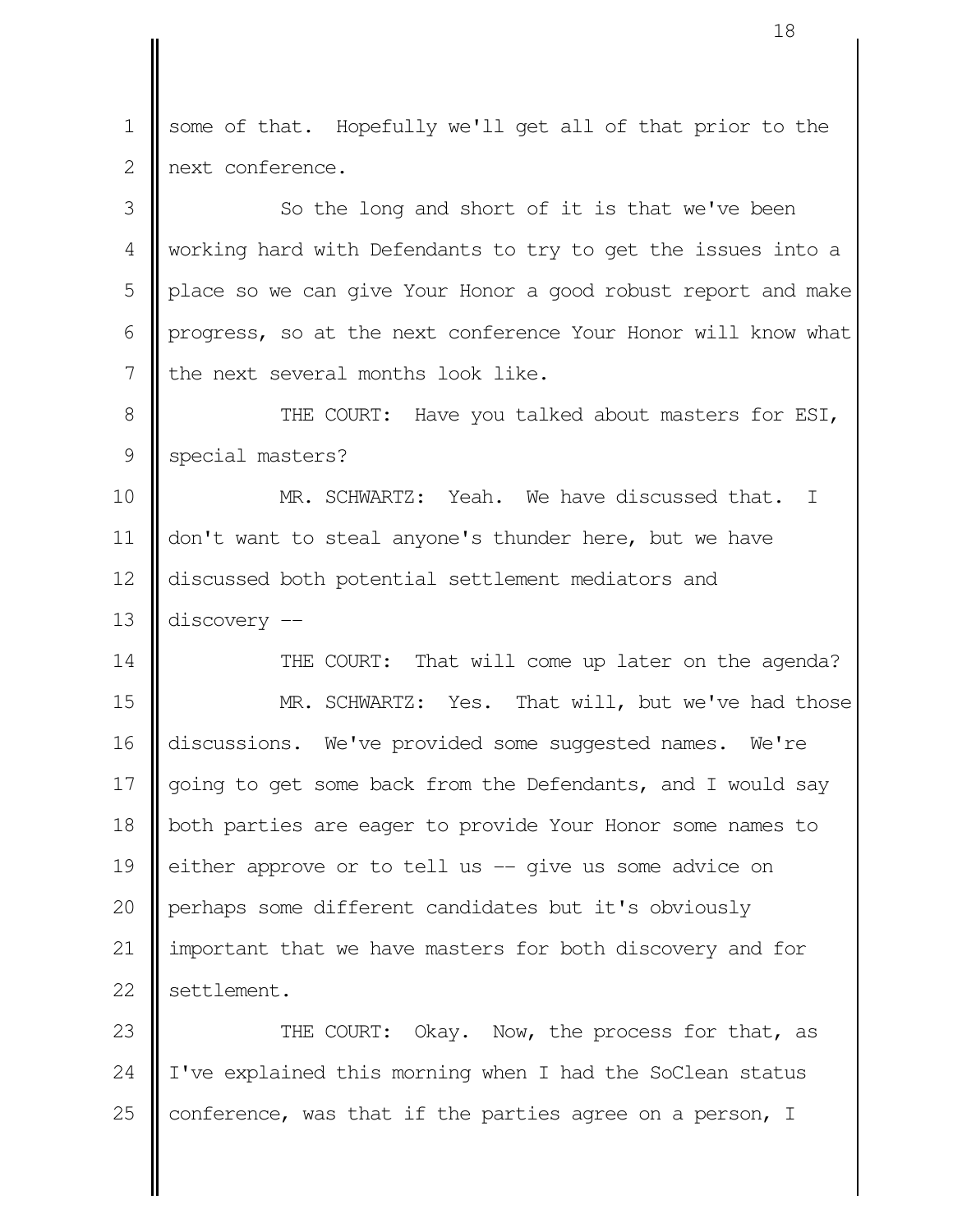generally will appoint that person to that position, and then we have to have a form of an order for the appointment, and you need to talk about that in terms of drafting a proposed order for the Court. If you can't agree, then I'll draft the order for that. So if you all agree, it's generally not an issue for the Court. 1  $\mathcal{L}$  3 4 5 6

MR. SCHWARTZ: Understood.

7

THE COURT: Okay. Are you going to talk about the case specific discovery matters? Anything else? General discovery? 8 9 10

MR. SCHWARTZ: General discovery, as I said, we provided Defendants with what I'll call a list of priority document requests. We are in the process of finalizing what I would call the very first set of broad document requests. I think we have to have our conference first before we serve that. 11 12 13 14 15 16

So we're working on that. And I think that for things like fact sheets and profile forms, that kind of falls into the registry issue where we just have to talk through with Defendants what makes sense so we can do this in an efficient way both for us and also for Your Honor. So that we try to maximize efficiency while at the same time getting information shared so we can at least have a sense of what the lay of the land is because that will be helpful for settlement and for obviously other issues. 17 18 19 20 21 22 23 24 25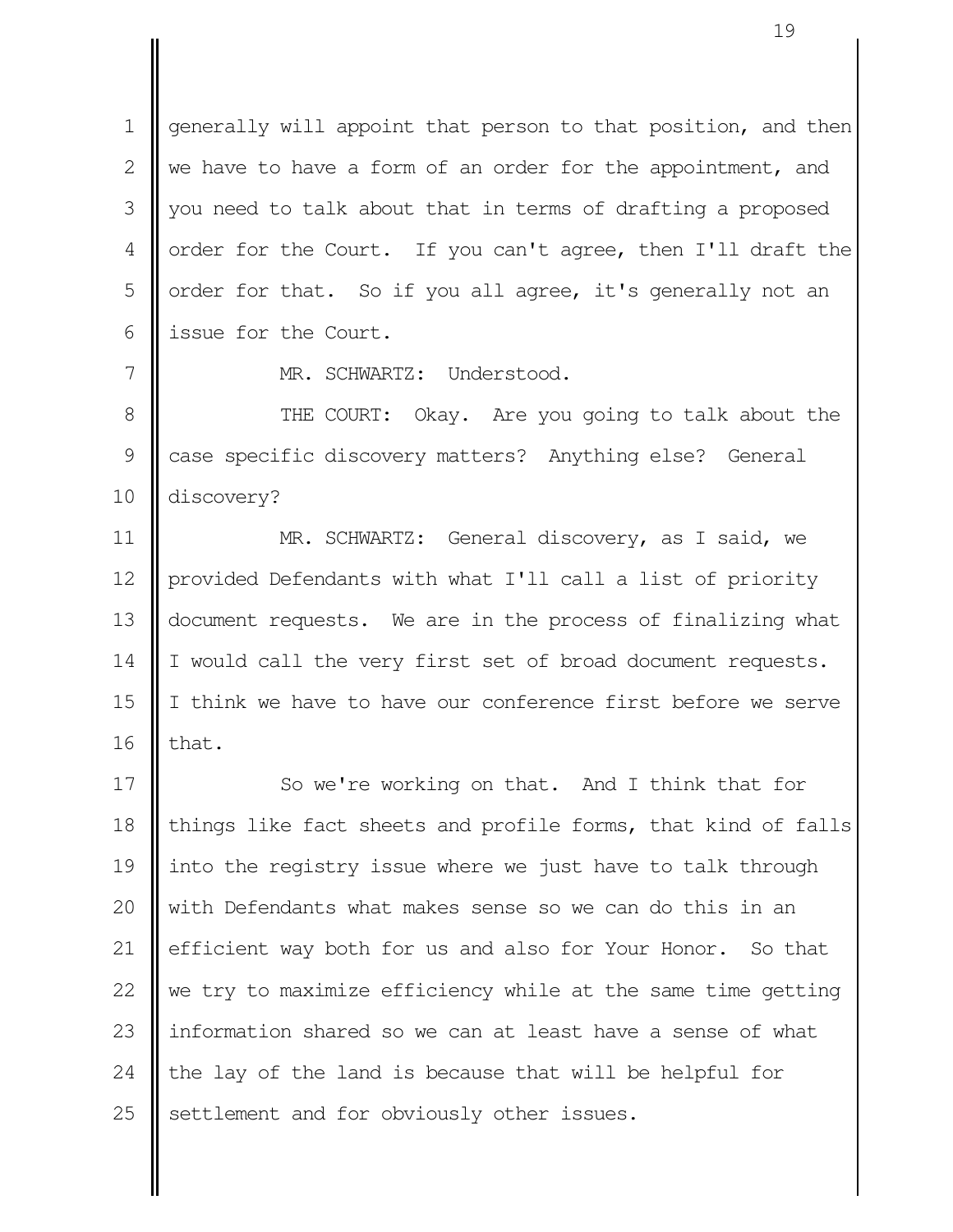THE COURT: Okay. So the Plaintiff-Defense Profile Forms Fact Sheet, is that the registry that we're talking about? 1 2 3

MR. SCHWARTZ: It's part of the whole concept. And I think we need to conference -- as Mr. Lavelle said, I think we need to conference to sort through all these issues so we can present Your Honor something either more concrete because we have agreement or let Your Honor know that maybe we have some differences of views and may need some help figuring out what the right way to go is. 4 5 6 7 8 9 10

THE COURT: Okay. How about the in extremis depositions? 11 12

MR. SCHWARTZ: Nothing to report on that other than there's -- at the last hearing that we had there was one that had to be taken, and so there was agreement to have that happen. And if we have situations where it makes sense that someone needs to be deposed because they're very ill or something, we'll work it out with them, and if asked to get done, it will get done. I don't think Your Honor will have to decide any contested issues on that. That's certainly my hope. 13 14 15 16 17 18 19 20 21

THE COURT: Does the defense have anything they wish to say about that, the logistics or discovery matters? MS. DYKSTRA: Yes. Lisa Dykstra, for Philips RS North America -- 22 23 24 25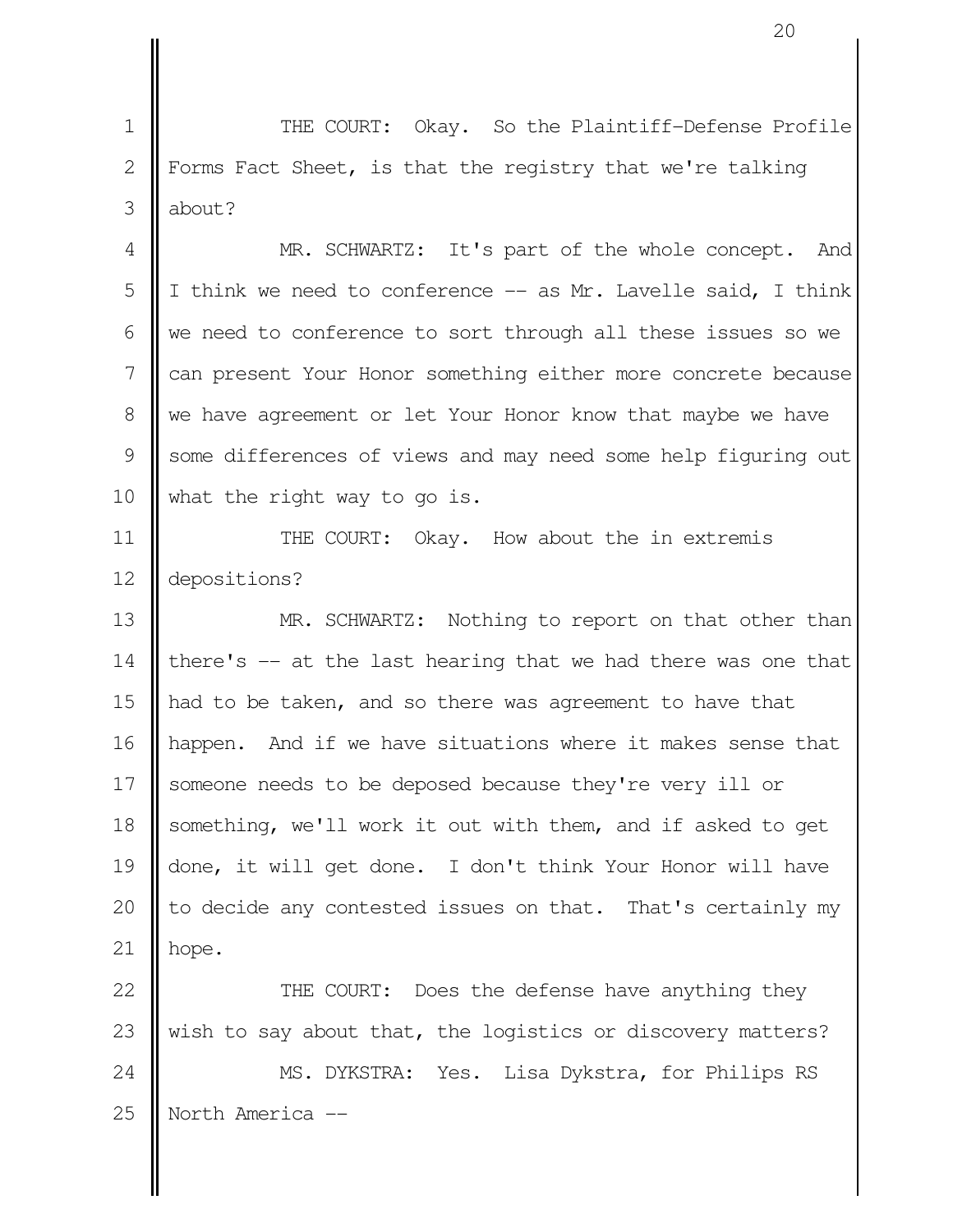THE COURT: If you could come forward to the podium, it makes it easier for the court reporter. Thank you. 1 2 3

MS. DYKSTRA: Thank you, Your Honor. We agree, we have the conference scheduled in Philadelphia on August 5 and 6 -- April 5 and 6. We have exchanged ESI protocols. We just got a red line back from the Plaintiffs. So we are moving along forward cooperatively. 4 5 6 7 8

We have a series of meetings on discovery. We've been exchanging data prior to our April 5 conference. Philips does want to cooperate as best as possible and has agreed already to provide certain information to Plaintiffs that they've requested related to communications to the FDA. And so we are under way. 9 10 11 12 13 14

I agree frankly with almost everything that Mr. Schwartz said. The only probably issue we may have to bring to the Court at a later date is the fact sheets. The Plaintiff fact sheets, as we see them, are very comprehensive and provide us with a lot of detail about the Plaintiffs. So it's more of a discovery tool for us. 15 16 17 18 19 20

But we will discuss that on the April 5 conference, and we will hopefully reach an agreement and, if not, bring that clearly to your court. And that's all I have, Your Honor. 21 22 23 24

THE COURT: Thank you.

25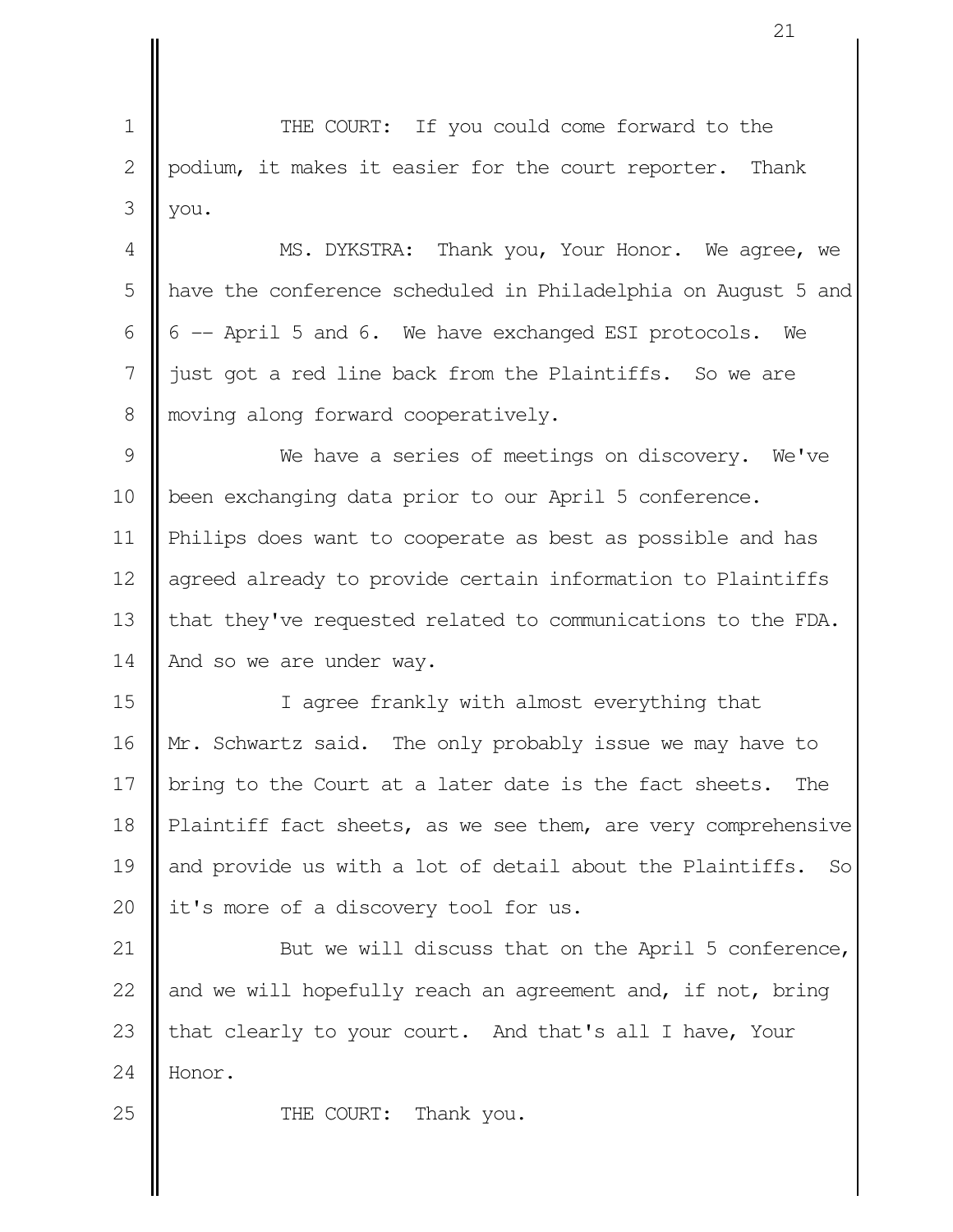1

15

MS. DYKSTRA: Thank you.

MR. LAVELLE: Your Honor, John Lavelle for Philips RS North America. Just on the in extremis deposition issue that came up back in December, that was -- the Plaintiff's name was Clampit. A motion was filed. We did not oppose it. Your Honor ordered that.  $\mathcal{L}$  3 4 5 6

We've been in touch with Plaintiff's counsel, Mr. Clampit's counsel, since then. That deposition has not yet been scheduled. We have contacted and are awaiting word from them on when they want to produce Mr. Clampet for deposition, but we're prepared to go when they're ready to produce him, assuming we can get their cooperation on collecting medical records and what we need in order to take the deposition. 7 8 9 10 11 12 13 14

THE COURT: Is their counsel here?

MR. LAVELLE: Their counsel is Mr. Houssierre. I didn't see him here today. 16 17

THE COURT: Thank you. The next item on the agenda is the science tutorial. Who is going to address that? 18 19

MR. STEINBERG: Your Honor, I will. Michael Steinberg, Sullivan & Cromwell, for the Philips Defendants. 20 21

Your Honor, this was an idea that you raised, and we would like to be supportive of that, of what you'd like to have. We have ideas, and we plan on that as a topic of conversation for our upcoming meeting. But part of it is 22 23 24 25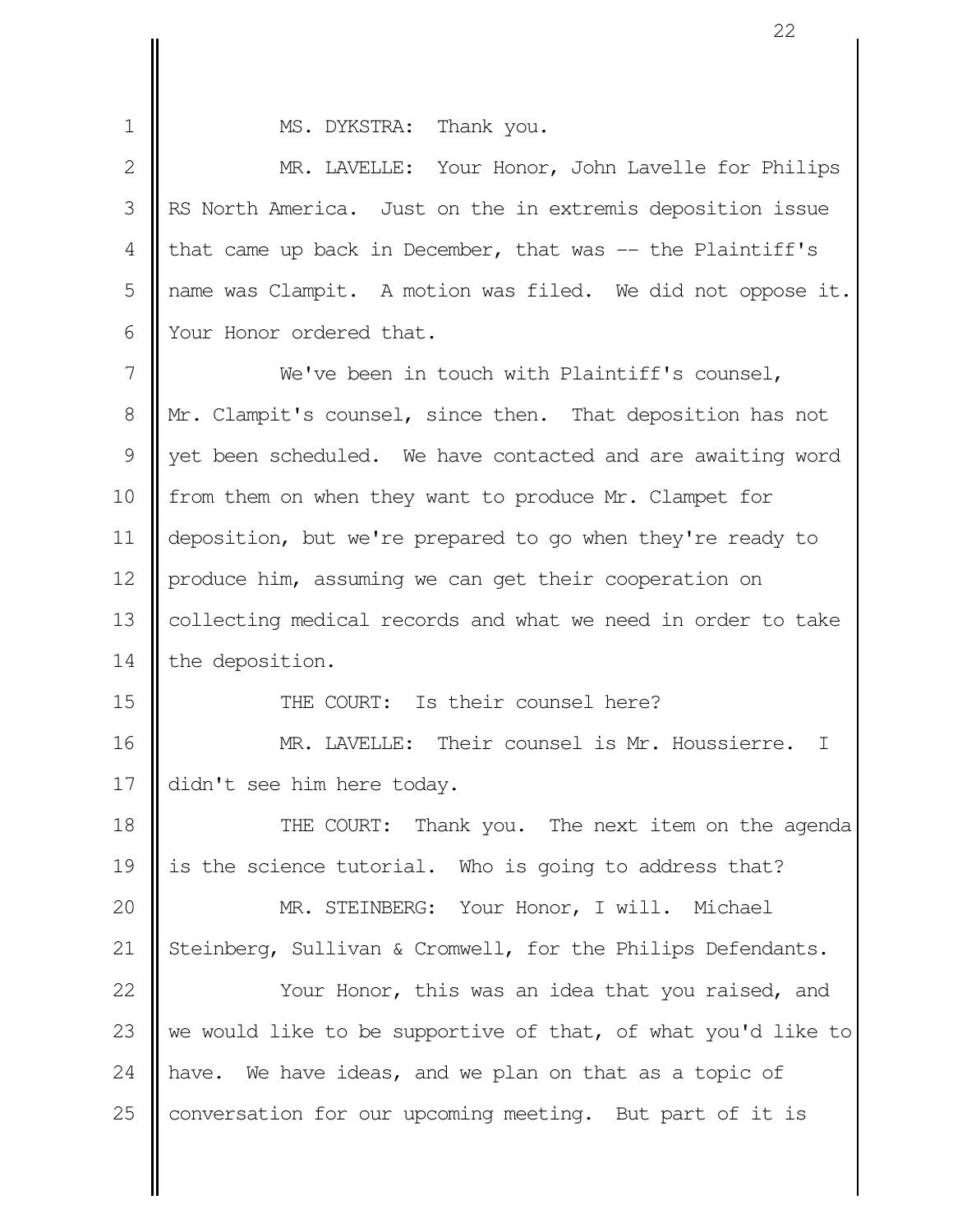around you and what you would like to hear. 1

I mean I think that this morning with the SoClean conference, I think it might be an excellent idea for us to jointly have a session to talk about -- the low-hanging fruit is how the devices work, to show you how the devices work, how they are operated, you know, some of the issues that come out. We'll show you the parts -- 2 3 4 5 6 7

THE COURT: The parts that are in contention, trying to just grasp what it is and why there might be VOC's versus the particles coming apart and that type of thing. 8 9 10

MR. STEINBERG: Correct. And just understanding how the mechanisms work because the architecture of the devices I actually think are going to be quite important for how the issues of causation play out in this case. 11 12 13 14

THE COURT: I think it just would be helpful for me to have, when I get motions that come in, if I have an appreciation for how the devices work. 15 16 17

MR. STEINBERG: For sure. You know, in every consumer case I do, the first thing I do is I go buy the devices so I can understand how they work, the directions, how they interoperate. And I think that we are prepared at Your Honor's convenience for us to go forward and to give a presentation on how the devices work, to talk about foam degradation, to talk about VOC's, any of that. 18 19 20 21 22 23 24

25

So the question that the Plaintiffs have is they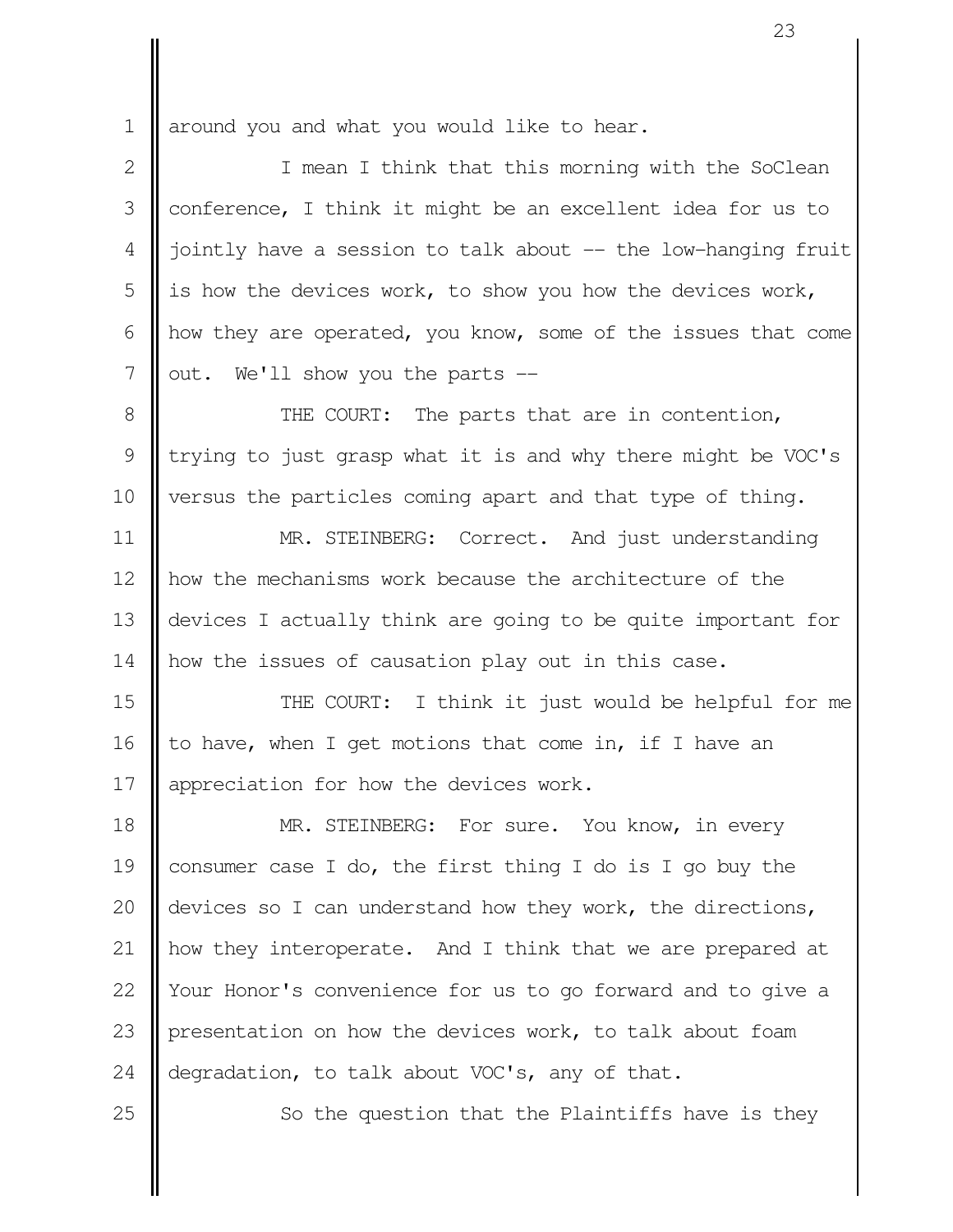don't believe themselves to be prepared yet for that, a full presentation. I think we can do sort of a bite-sized presentation about how the devices work and -- THE COURT: This is not the expert discovery. MR. STEINBERG: No. Exactly. THE COURT: It's not that, and there's no fact finding that's going to go on from this. This is just a tutorial. MR. STEINBERG: Exactly. And I think as part of that, Your Honor, it would be really good to understand -there is a fair amount of science already out there on some of the issues related to the foam degradation, about issues related to do these -- do the foam degradation or the VOC's cause cancer. THE COURT: I don't necessarily need to go into that level because that's really more to the heart of the case. It's really more understanding how the devices function and what are the parts that are going to be at issue, what the effects of those issues would be in terms of health conditions and that type of thing. MR. STEINBERG: Correct. THE COURT: Or the efficacy of what has happened in the recalls and all of that. That's really not for this tutorial. MR. STEINBERG: Understood. Again, this is to help 1 2 3 4 5 6 7 8 9 10 11 12 13 14 15 16 17 18 19 20 21 22 23 24 25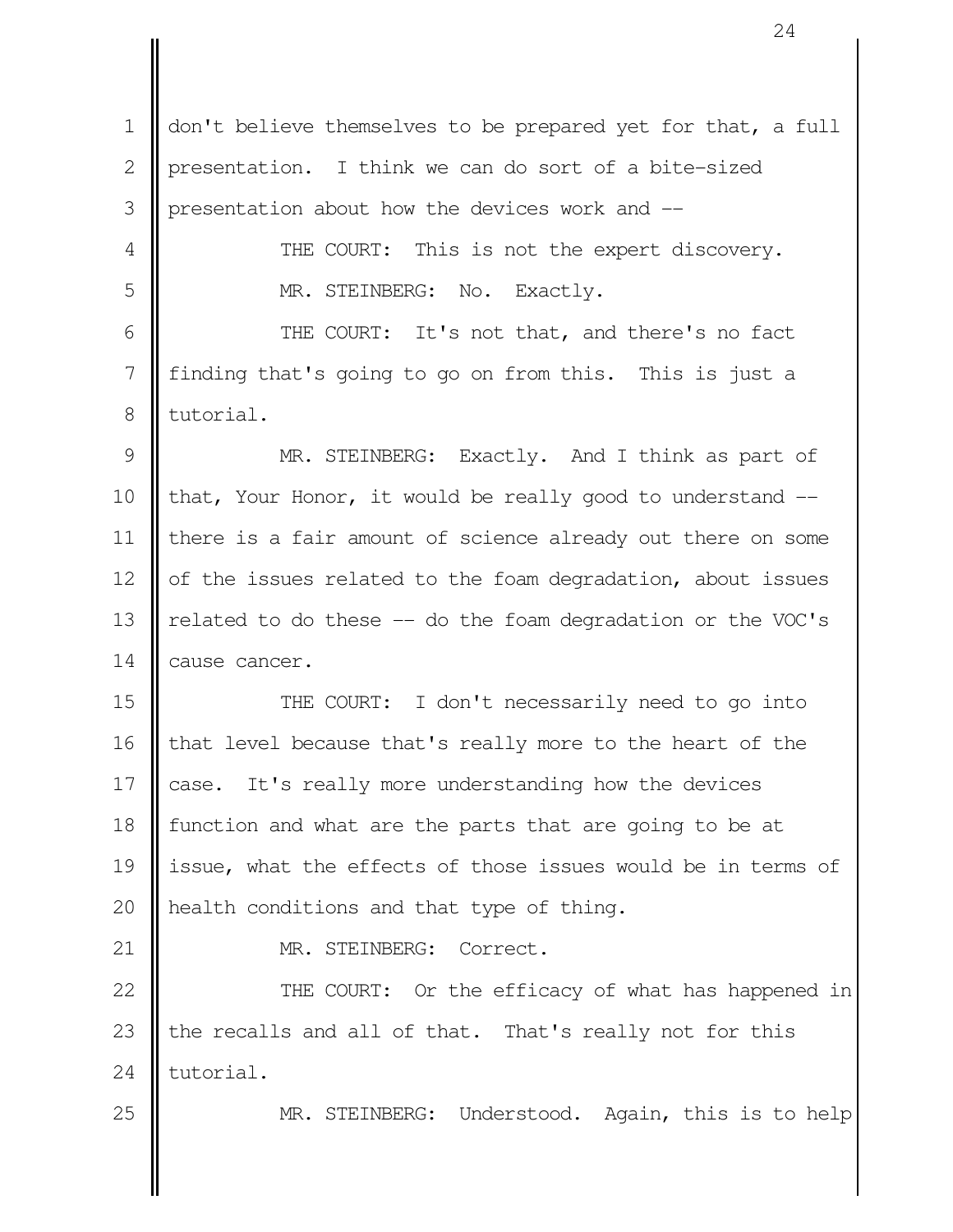the Court understand, as I understand it, so that you understand the working vocabulary around it. 1  $\mathcal{L}$ 

And that's why we think it would be excellent to have a joint session with SoClean. They can show how their device works, and we can talk about other ozone cleaners as well, but the ozone cleaner aspect of that is going to be an important part of this case, Your Honor. For sure it is. 3 4 5 6 7

Just to be clear, the FDA's warnings about ozone use identify five or six symptoms, and those five or six symptoms are present in between a third and 50 percent of the complaints in this case. So there's substantial overlap between claims of harm and the way in which those symptoms are expressed and the ozone use. 8 9 10 11 12 13

The FDA's warning is pretty clear about what they believe to be the issues of that, and I think it would be good just to understand, sort of identifying what's in the complaints in this case, what's the percentage of people asserting cancer, people asserting respiratory diseases. 14 15 16 17 18

So we can go through and at a very high level talk to Your Honor about what are the issues that are going to be where both sides raise those issues and give you the vocabulary and the background around it. This I think would be a very important opportunity. 19 20 21 22 23

THE COURT: From the Plaintiffs' side, who's going to address this? 24 25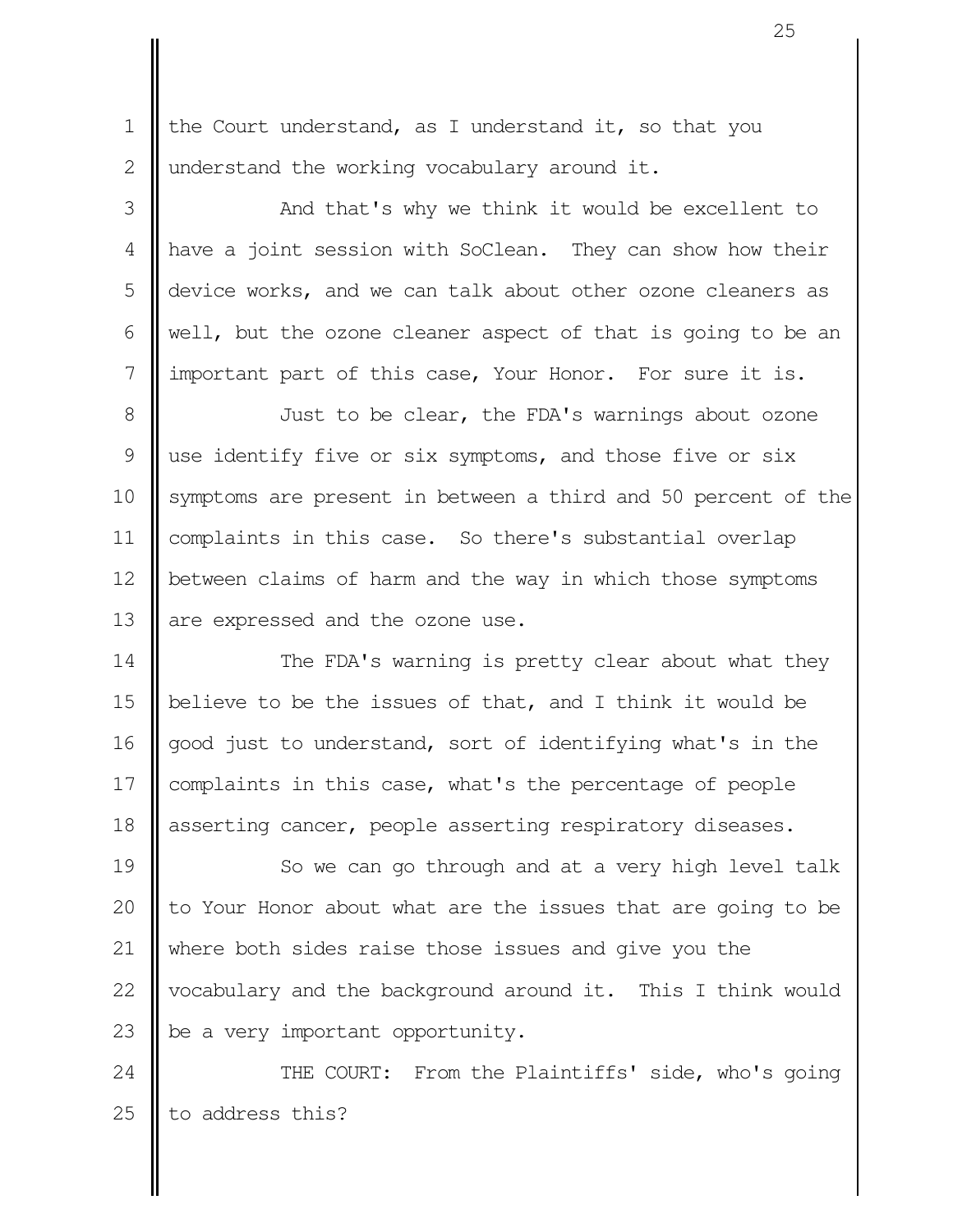MS. IVERSON: Your Honor, Kelly Iverson. Is it all right for me to stand here? 1 2

THE COURT: Why don't you come to the podium, please? At the last hearing we weren't doing this because of the COVID protocols, but now since we are relieved of those, we can function as we used to. 3 4 5 6

MS. IVERSON: Thank you, Your Honor. Kelly Iverson with Lynch Carpenter. Your Honor, I think this was previewed. Plaintiffs really appreciate understanding your position on this, and I think understanding your view of this being more high level just on how the machine works will help us in discussing these matters with Defendants. 7 8 9 10 11 12

We have made a list of documents and information that we were hoping to receive from Defendants in order to help inform when we might be prepared and ready for a science day. They've agreed to produce those on a rolling basis even now in advance of getting to our 26(f) conference, and I believe having a lot of that information will inform when we will be prepared to present on science day. 13 14 15 16 17 18 19

And I think that the parties will have an opportunity then to the extent we're cavitating off effects of the degradation and VOC escaping from the polyester-based polyurethane foam, we might be prepared to have science day sooner than to the extent we need to bring to Your Honor what the effects are on the health conditions -- 20 21 22 23 24 25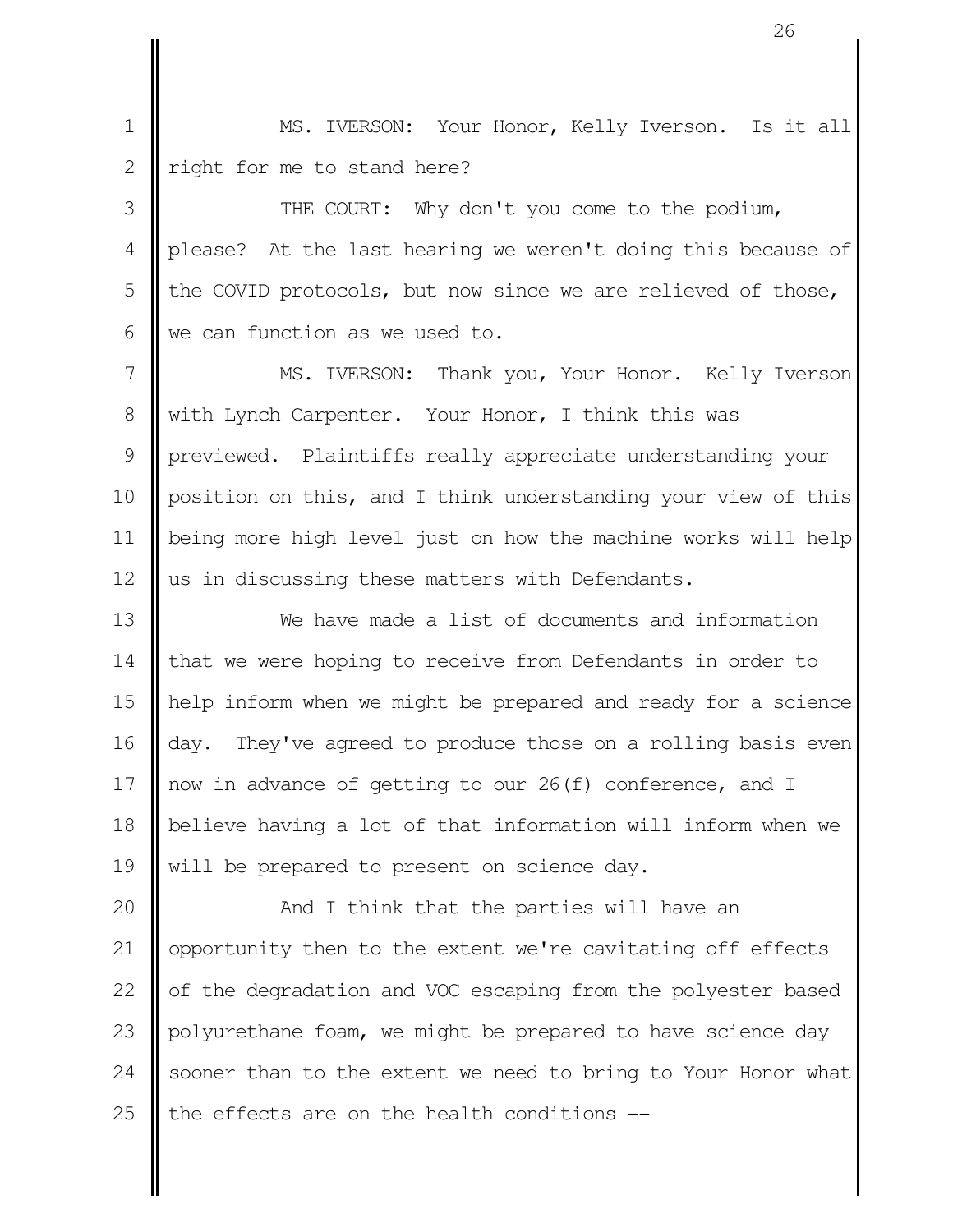THE COURT: I'm not going to be resolving any of that at the science day. You know, it's just really to highlight how the machines work, where the areas of concern are that are going to be implicated in this litigation. 1 2 3 4

MS. IVERSON: Okay. And we appreciate that, and we just want to make sure that we get with Defendants and we have those parameters. Some science days are done and present presentations by attorneys. Sometimes you have experts. We'll work with them on kind of what the process is, using the federal judicial center guidelines, and hopefully come to you with an order and be able to come to a consensus on when might make sense to have a science day -- 5 6 7 8 9 10 11 12

THE COURT: Do you think sometime this summer would be good, maybe after your master complaint is filed? Then we can set aside a morning or an afternoon to do that on a day when we're going to have a regular status conference. So if everybody is in town for the status conference, we can just have the science day, make it more of an extended day. 13 14 15 16 17 18

MS. IVERSON: I was going to recommend the same thing. It would be good for us to get our complaint on file. One thing that wasn't addressed with the pleadings is whether there will be additional Defendants to come in. And Burnett's counsel, Mr. Bode, is here, and we understand that there is a chain of  $-$ 19 20 21 22 23 24

25

THE COURT: Is this the foam manufacturer --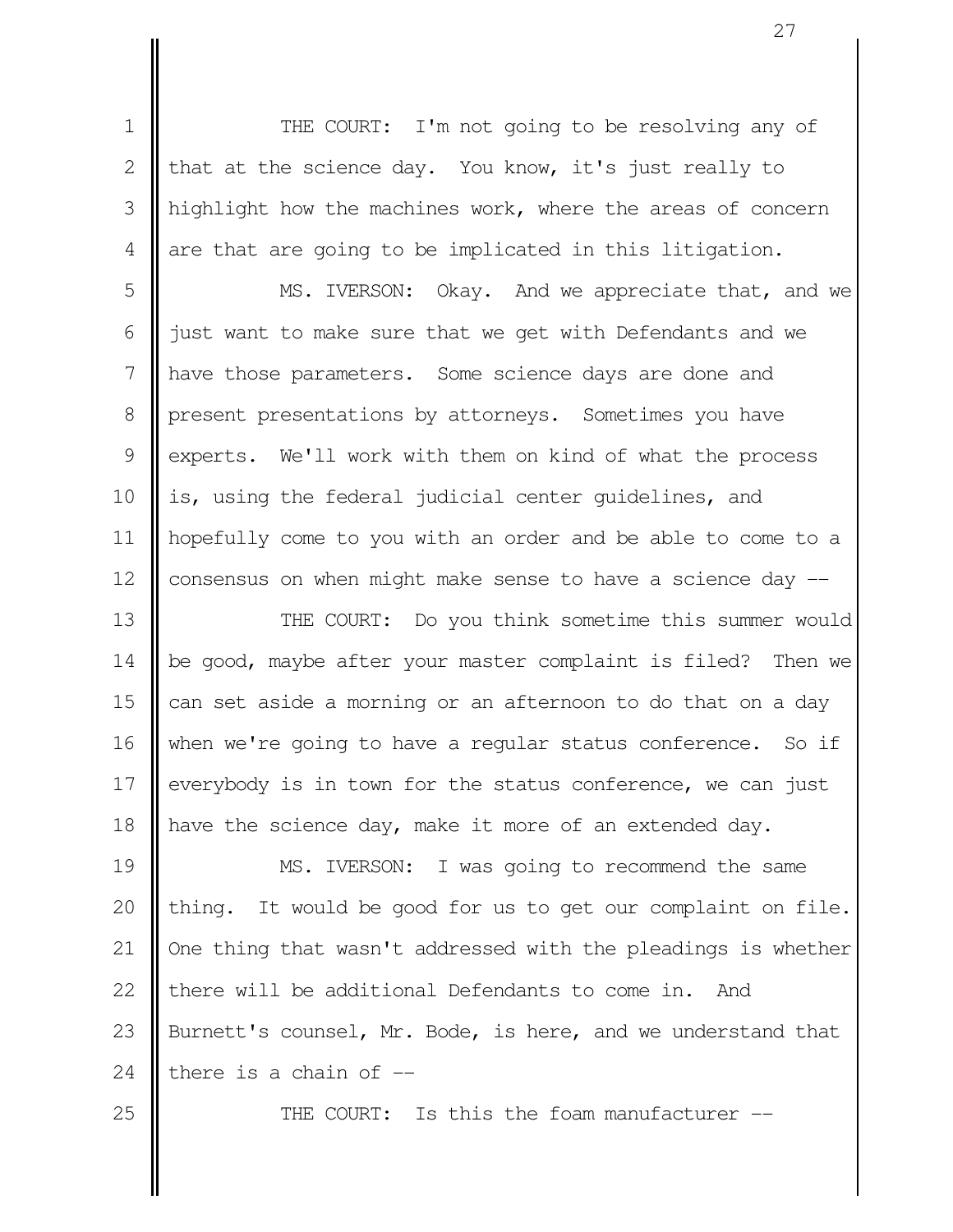MS. IVERSON: This is the foam manufacturer, Burnett, but we understand that there are other entities in the chain of distribution coming from the foam manufacturer through to its customers, to its supplier at Philips, and we don't yet know where in that process various designs are happening or where the -- what's happening with the foam and need to understand -- THE COURT: It would be good to have all the parties so that we don't have to redo discovery. So hopefully the Defendants will -- it's going to be -- they're the ones that will bring them in as third party Defendants. Is that correct, or am I wrong? MS. IVERSON: The Plaintiffs might want to bring them in under products liability theories for the tort cases, Your Honor. THE COURT: Mr. Burnett? Or Mr. Bode? I'm sorry. MR. BODE: Yes. Mr. Bode. I represent Burnett. So Burnett is a bulk producer of foam. And when I say bulk, it goes out of our factories in 18-wheelers. It's as far as from here to the wall and four to five feet high and then six feet wide. And frankly, as the bulk supplier, we don't believe that we belong in this case. All we do is sell to third parties who remanufacture our foam. 1 2 3 4 5 6 7 8 9 10 11 12 13 14 15 16 17 18 19 20 21 22 23 24

25

So those parties are Polymer Technologies and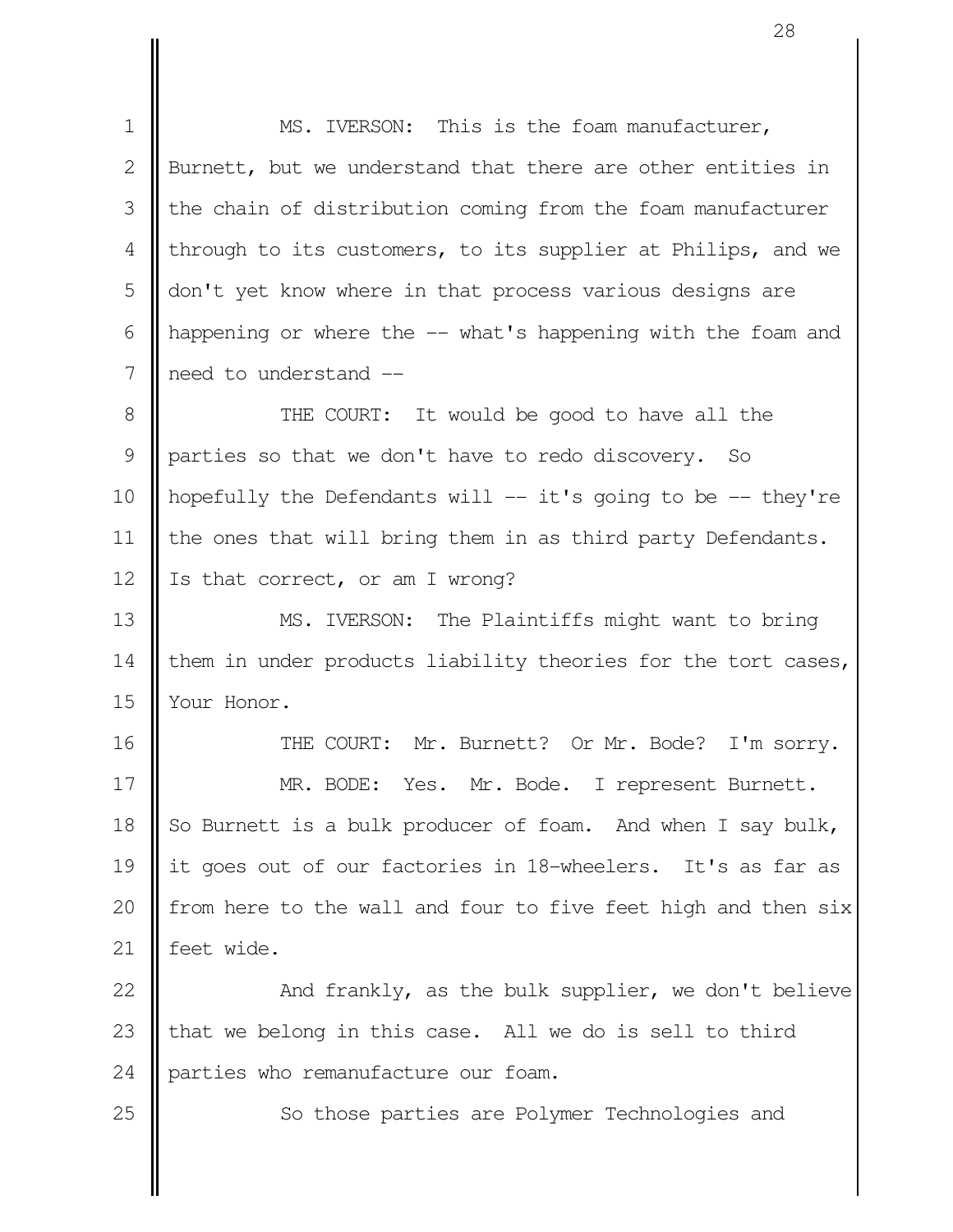Soundcoat, and then they send to another company called Paramount. And frankly, we had no dealings with Philips. So it's the bulk supplier's position that all of this is interesting, but we really are hopeful that we won't be standing here soon. But I don't know how long that will be. THE COURT: Okay. Thank you. 1  $\mathcal{L}$  3 4 5 6

MR. BODE: Yes, Your Honor.

THE COURT: So that may affect some of the timing issues that we have here from the Defendants' point of view, from Philips' point of view. Does anybody want to address that, the third-party issues? 8 9 10 11

MR. STEINBERG: Your Honor, I'll address it. I mean for sure the clearest third party that we're going to have is SoClean in this case, because they have an unauthorized cleaning protocol for our products, for the Respironics products, and the result of using that ozone, which has never been a cleaning instruction that Philips has. Philips has cleaning instructions. Respironics has cleaning instructions for its devices, and they do not 12 13 14 15 16 17 18 19

include ozone cleaners. 20

7

The ozone cleaners do have -- it has a consequence. It has a health consequence for it, and for sure in any personal injury claim where there is an ozone use, we're going to assert counterclaims or cross-claims against SoClean and other ozone manufacturers. 21 22 23 24 25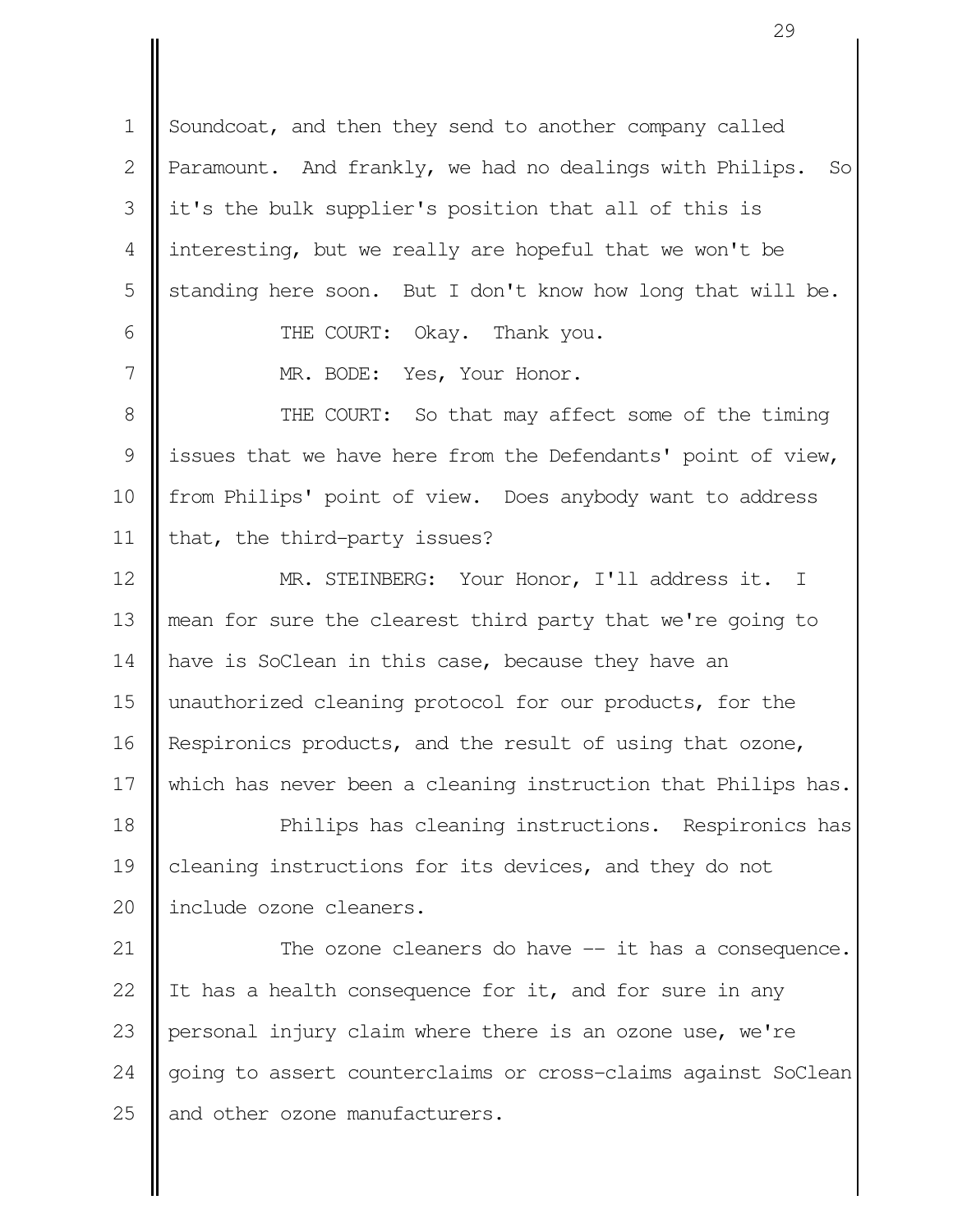You know, the devices that have been produced which the FDA calls illegal are not -- haven't been tested for these purposes and the like. So there's going to be thirdparty practice once the Complaint is settled for sure. 1 2 3 4

MR. BODE: And on behalf of Burnett, we were not planning on right now bringing anybody in. We're just planning on hopefully trying to extricate ourselves. 5 6 7

THE COURT: Okay. The next item -- I'm not sure if there's anything else on the science tutorial -- is the other proceedings. First will be the pipeline of further MDL tag-along cases. 8 9 10 11

MR. SCHWARTZ: Hi. Steve Schwartz again, Your Honor. Ms. Duggan provided the statistics for the other cases that either have been filed and transferred here or are out there and are probably going to be transferred here. 12 13 14 15

The one other case, at least one case I point Your Honor's attention to specifically is there's a case filed in the Eastern District of Pennsylvania on behalf of a durable medical equipment supplier which bought a supply of the CPAP or Bi-PAP machines; and before they were able to sell those through to the consumers, the recall happened. So they were kind of stuck with those machines. 16 17 18 19 20 21 22

So they filed a complaint on behalf of the class of durable medical equipment suppliers against Philips for the refund of the monies paid for that. 23 24 25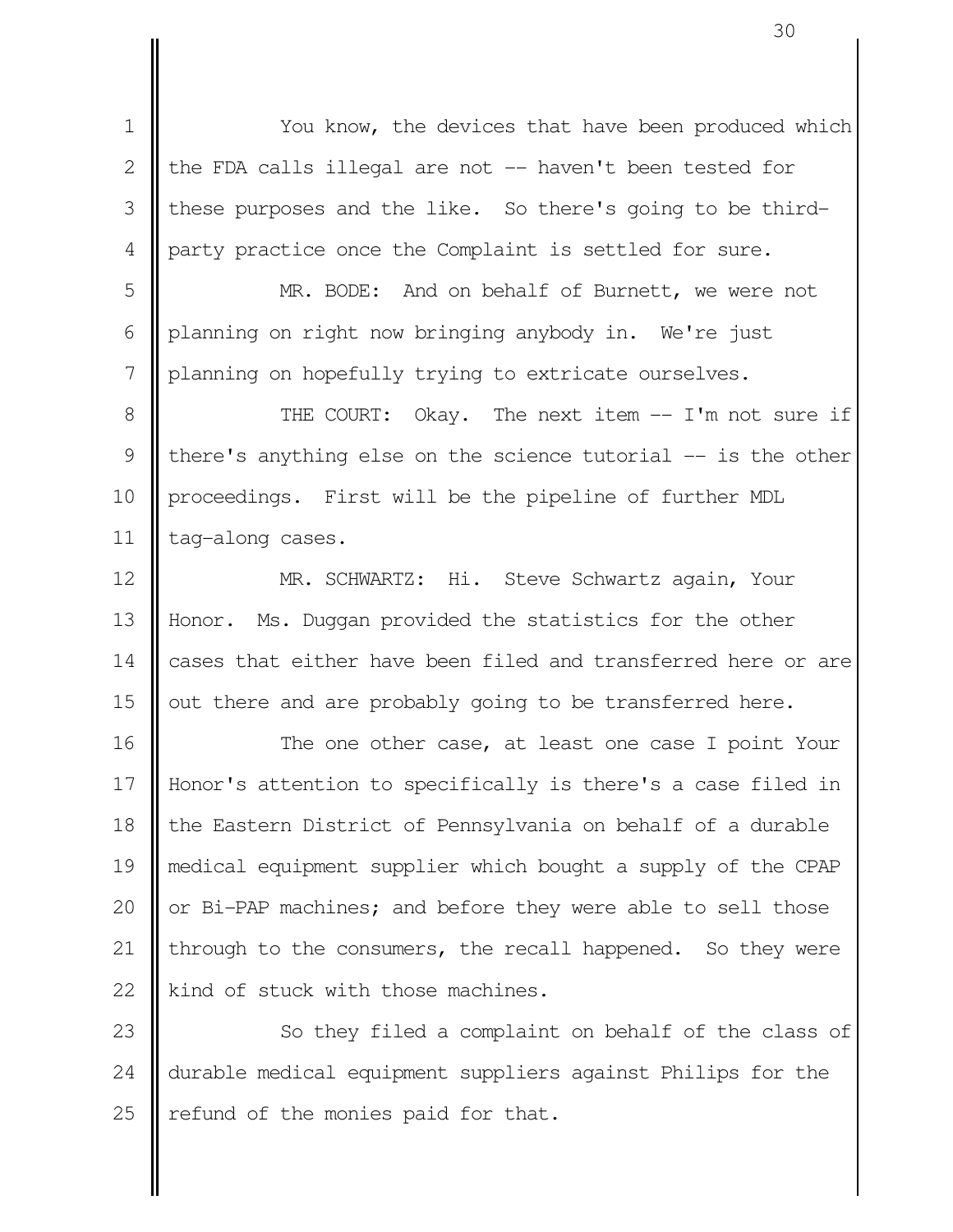So that's a case that was filed recently. We are in contact with the counsel who filed that case, and we're going to evaluate what impact that would have in our master class action complaint. And we've had discussions with Philips about that case. And I think we'll have more information about what Philips' policy will be towards those equipment suppliers. 1  $\mathcal{L}$  3 4 5 6 7

But other than that, Ms. Duggan provided Your Honor with a lay of the land of what I'll call the other cases out there and the ones that are likely to be transferred into this Court. 8 9 10 11

THE COURT: So from what I can tell then, the biggest impact would be on the potential Plaintiffs whose many cases may not have been filed, and that could have the most impact in terms of either through the short form complaint or the registry concept. 12 13 14 15 16

MR. SCHWARTZ: Yeah. I would agree with that. I think the universe of personal injury Plaintiffs who might eventually file a personal injury complaint, that would be the biggest impact I think in terms of numbers and in terms of what will affect the scope of the case. 17 18 19 20 21

THE COURT: And I haven't heard anything about that today because people don't really have a sense of that? MR. SCHWARTZ: We certain had -- we've had informal 22 23 24

discussions with other Plaintiffs' counsel, so we have 25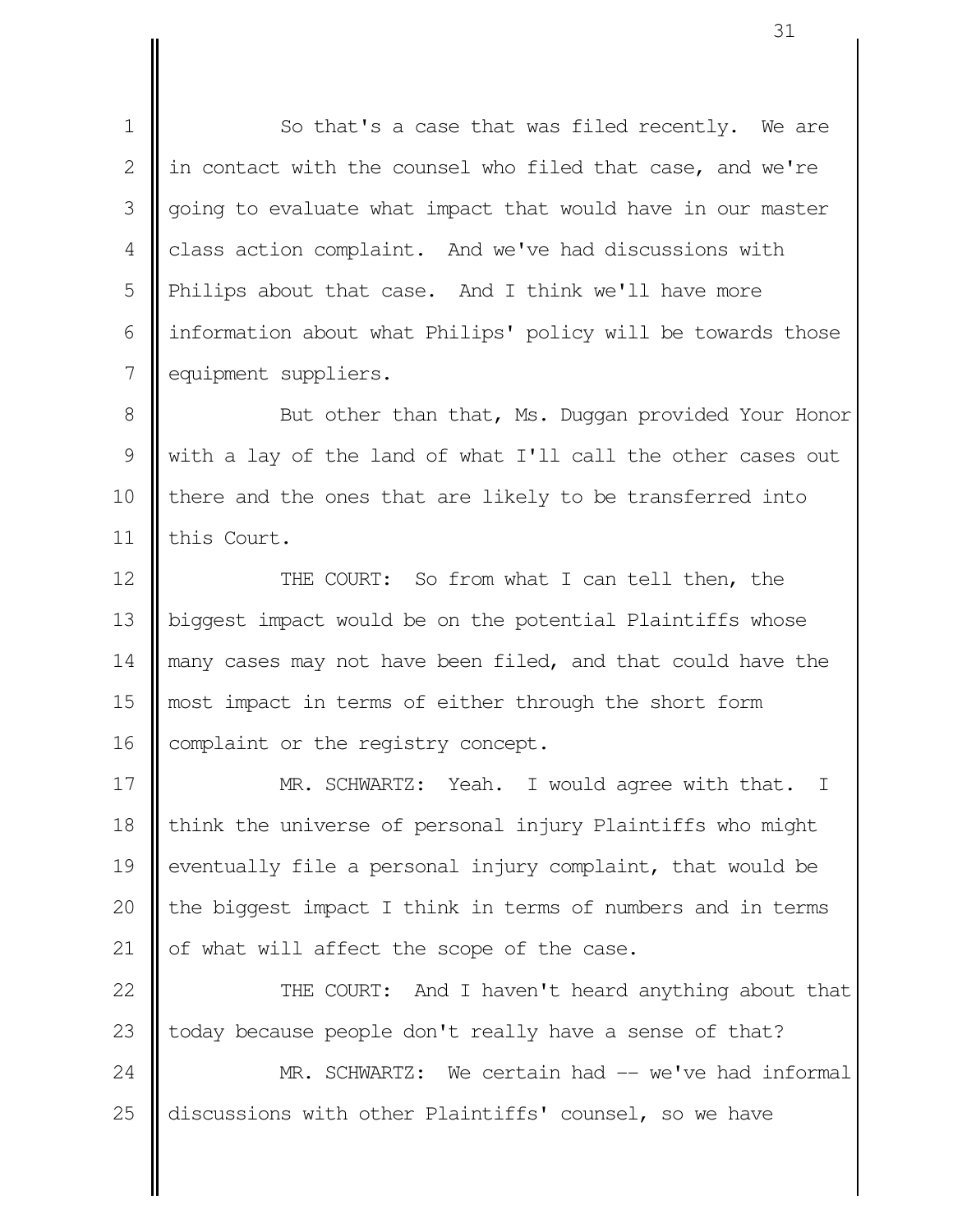certain senses. I believe there's been probably discussions between various Plaintiffs' counsel and Defendants. 1 2

But because this science is still at an early stage, I think that before a lot of counsel and their clients will want to pull the trigger and file the complaint, they want to make sure that they understand the science because causation is an important issue, and just my personal view is that it's better to know the facts first before you file instead of filing and then hoping the facts catch up to the claim. 3 4 5 6 7 8 9 10

So that's probably going to be a moving target during this litigation. But as we start getting more advanced in terms of getting our pleadings on file and get some of this scientific information from Philips and get a full understanding of what information Philips and the FDA have exchanged, that we have all the studies that have been exchanged, I think as we get more of that information, then we'll be in a better position to identify in our master injury complaint what the specific diseases are that belong in this case. 11 12 13 14 15 16 17 18 19 20

And so I think the discovery that we get from Philips will help move along the process so I can give you a better answer than I'm giving you now, maybe similar numbers, or at least it's going to be these five or these ten or these 15 diseases that will be front and center in this case. 21 22 23 24 25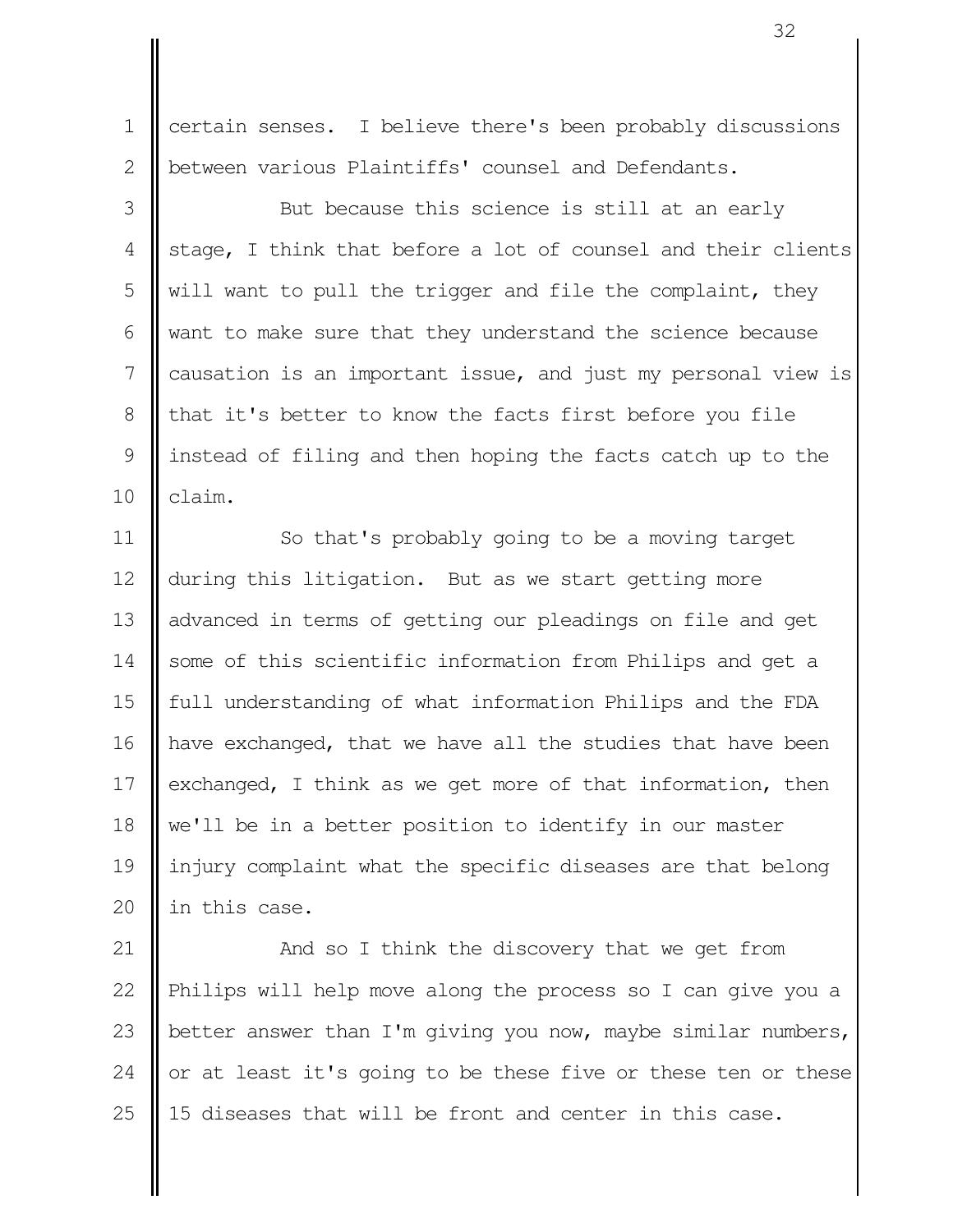THE COURT: And the SoClean MDL, we had an initial status conference this morning, and I selected the co-lead counsel and the steering committee in that case. And Ms. French-Hodson is on the steering committee, and she is one of the co-leads. 1 2 3 4 5

So we do need a liaison relationship between the two, and I've asked her to assume that on behalf of the SoClean steering committee, and also I think she would be good to be the liaison here. So when she comes to your meetings or interfaces, you know the point person to talk to. Is that acceptable? You can think about it and let me know if there's a problem. 6 7 8 9 10 11 12

MR. SCHWARTZ: Right. I think it's acceptable in this sense. I've had the opportunity to work with Ms. French-Hodson. Great lawyer. Love working with her. As Mr. Mason mentioned, we went to law school together, so we're old friends. And we've litigated cases together. So from a relationship point of view, we will have no problem working with them and liaison with them. 13 14 15 16 17 18 19

Before the applications were filed in the SoClean case, we did discuss with all counsel who are appointed to leadership positions within this Philips MDL who also had cases in the SoClean case, and we discussed the issues which kind of came to the floor today. What will the scope of the claims in the SoClean case be? Are there any potential 20 21 22 23 24 25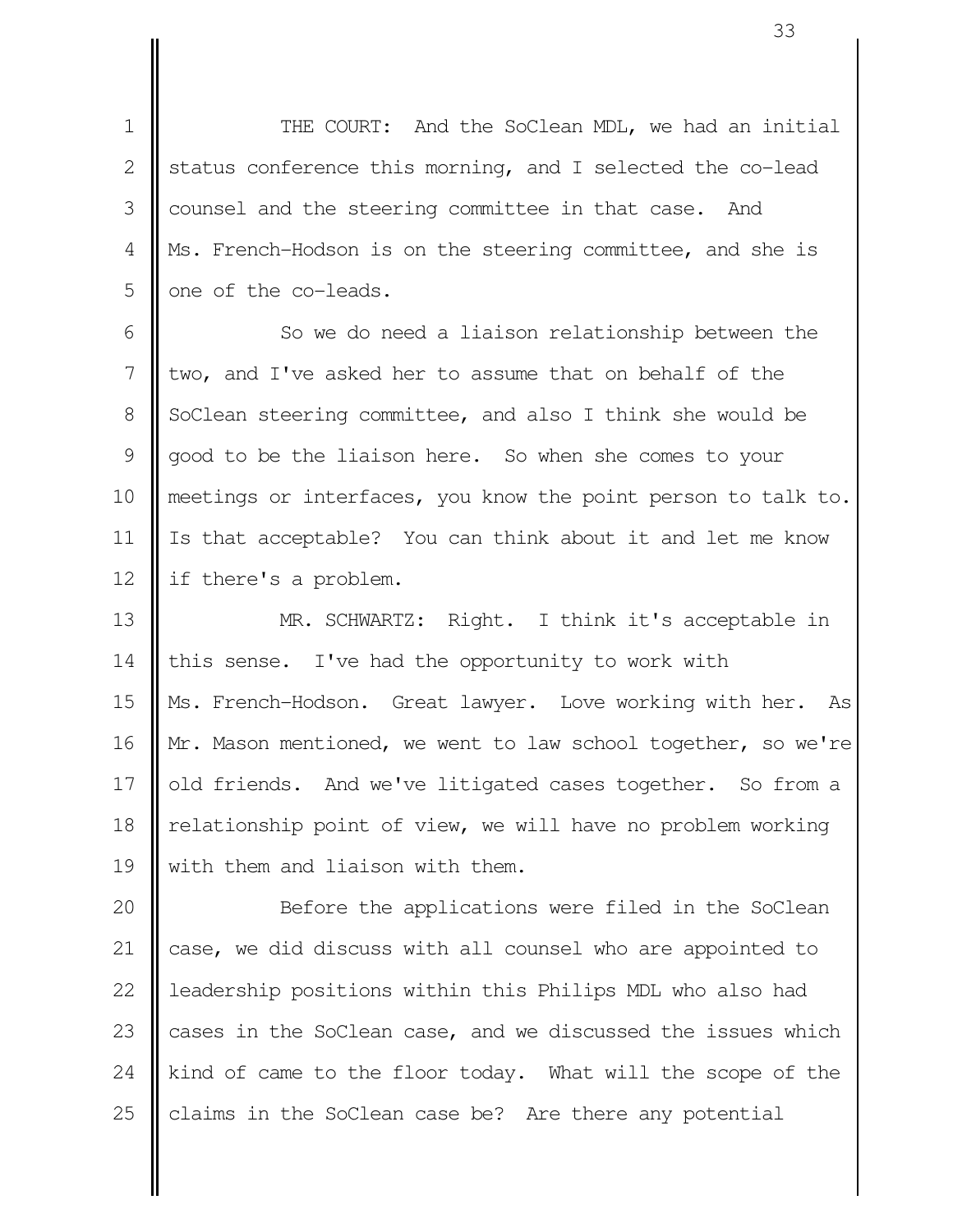conflicts? 1

I think Mr. Mason mentioned the word conflicts today. I think Your Honor mentioned the words ethical wall today for information. 2 3 4

And our view was -- our initial view was that it would be complicated if we didn't have distinct and separate leadership in this Philips MDL and the SoClean case. That's an issue that I think that we need to talk with Mr. Mason and Ms. French-Hodson about more to understand whether there's a way to do it so that work product is protected to make sure if there are antagonistic or competing claims that are there, whether we need to have something more sturdy than an ethical wall out there. 5 6 7 8 9 10 11 12 13

And so I think that's an issue probably for the next status conference because I think we'd like to talk those issues through with them. 14 15 16

THE COURT: So it's inter-Plaintiffs' counsel. No defense counsel would be involved in these discussions. It would be just the Plaintiffs' counsel and this steering committee in this MDL speaking to the steering committee in the SoClean MDL. 17 18 19 20 21

MR. SCHWARTZ: Well, I would say this. I believe in listening to people. I have already had several conversations with SoClean's counsel, Mr. Cabral. So if people -- and the same thing with Philips counsel, if they 22 23 24 25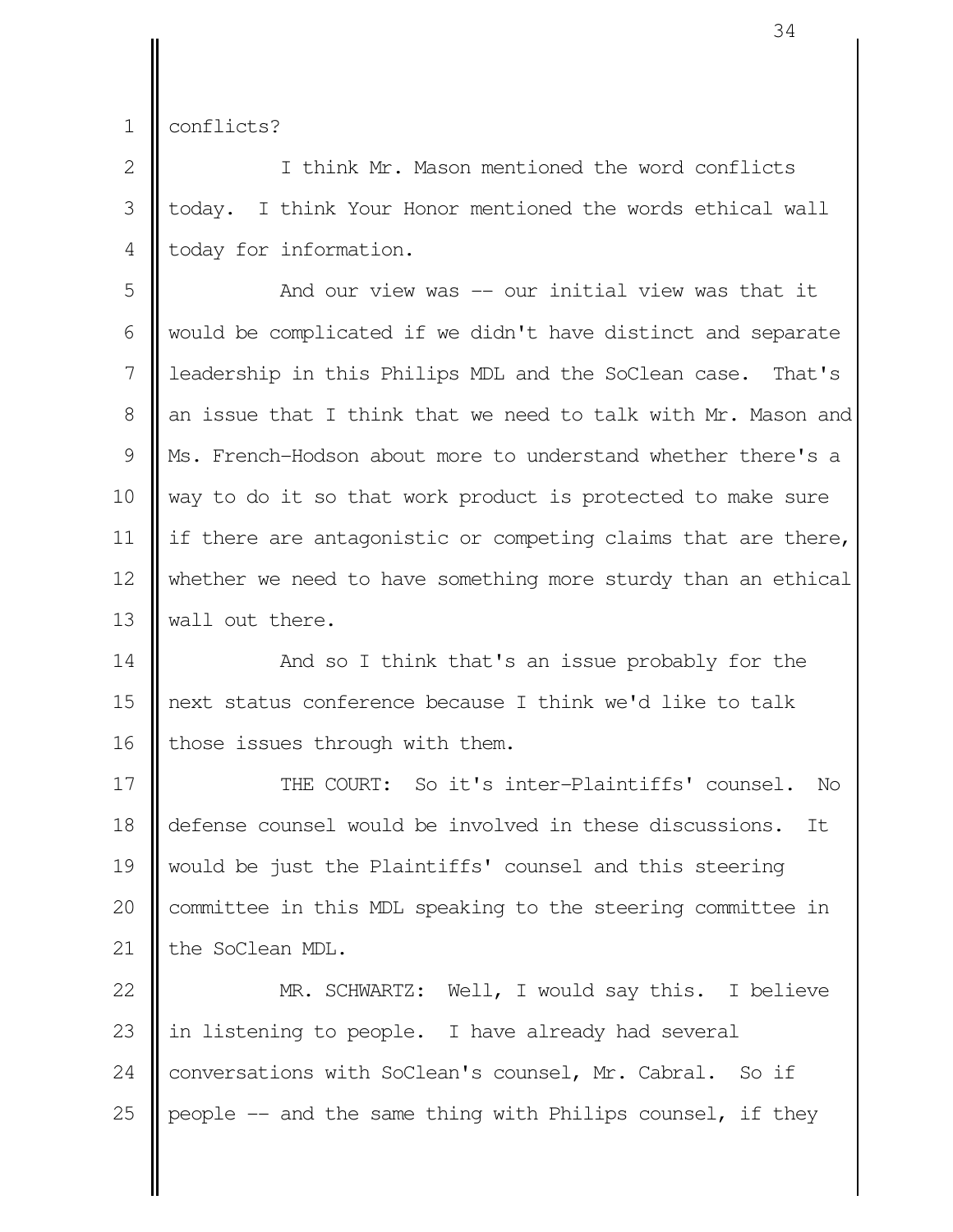have thoughts that they wish to share, I'm happy to hear them, and our team is happy to hear them. We'll give them consideration. 1  $\mathcal{L}$ 3

But I think primarily that amongst Philips leadership and SoClean leadership on the Plaintiffs' side, we have to have some discussions. And if it turns out we just need completely separate and distinct leadership, then we can present Your Honor a way to do that. And if it turns out that we want to do something more nuanced, we can present Your Honor a way to do that. 4 5 6 7 8 9 10

I hope and expect we'll reach agreement, but I did want to point out the issue since Your Honor flagged it this morning, that there is still a concern that we have to navigate this to make sure that, especially since these are class cases where we as lawyers have fiduciary duties to our classes that we represent, then Your Honor has fiduciary duties to make sure that we're doing right by our classes. 11 12 13 14 15 16 17

And so I just want to make sure we do everything by the book and make sure that at the end of the day, that no one can criticize how it was done on our end as lawyers, on your end obviously as the presiding Judge. So it's an issue we take seriously, and rather than spouting off a suggestion now, I think there's more thought that needs to be put into it. 18 19 20 21 22 23 24

25

But as I said, we're working with excellent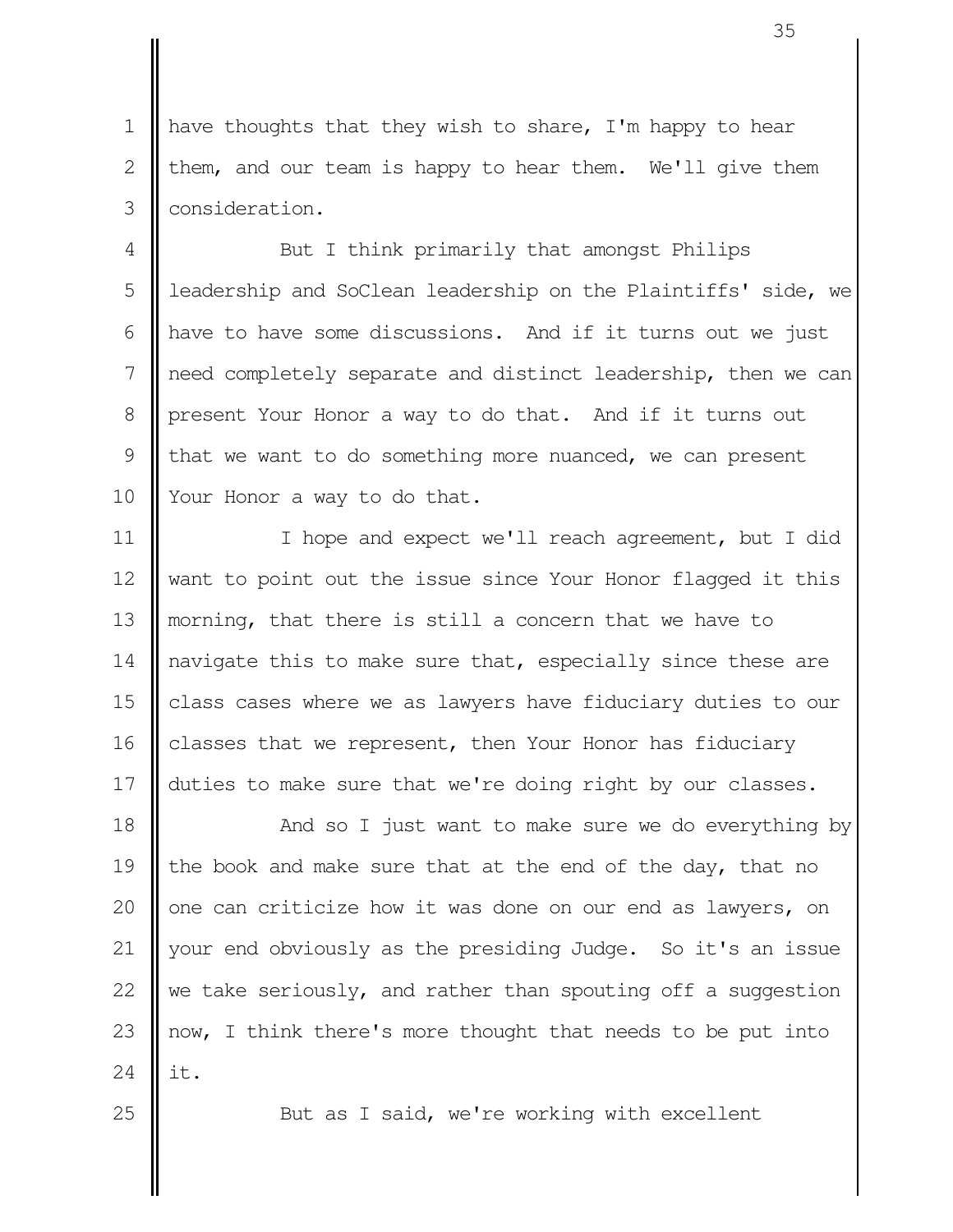counsel, and so I think we'll be able to work through these issues and come up with a solution that makes sense. 1 2

THE COURT: Okay. That would be fine. And if it has to be separate counsel, fine. But then just each side needs to have a liaison that I would appoint so that the liaison can be meeting and conferring about how to coordinate discovery and motions practice and other things that there will be some overlap. 3 4 5 6 7 8

MR. SCHWARTZ: And we totally agree with that. THE COURT: From what I'm hearing from Philips in this case, you know, if they bring SoClean in here, then it's going to be a lot of the same issues that we'll have in the SoClean MDL that will be present in this one as well. So it will be -- there's a possibility to have some considerable overlap. 9 10 11 12 13 14 15

MR. SCHWARTZ: There certainly will be some overlap, and Philips has made its intentions clear, which informs the issue of are there going to be any conflicts. We absolutely  $-$  no matter what the end result is, we will have strong coordination with the Plaintiffs' counsel, and we will work with SoClean's counsel also to try to be as efficient with Your Honor as possible and also to be as efficient with Philips as possible. 16 17 18 19 20 21 22 23

And if there are areas where we disagree and we have to have a battle, then we'll present those disagreements 24 25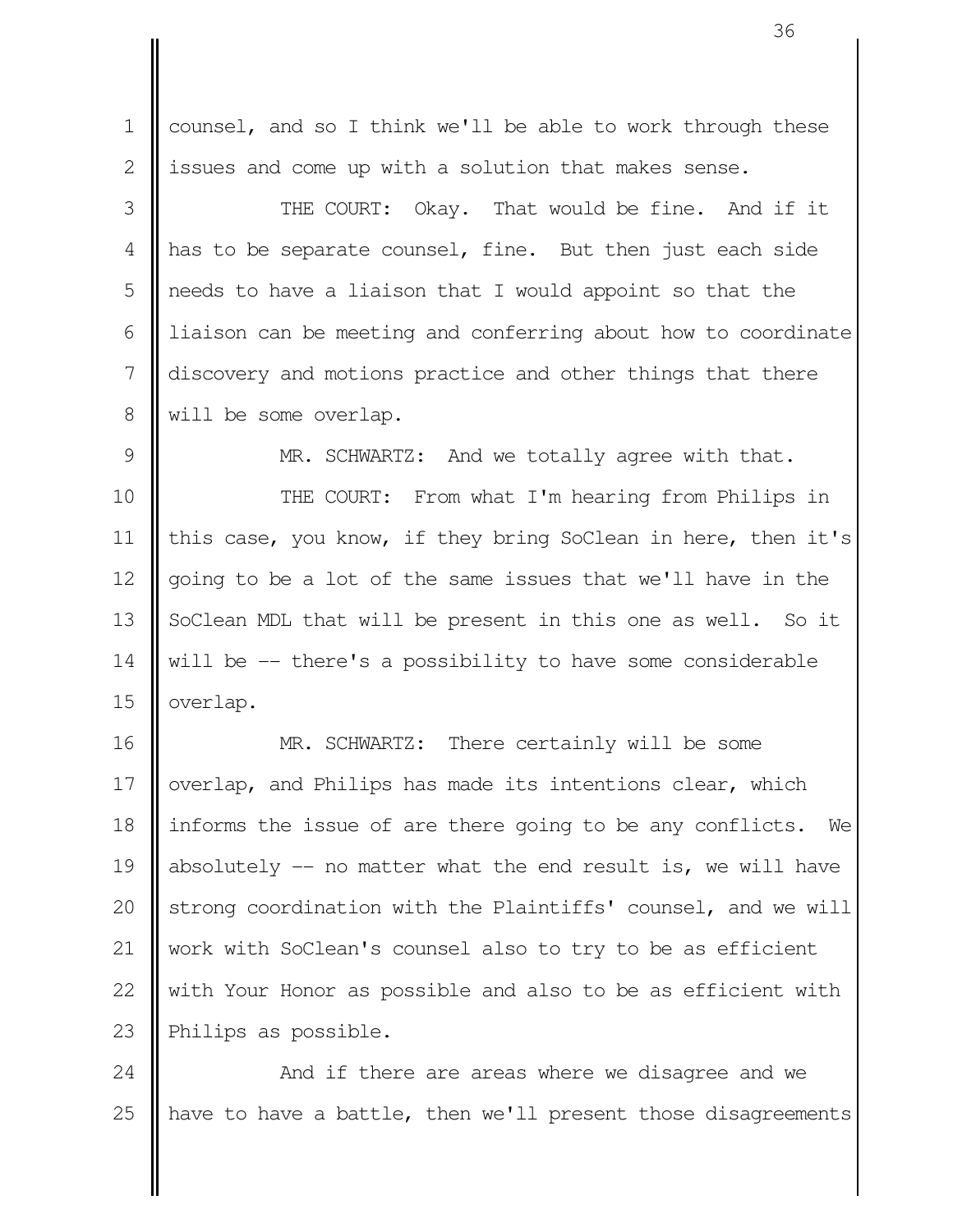to the Court for resolution. I'm sure there's going to be a lot of interesting issues with what looks like it's shaping up to be a three-headed monster here. 1 2 3

THE COURT: This is where I think having some discovery masters could be very helpful because if they have to coordinate matters, you can have those two people speaking with each other and trying to fashion something that is appropriate; and if there's ethical issues, they can also look at those and make recommendations to the Court. That could be helpful as well. 4 5 6 7 8 9 10

MR. SCHWARTZ: I agree. And we'll certainly have discussions whether it makes sense to have separate discovery masters or agree on a single discovery master for all the cases; and obviously we'll present, Your Honor, with Defendants and with SoClean's counsel what we think is the best way to proceed. Settlement may be more complicated, but maybe not. It's an issue that we have to look at. 11 12 13 14 15 16 17

THE COURT: Anything on those matters from the defense point of view? 18 19

MR. LAVELLE: Your Honor, John Lavelle for Philips RS North America. Just briefly, on the issue of further MDL tag-along cases, we essentially agree with the statistics that were provided by Plaintiffs' lead counsel earlier, that the case that Mr. Schwartz mentioned that was on behalf of the DME, I believe the Plaintiff's name there was Baird. 20 21 22 23 24 25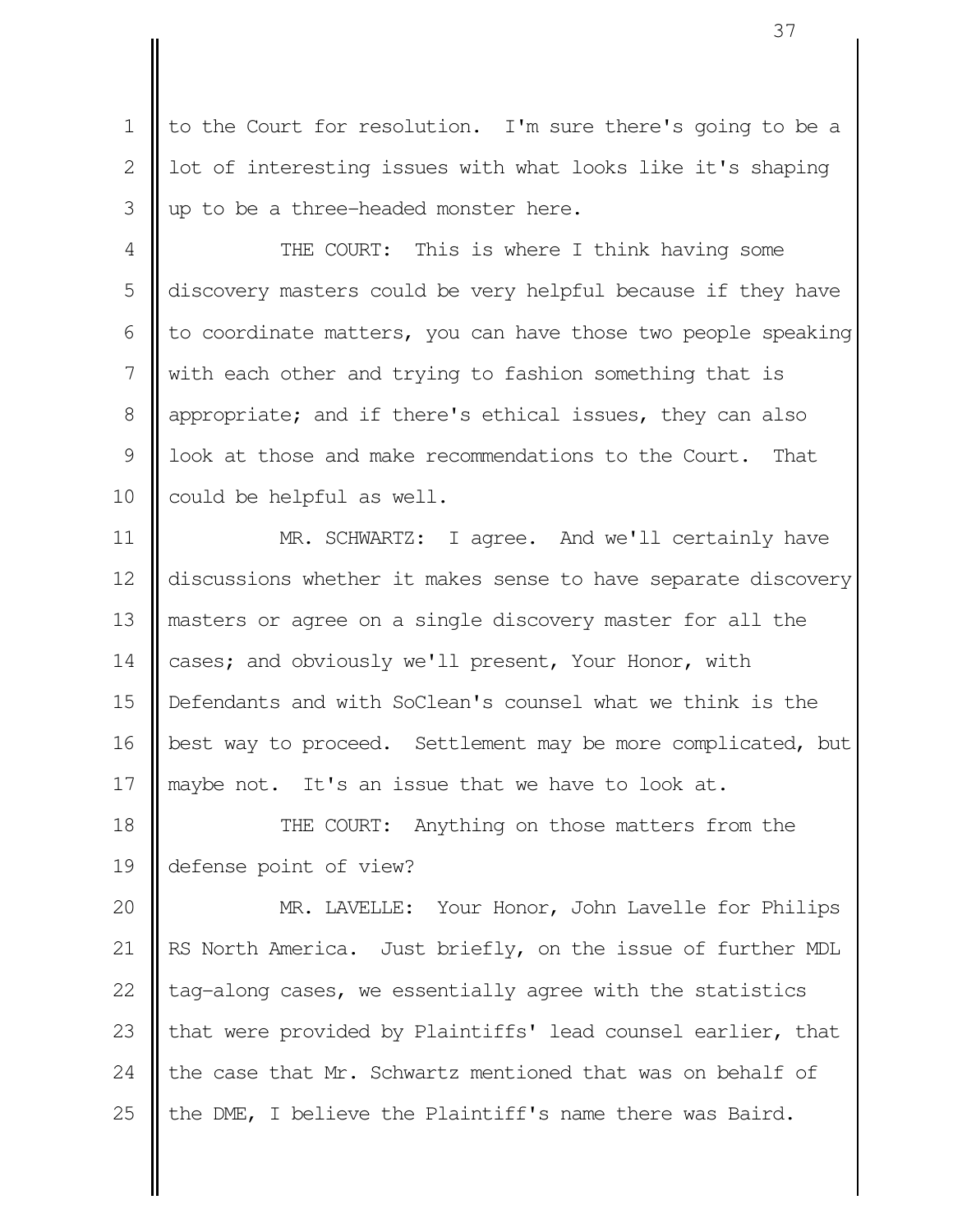That's actually been tagged to be transferred here and is the subject of Conditional Transfer Order 22. So we expect it will be in this court by the end of this week. 1  $\mathcal{D}_{\mathcal{L}}$ 3

There's also two matters that are currently being litigated in the Judicial Panel Multi-District Litigation. One you heard about this morning. That's the matter of SoClean versus Philips; and we expect, as was mentioned by SoClean's counsel earlier today, we expect a ruling within the next couple of weeks on whether that will be in this MDL, SoClean MDL or -- 4 5 6 7 8 9 10

THE COURT: Are you counsel in that case, too? MR. LAVELLE: My firm is representing Philips in that one. In addition, there's another case that is currently pending that was originally filed in the Eastern District of Pennsylvania that is before the judicial panel, and we expect that will be transferred here as well. 11 12 13 14 15 16

Obviously as new cases get filed, when they appear to be related, we are tagging them, and the judicial panel is moving them into this MDL. 17 18 19

THE COURT: Before you leave, state court actions, have there been any state court actions filed that I'll need to try to coordinate with? 20 21 22

MR. LAVELLE: Only a handful. Most of them have been removable to federal court, and every one that's been removable we've removed to federal court and tagged a 23 24 25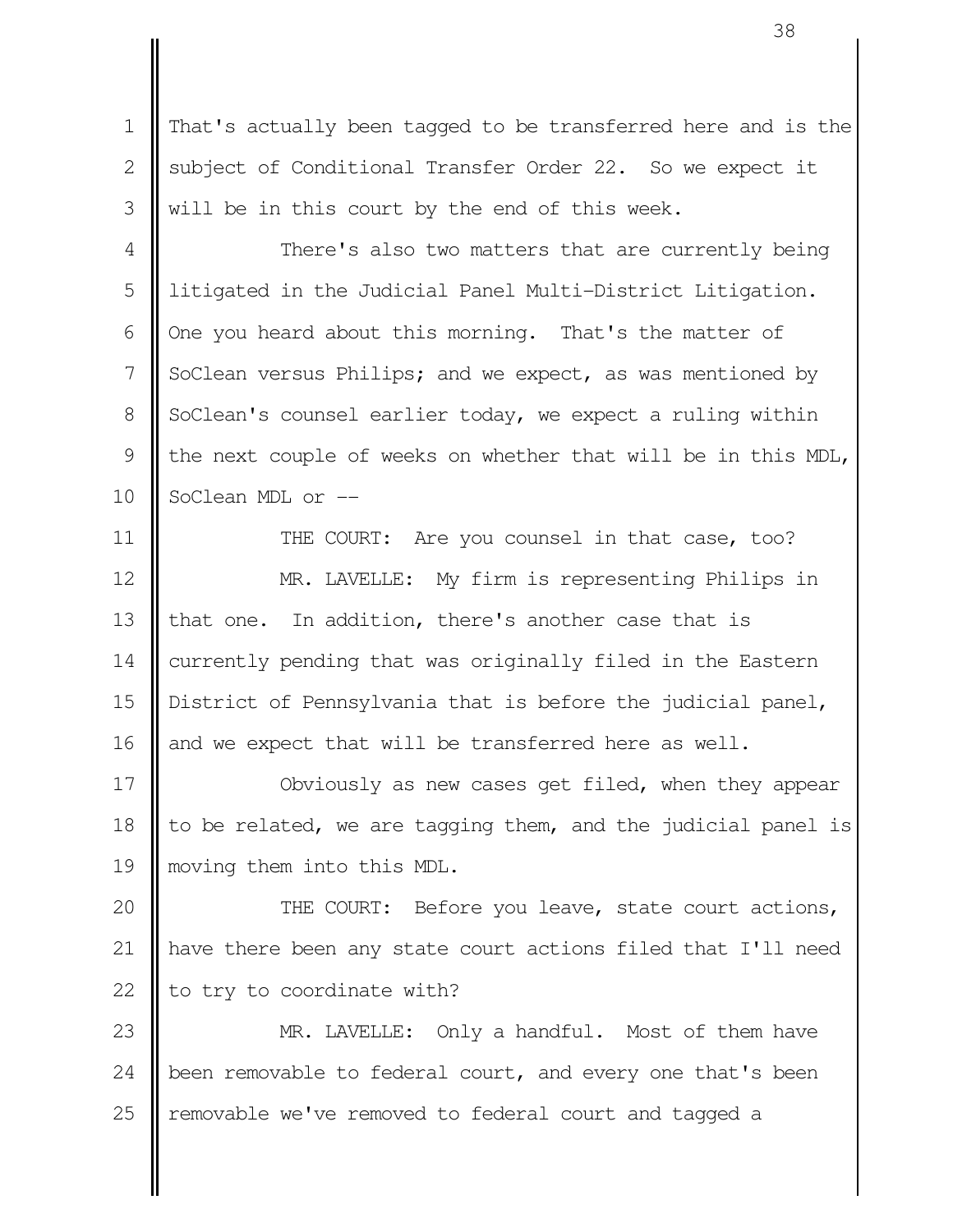transfer here. 1

| $\overline{2}$ | The only ones that are currently pending in state             |
|----------------|---------------------------------------------------------------|
| 3              | court, maybe a handful of them right now, are ones where we   |
| 4              | haven't had to remove them yet, and if they are removable, we |
| 5              | will remove them. I think there are a couple that are in      |
| 6              | small claims court that aren't within federal jurisdiction,   |
| 7              | but those cases haven't moved outside of the pleadings and    |
| 8              | really -- so nothing has moved outside of the initial         |
| 9              | pleading stages --                                            |
| 10             | THE COURT:<br>There's no personal injury cases?               |
| 11             | MR. LAVELLE: No.                                              |
| 12             | THE COURT: These are all economic cases in state              |
| 13             | court?                                                        |
| 14             | MR. LAVELLE: Right. And they're small claims                  |
| 15             | court cases. Anything that's a personal injury case has met   |
| 16             | the federal jurisdictional requirements, and we've removed it |
| 17             | to Federal Court and then moved it into the MDL.              |
| 18             | THE COURT: So if you could just make sure you keep            |
| 19             | an eye on those types of cases, if something comes up that we |
| 20             | need to coordinate with for our purposes of discovery and     |
| 21             | that type of thing, I'm happy to reach out to the state court |
| 22             | Judges and do so. But so far it doesn't seem to be much of    |
| 23             | an issue.                                                     |
| 24             | MR. LAVELLE: Correct, Your Honor. And, yes, we                |

will do that. And, Your Honor, while I'm standing here, 25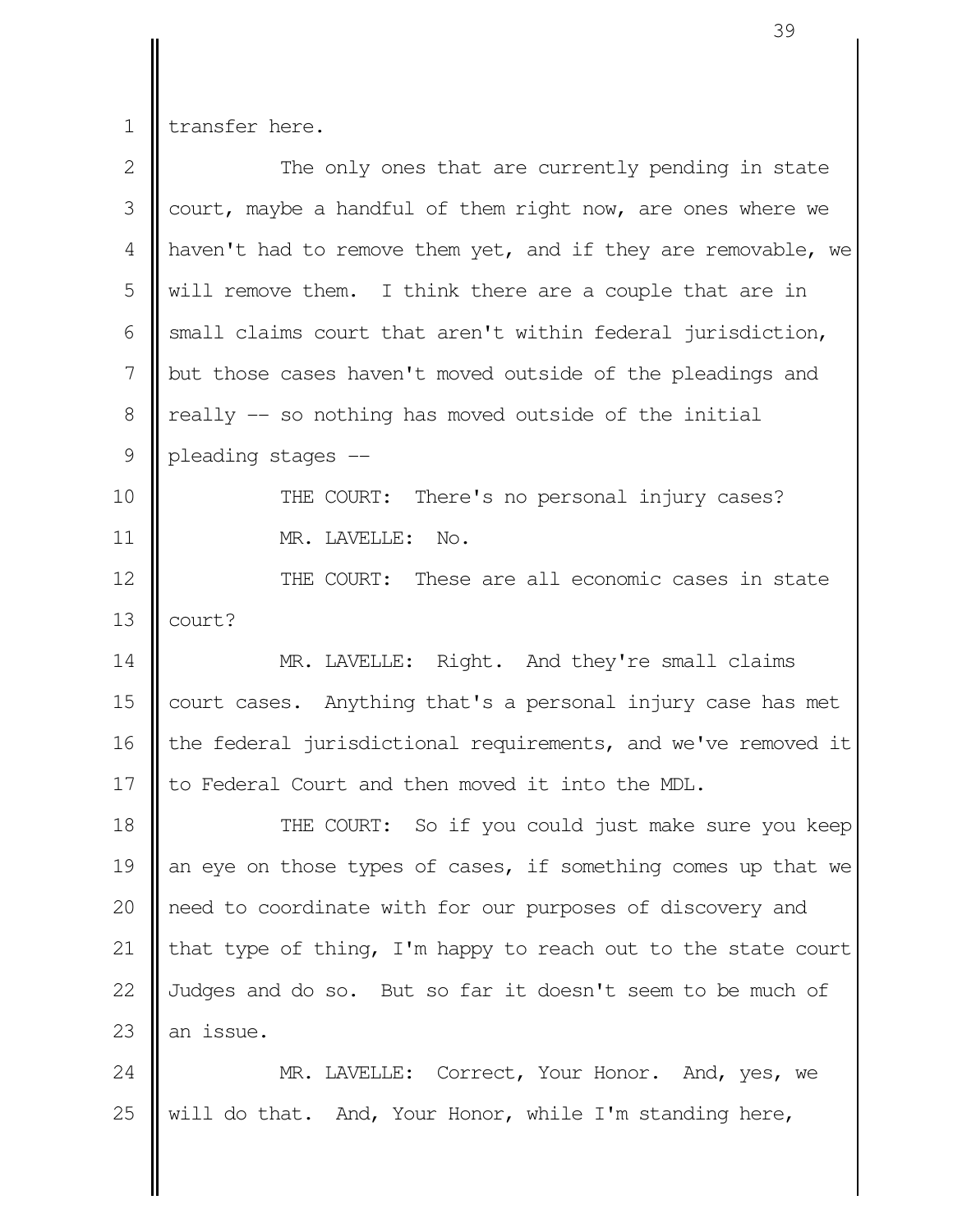maybe I should just address the special masters. THE COURT: Sure. That's next up. MR. LAVELLE: We've had discussions with Plaintiffs' counsel about that. I believe we're in agreement in principle with the idea that there should be a discovery special master as well as a settlement special master, and we've started the process of discussing specific candidates, and we're hoping we'll make progress, and we'll work towards either providing Your Honor with a joint recommendation or competing proposals. THE COURT: Okay. MR. LAVELLE: Thank you. THE COURT: The preservation -- anything else on special masters from the Plaintiffs' point of view? MS. IVERSON: No, Your Honor. I think that we've addressed it. We do have our settlement committee here to the extent you do have any questions with regard to settlement special masters -- THE COURT: Yes. Can we talk with the settlement committee members if they're here? I would like to look at particularly the concerns that we have with the personal injury cases and trying to see about doing some bellwether negotiations and settlement, and how are we going to work that? What kind of approach do we take to maybe do some bellwether settlement? 1  $\mathcal{D}_{\mathcal{L}}$  3 4 5 6 7 8 9 10 11 12 13 14 15 16 17 18 19 20 21 22 23 24 25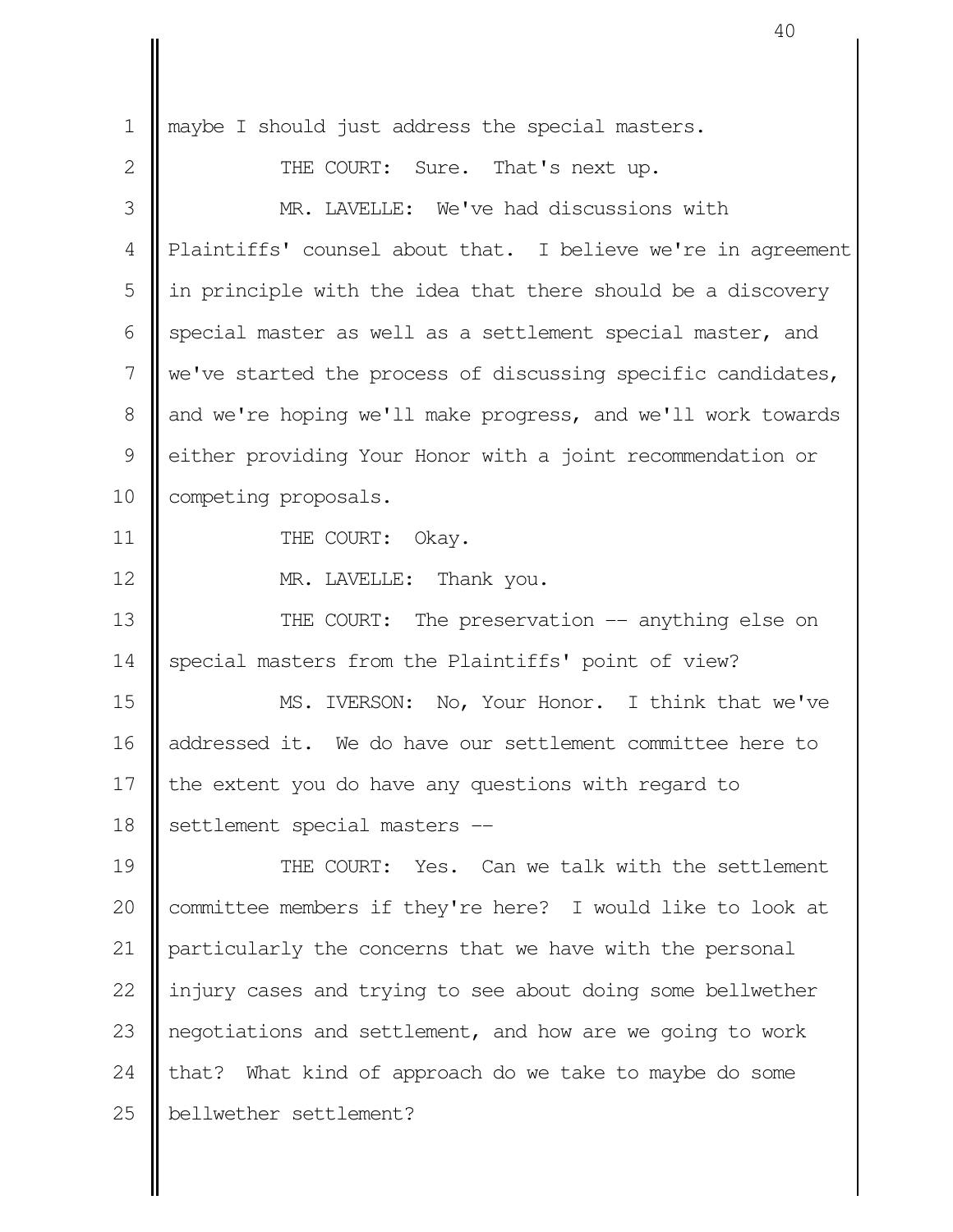It's a little bit different with the class actions because there's so much overlap in the class actions. You just pick the topic, and then you go down from that and see how it will frame itself for the settlement. 1 2 3 4

But when you have all these personal injury claims, different kinds of injuries, that kind of thing, how will we pick out bellwethers? What will we do with the settlement issues? How are we going to tee that up? 5 6 7 8

These are just really being thought about now in MDL's across the country. There hasn't been a lot of emphasis on it until recently. 9 10 11

So if we can come up with the right approaches and protocols to use for the settlement purposes, that would be helpful, and then you're going to need to decide what discovery you need relevant to that, and how do you pick the right Plaintiffs to be the bellwether settlement Plaintiffs, that kind of thing. 12 13 14 15 16 17

And I don't have any answers for you. I just think hopefully that the people I asked to chair, because I think this is an enormous undertaking early in the case, and we have the leadership that's going to be involved with that, but also they have all the other issues that they're overseeing, I wanted to make sure we had a special separate focus on settlement, because I think if we start that early, we are in a better position to have the cases move along 18 19 20 21 22 23 24 25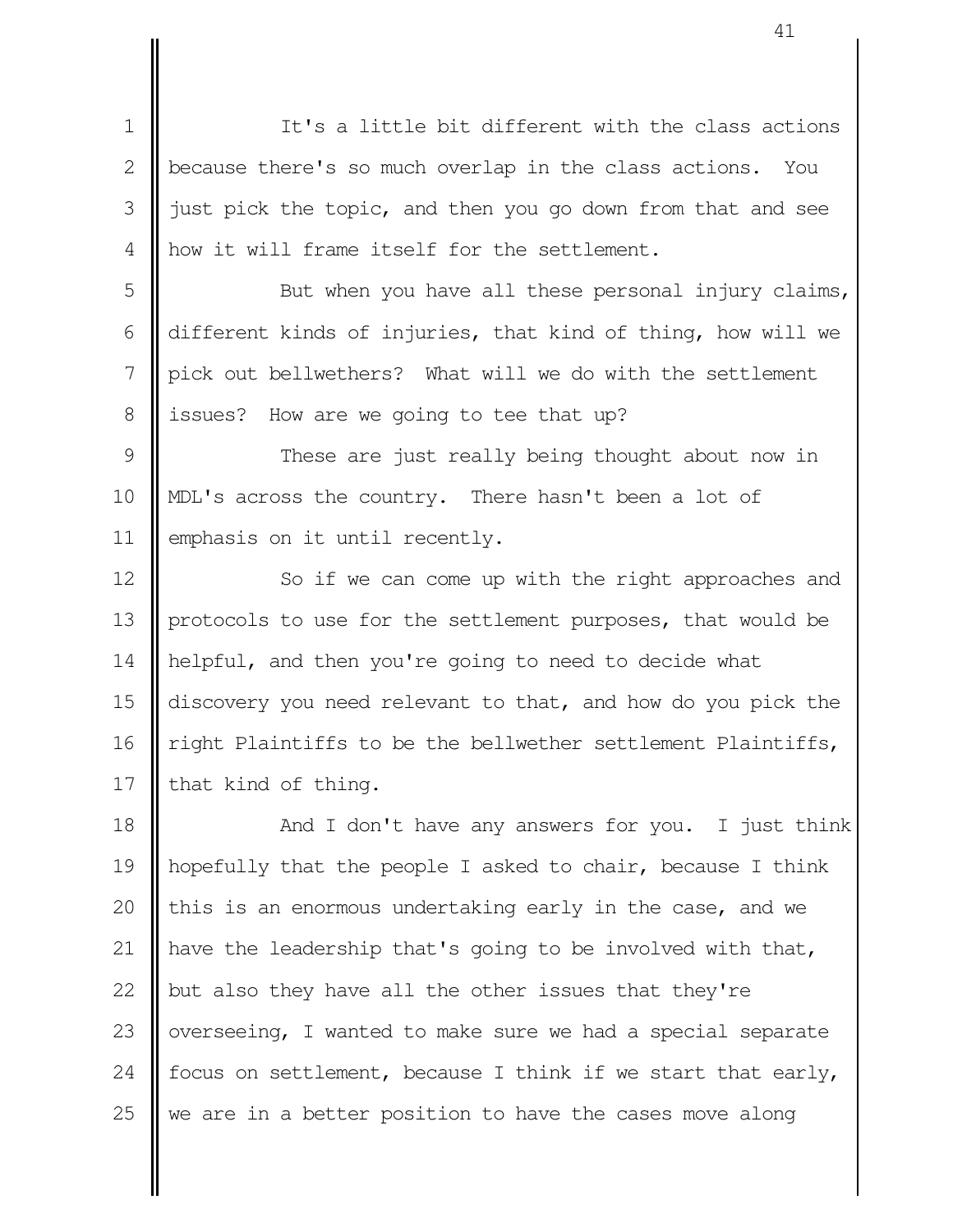expeditiously, and, if it's possible to settle them, then we'll get them to settlement at an earlier stage, which would be good for everyone involved. 1  $\mathcal{D}_{\mathcal{L}}$ 3

MS. IVERSON: Yes. Judge, Bobbi Liebenberg is in Hawaii. So she is not here. Jerry Dever, one of her partners, is here today, but we do have Art and Lisa from the settlement committee, and I certainly welcome and invite that discussion. I think it would make sense to have Bobbi maybe put that on the agenda for the next conference in part because we also -- the co-leads have an in-person meeting scheduled with the settlement committee to spend the day talking on March 30 to come up with some plans and strategies with respect to a lot of those questions. 4 5 6 7 8 9 10 11 12 13

The settlement committee itself members are serving on other committees. So they're sitting with discovery and bellwether selection. So that they're enmeshed in a lot of those decisions already in the self-organizing that we've done as a Plaintiffs' group since appointment. 14 15 16 17 18

And then Bobbi is also going to be present at the 26(f) conference that we're having on April 6 with defense counsel for Burnett and Philips where we'll be able to talk through a lot of those issues with Defendant as well. But I'll pass the floor to our settlement committee. 19 20 21 22 23

MR. STROYD: This is Art Stroyd. I think that summarizes where we stand, and this is certainly a top agenda 24 25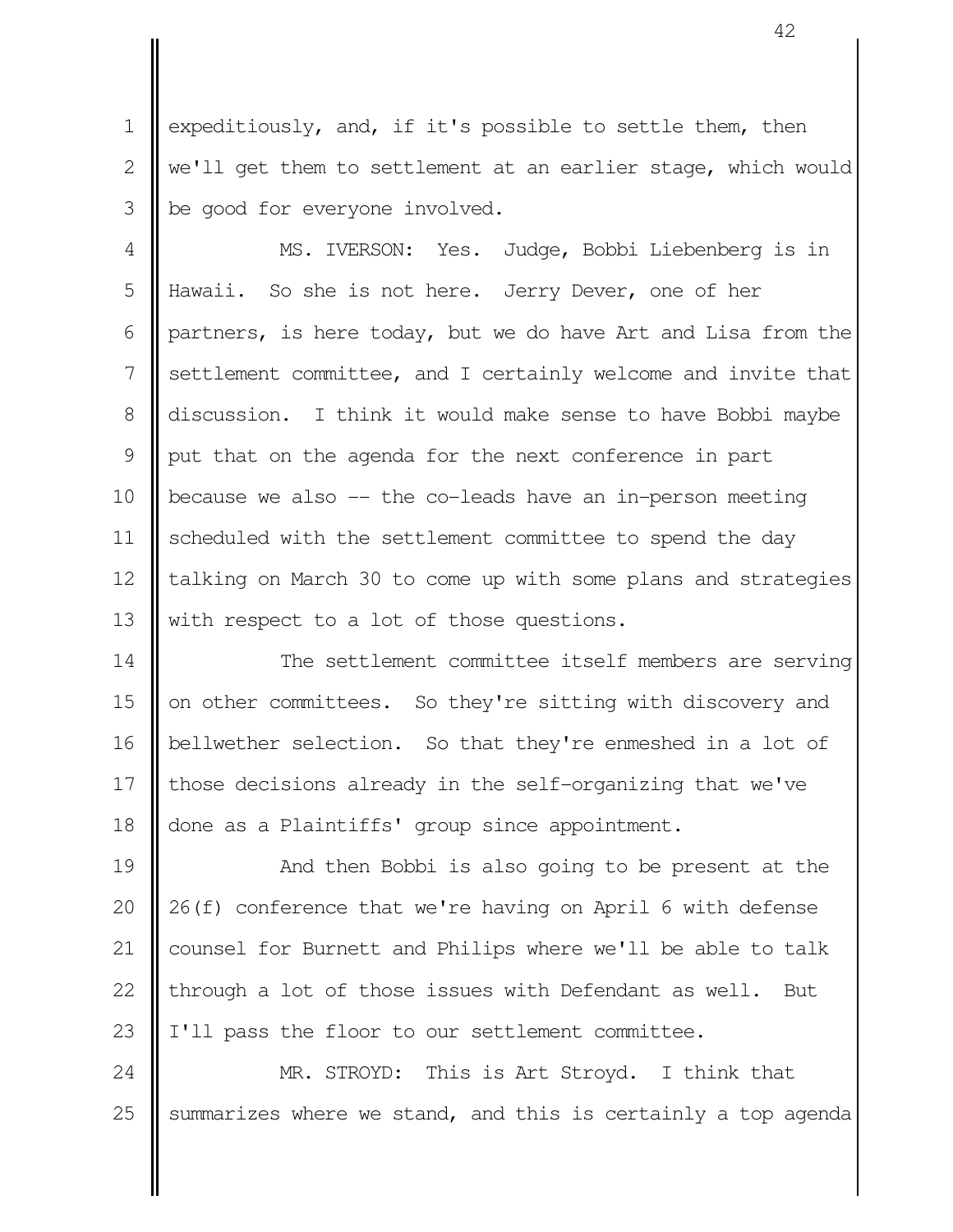1 | item for all counsel.

| $\mathbf{2}$  | THE COURT: Thank you. So the personal injury I                |
|---------------|---------------------------------------------------------------|
| 3             | think is going to be the most difficult one to frame. And so  |
| 4             | I think the defense counsel are invited also to think about   |
| 5             | what's the best way to approach it? Because defense           |
| 6             | counsel's I'm sure interested in global settlement being      |
| 7             | reached expeditiously. So how do we approach this? What's     |
| 8             | the timing like? Can you do some of the economic issues       |
| $\mathcal{G}$ | earlier versus later?                                         |
| 10            | The medical monitoring, I see an overlap with                 |
| 11            | SoClean in that, too, because you're going to be monitoring   |
| 12            | people. Maybe this is relevant in a settlement for SoClean    |
| 13            | as well. So coordination here would be helpful.               |
| 14            | MS. GORSHE: Yes, Your Honor.                                  |
| 15            | THE COURT:<br>Okay. Does defense want to say                  |
| 16            | anything about that?                                          |
| 17            | MR. LAVELLE: No, Your Honor.                                  |
| 18            | THE COURT: So the preservation order update, who              |
| 19            | wants to address that?                                        |
| 20            | MS. DYKSTRA: Thank you, Your Honor. Lisa Dykstra              |
| 21            | from Morgan Lewis. We've been making progress. We have --     |
| 22            | the FDA approved the remediation rework for the DS1, which is |
| 23            | the DreamStation 1 device, which is the majority of the       |
| 24            | devices on the market. That is a CPAP machine. And we         |
| 25            | worked with Plaintiffs' counsel so that we have an amended    |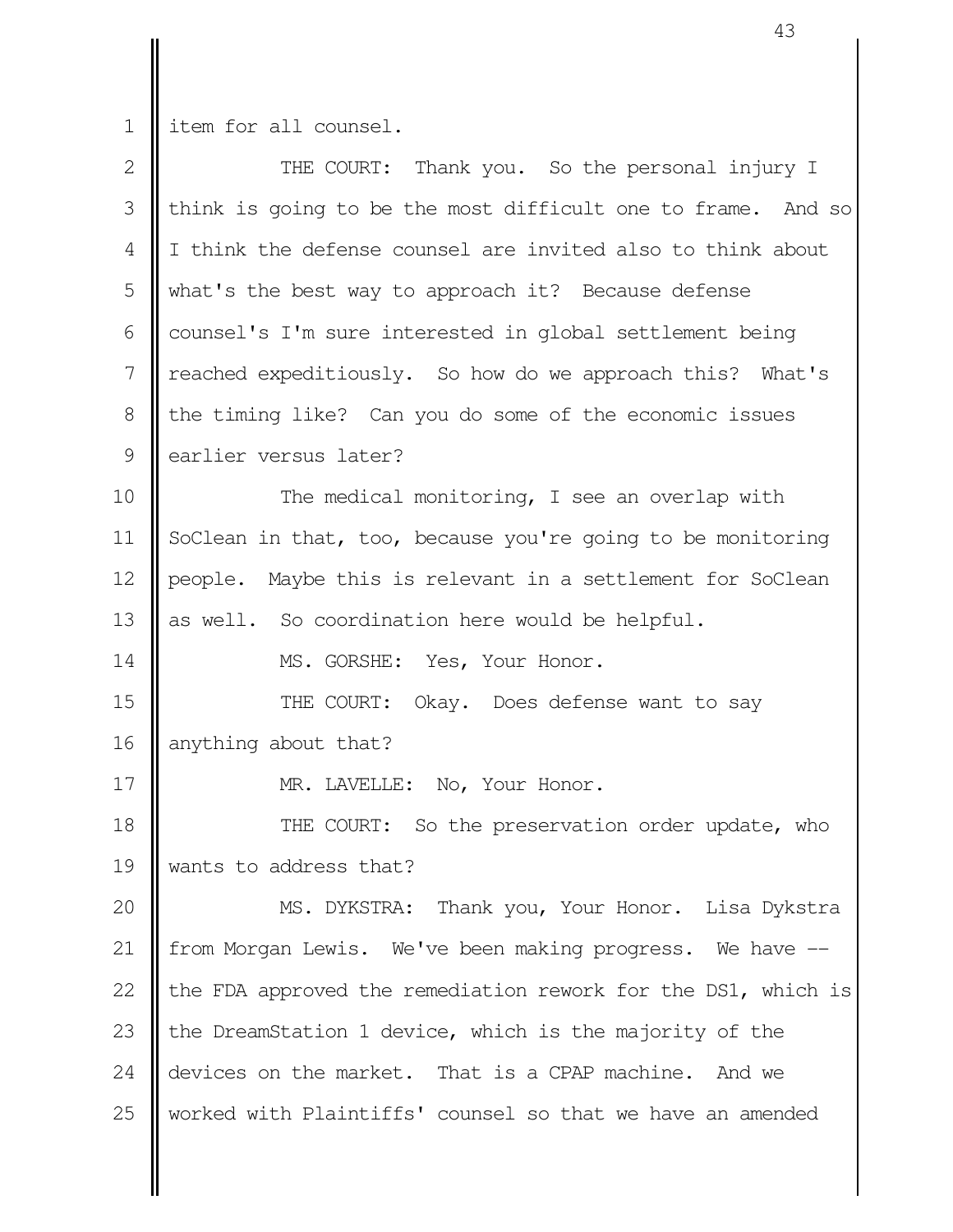preservation order, which you entered, so that we can continue to rework those devices, remediate them and return them to the patients according to the FDA timeline. 1 2 3

We are now -- we have submitted to the FDA a rework protocol for the Trilogy device. The Trilogy is a different device that is generally used in institutions. It's a ventilator. 4 5 6 7

That preservation -- we have a preservation order that is ready or almost ready to be entered by Your Honor. We're still negotiating a couple terms because we do expect the FDA to approve our rework for the Trilogy devices very shortly. 8 9 10 11 12

So we have provided  $-$  in advance of finalizing that order we've provided at their request to Plaintiffs the rework protocol that was submitted to the FDA along with a video that shows you how you actually take the device apart. And so we are sending that to Plaintiff this week. 13 14 15 16 17

On that point, Your Honor, if you would like in advance, because I know we were talking earlier about a science day and getting you some familiarity with the machines themselves just to see if it would be helpful to see these, if you would like also for us to send a video of what it looks like to actually take the device apart, it shows you where the foam is. It's a minute long. We could also forward that to Your Honor as well. 18 19 20 21 22 23 24 25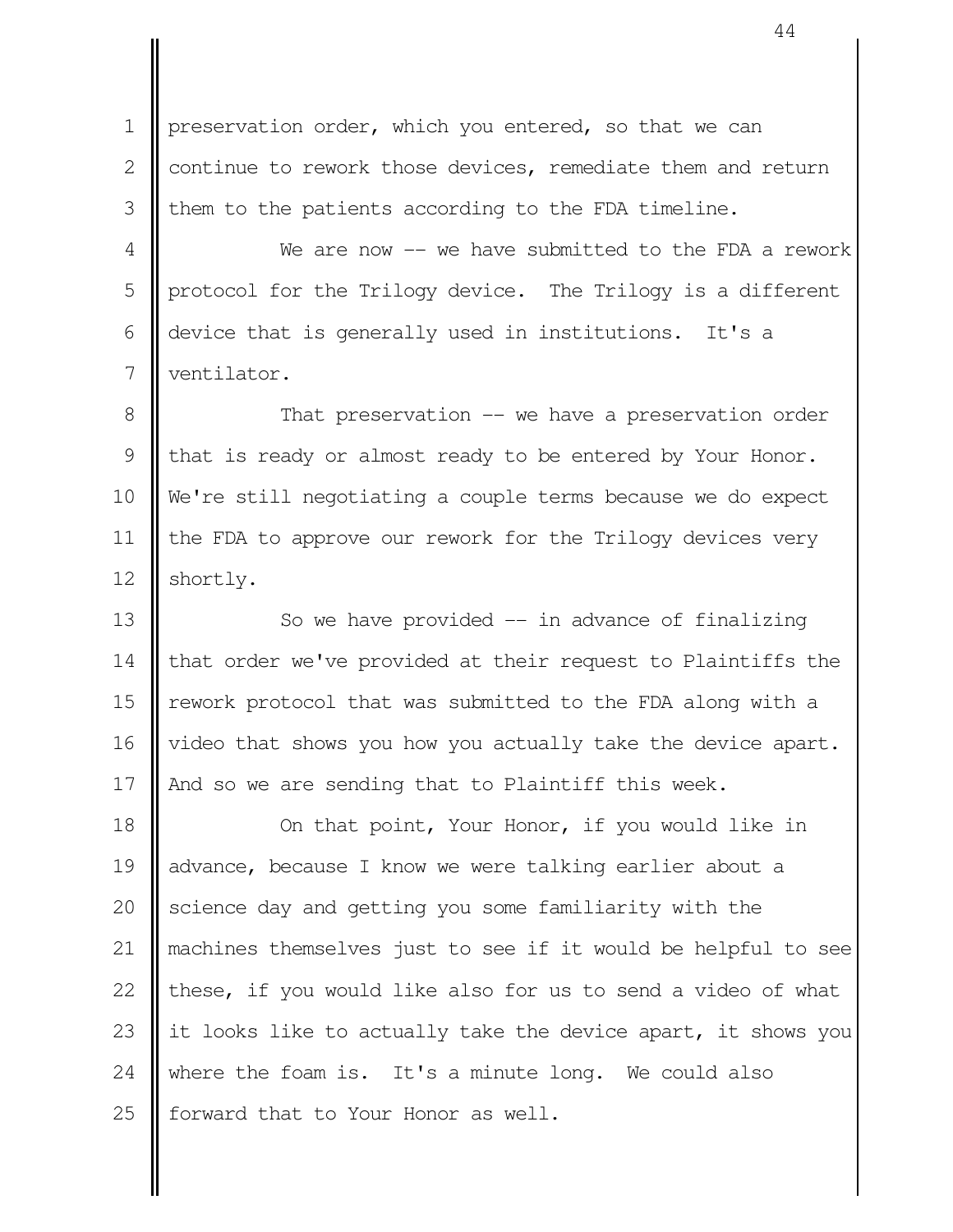THE COURT: I think we could use that for the science day. 1 2

MS. DYKSTRA: We absolutely can. THE COURT: What about the Bi-PAP machine? MS. DYKSTRA: At this point in time I believe that the remediation protocols are only going forward for the Trilogy vent and the DS1. I need to confirm. I think that is already being remediated; and if you own a Bi-PAP, then you are getting a new device and perhaps a DS2, which was already manufactured with the silicone foam. I'll need to confirm that. Do you have any other questions on preservation? I think that was all we had for an update. THE COURT: No. There was some issue that was raised by Ms. Duggan about something where the FDA was unhappy with some of the notifications that were going along with this. MS. DYKSTRA: We did have a conference call with the FDA. According to their analysis, the FDA stated that they only believed that 50 percent of patients had been notified of the recall itself. And they obviously want to make sure that patients are notified so they know how to proceed, how to send their information in or register for remediation. 3 4 5 6 7 8 9 10 11 12 13 14 15 16 17 18 19 20 21 22 23 24

25

We had a conference call with the FDA. I was on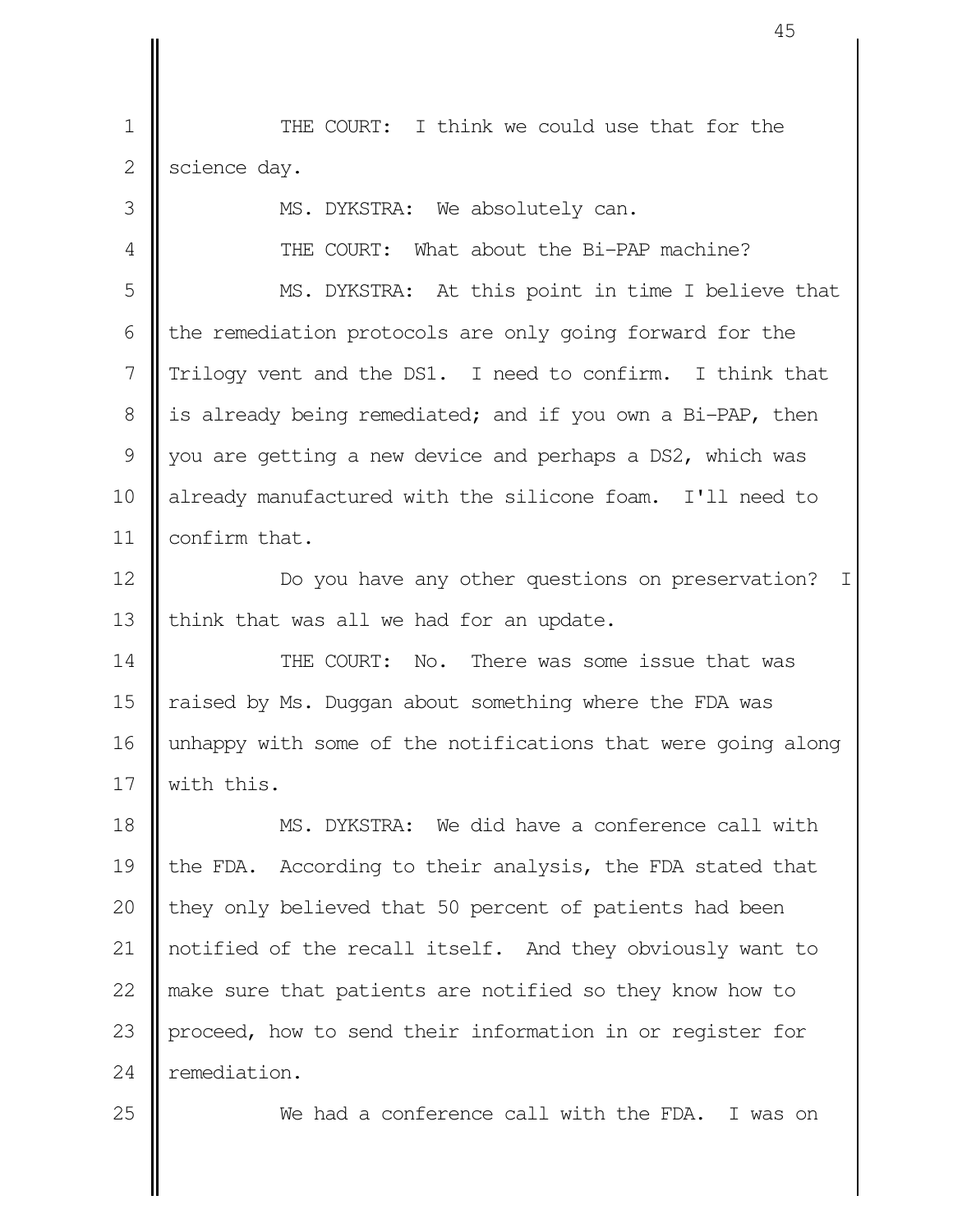that call. We explained to the FDA that our records show that over 80 percent of people actually know about the remediation, but we are absolutely willing to cooperate in any way the FDA requires to make sure that there is further communication. 1 2 3 4 5

One of the issues the FDA has raised and we are addressing is that the DMEs have a lot of the contact information for the users. We as Philips don't necessarily have a direct -- 6 7 8 9

THE COURT: The DMEs would be --

10

MS. DYKSTRA: The durable medical equipment dealers. They're the ones that actually work with the patient. They provide the device to the patient. They get the prescription from the physicians to coordinate the device to service the patients. 11 12 13 14 15

We're not in that chain. So we did explain that to the FDA, and we are working with the DME's so we can either have them give us their list of patients so that we can notify them directly or work with the DME's to get notification out more affirmatively. 16 17 18 19 20

The other things that the FDA did raise, one, they said they want the ozone warning posted more prominently on the website, because the FDA has issued specific guidance that it is not approved for use in cleaning our machines. So we did that already. We put that more prominently on our web 21 22 23 24 25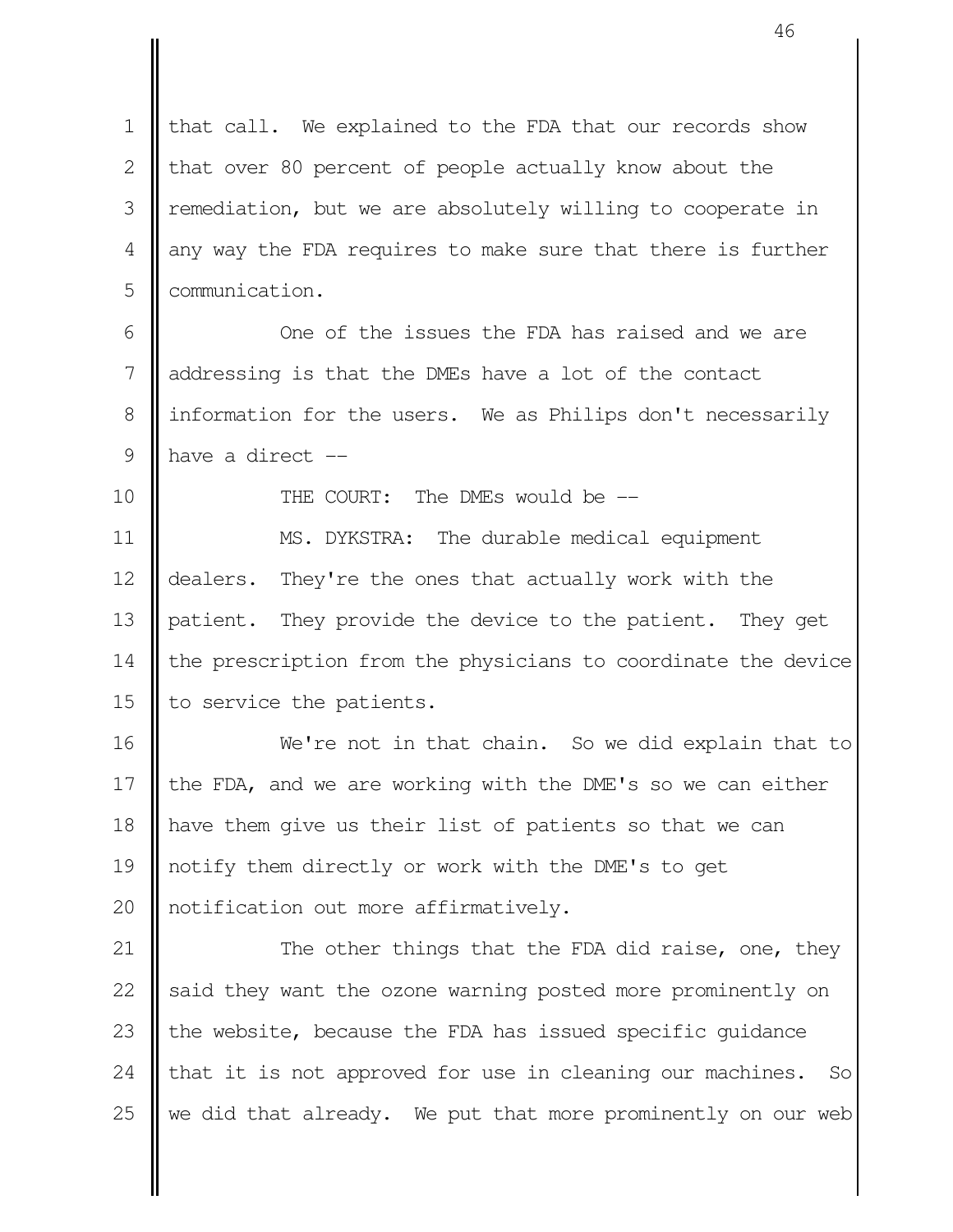1 site.

| $\overline{2}$ | The FDA asks that we continue to use an application            |
|----------------|----------------------------------------------------------------|
| 3              | where we send out automatic notifications. Then the FDA also   |
| 4              | asked us to discuss how we might put information around our    |
| 5              | test results for these devices on our website, and we're in    |
| 6              | negotiations with the FDA about how to best do that, how to    |
| 7              | best inform health care providers of the risk to use or to     |
| 8              | continue to use -- discontinued or continued use of the        |
| $\mathcal{G}$  | devices. So we're engaged with the FDA right now on that       |
| 10             | process.                                                       |
| 11             | THE COURT:<br>Thank you.                                       |
| 12             | MS. DYKSTRA: You're welcome.                                   |
| 13             | MR. SCHWARTZ: Your Honor, if I could address those             |
| 14             | issues?                                                        |
| 15             | THE COURT: Sure.                                               |
| 16             | MR. SCHWARTZ: Steve Schwartz on preservation.                  |
| 17             | Basically, Ms. Dykstra gave you the scoop. So I agree with     |
| 18             | what she said about that. We're working hard to get that       |
| 19             | nailed down.                                                   |
| 20             | When the FDA 518 notification order -- as Your                 |
| 21             | Honor can imagine, these communications are of great interest  |
| 22             | to us. I'm not sure if Your Honor has actually seen the        |
| 23             | actual order the FDA has issued. It is a public order.<br>I do |
| 24             | have copies if Your Honor would like me to hand one up so --   |
| 25             | THE COURT:<br>Does the Defendant have any objection?           |
|                |                                                                |
|                |                                                                |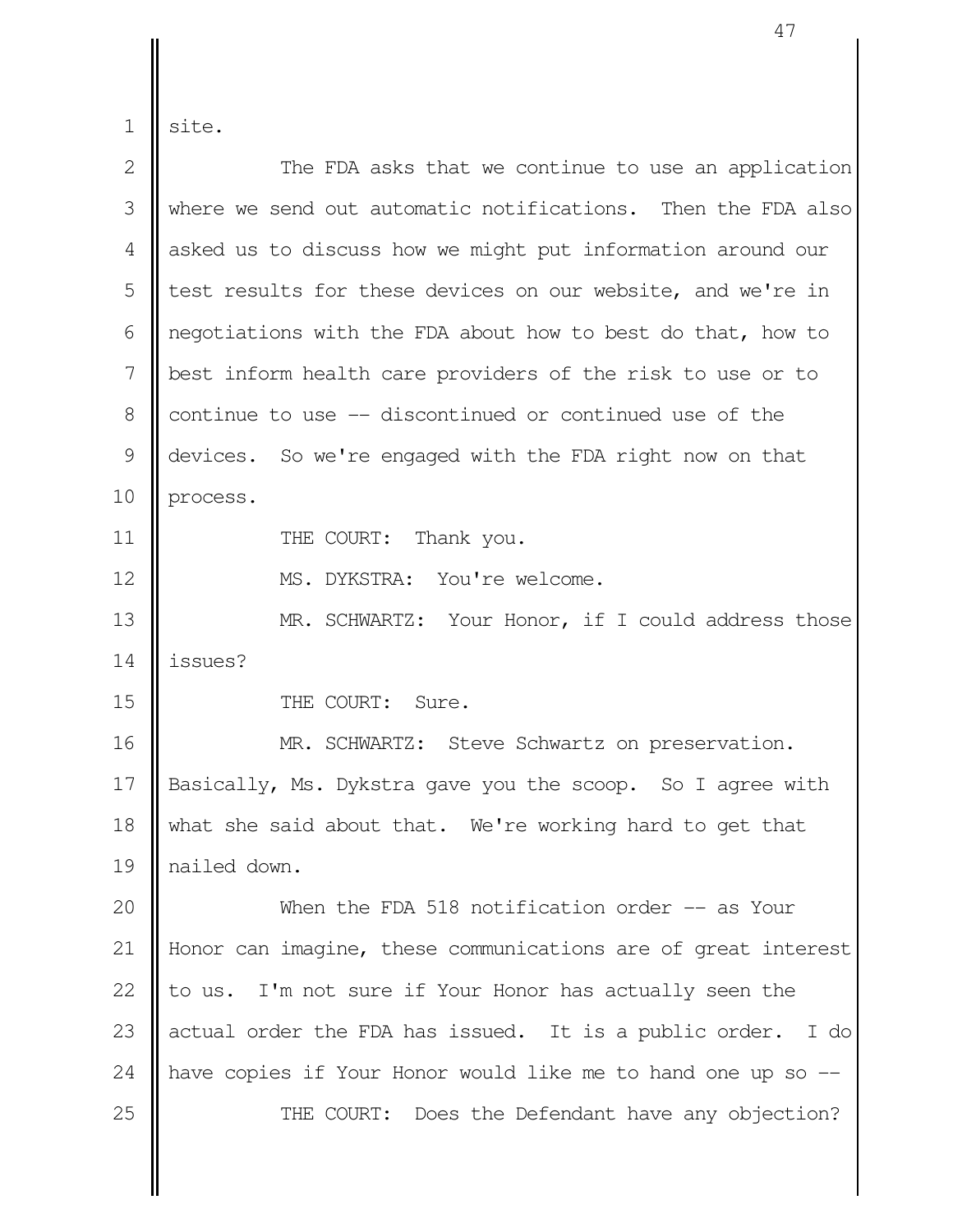MS. DYKSTRA: No, Your Honor. We have no objection. 1 2

| 3             | MR. SCHWARTZ: So I could talk about the language                |
|---------------|-----------------------------------------------------------------|
| 4             | in this notification about "can result in serious injury and    |
| 5             | life threatening injury," And issues about concerns the FDA     |
| 6             | has about whether Philips is providing proper and effective     |
| 7             | notifications to health care providers and consumers, but       |
| $8\,$         | Your Honor can read this just as well as I can talk about it.   |
| $\mathcal{G}$ | So I'm happy to just let Your Honor read it at your leisure.    |
| 10            | It will give Your Honor a lot of information.                   |
| 11            | And so I think, again, this is an ongoing,                      |
| 12            | complicated issue. There's obviously a very serious issue       |
| 13            | out there, and that's why we're all here today.                 |
| 14            | THE COURT:<br>Thank you.                                        |
| 15            | MR. SCHWARTZ: Thank you, Your Honor.                            |
| 16            | MS. DYKSTRA: Your Honor, I just want to make you                |
| 17            | aware that Philips did provide a letter to the FDA in advance   |
| 18            | of this order, which we are providing to Plaintiffs as well     |
| 19            | this week. We'll send you a copy.                               |
| 20            | THE COURT: That will be fine.                                   |
| 21            | MS. DYKSTRA: And we're responding to the order                  |
| 22            | itself.<br>We have a requirement that we put together a plan on |
| 23            | how to better notify or how to reach more patients more         |
| 24            | And so that plan we will also share with Your<br>speedily.      |
| 25            | Honor.                                                          |
|               |                                                                 |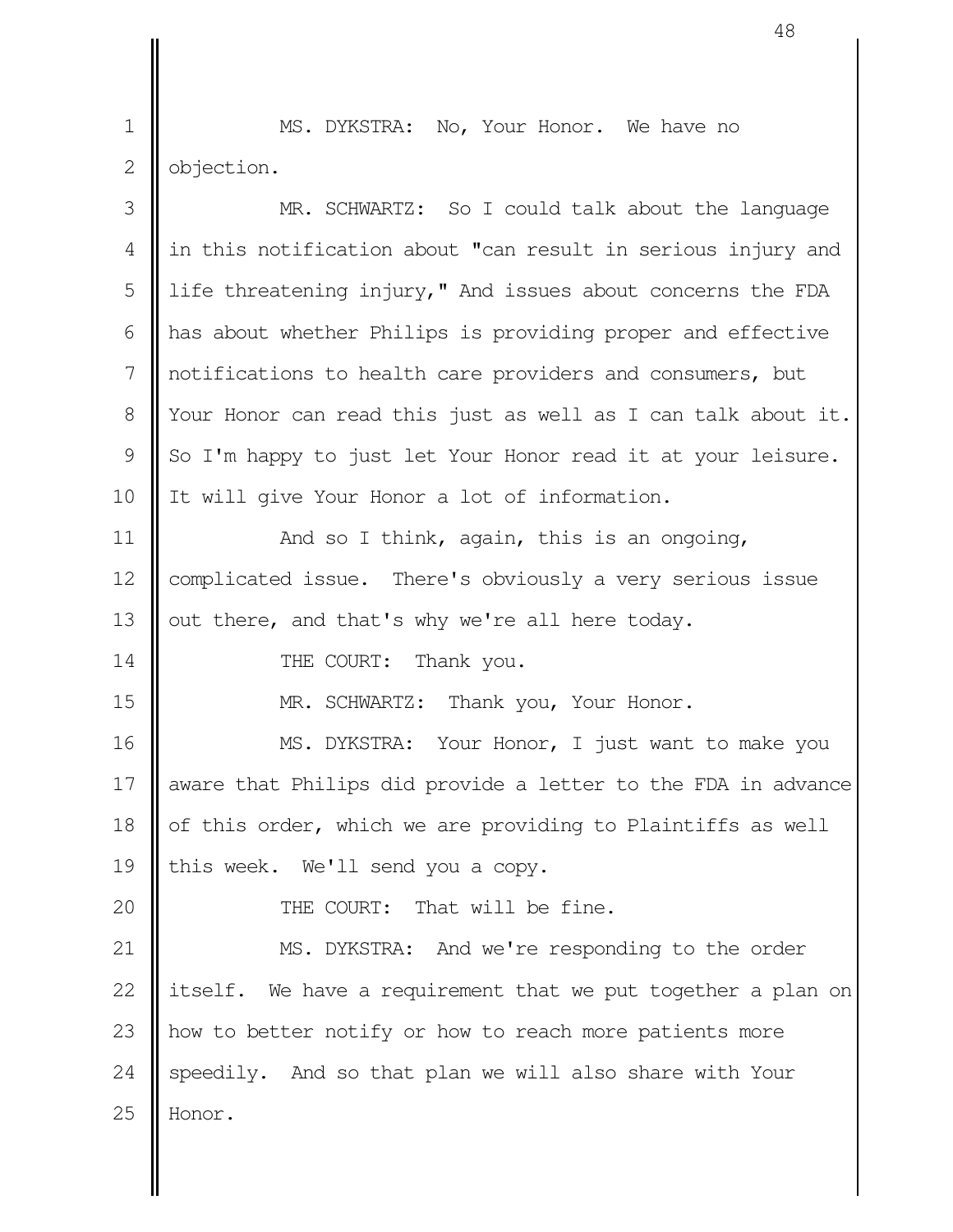THE COURT: Thank you. MS. DYKSTRA: And with the Plaintiff of course. MR. SCHWARTZ: And that's what we're most interested in, and I think the free flow of information will help all of us. THE COURT: Good. MR. SCHWARTZ: Thank you. THE COURT: Thank you. Other topics: Tolling agreement? MR. LAVELLE: Your Honor, John Lavelle from Philips RS North America. Very briefly, the tolling agreement is a private agreement that we negotiated with some of Plaintiffs' interim leadership that's in place. Your Honor has made it available on the Court's website. And we set up a program and a procedure for attorneys who wish to sign up people to do that. And it is working, and that's really the extent of what we have to report today. It's operable, and it's available, should people wish to enter into it. THE COURT: Okay. Is there any other communication that needs to be had on that from Plaintiffs to Plaintiffs? Steering committee, the leadership? MS. IVERSON: No, Your Honor. All Plaintiffs' co-leads are happy with the tolling agreement. We put this on the agenda and are expecting Your Honor might want to know the number of people that have signed on to the tolling 1  $\mathcal{D}_{\mathcal{L}}$  3 4 5 6 7 8 9 10 11 12 13 14 15 16 17 18 19 20 21 22 23 24 25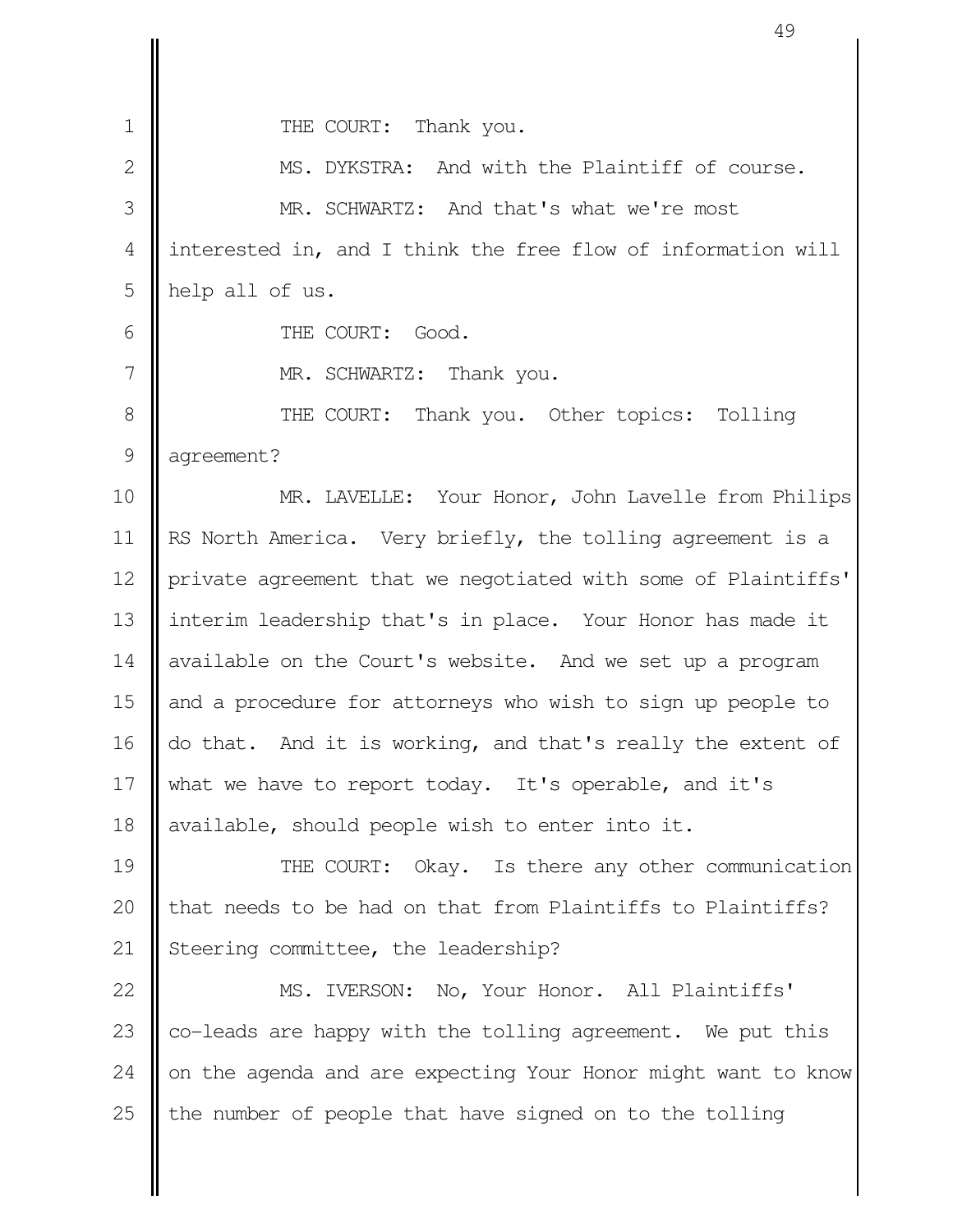agreement in the world of what we're looking at. We've had discussions with Burnett's counsel as well about trying to do something similar. And in conjunction with -- I know Mr. Bode highlighted that they are seeking to try to get out of this case, which we can obviously not guarantee, but we're having discussions with them with respect to their position on that as well as the protective order and the 502(d) order that they're willing to agree to sign on to. We'll work with defense counsel. There might need to be amendments at some point to the protective order, but where it stands right now works, and it can help facilitate the early discovery that the parties have been talking about. THE COURT: So the next thing is the common benefit -- I'm sorry. MS. DUGGAN: I was going to discuss the common benefits. THE COURT: Okay. Thank you. MR. BODE: On behalf of Burnett, what Ms. Iverson said was accurate. We agreed to the tolling agreement, and we agreed to the protective order. Thank you, Your Honor. MS. DUGGAN: Sandra Duggan. Your Honor, you put on the agenda the common benefit order that was filed jointly by the co-lead counsel and the subcommittee for time and expenses, and we filed that at Docket 433. 1 2 3 4 5 6 7 8 9 10 11 12 13 14 15 16 17 18 19 20 21 22 23 24 25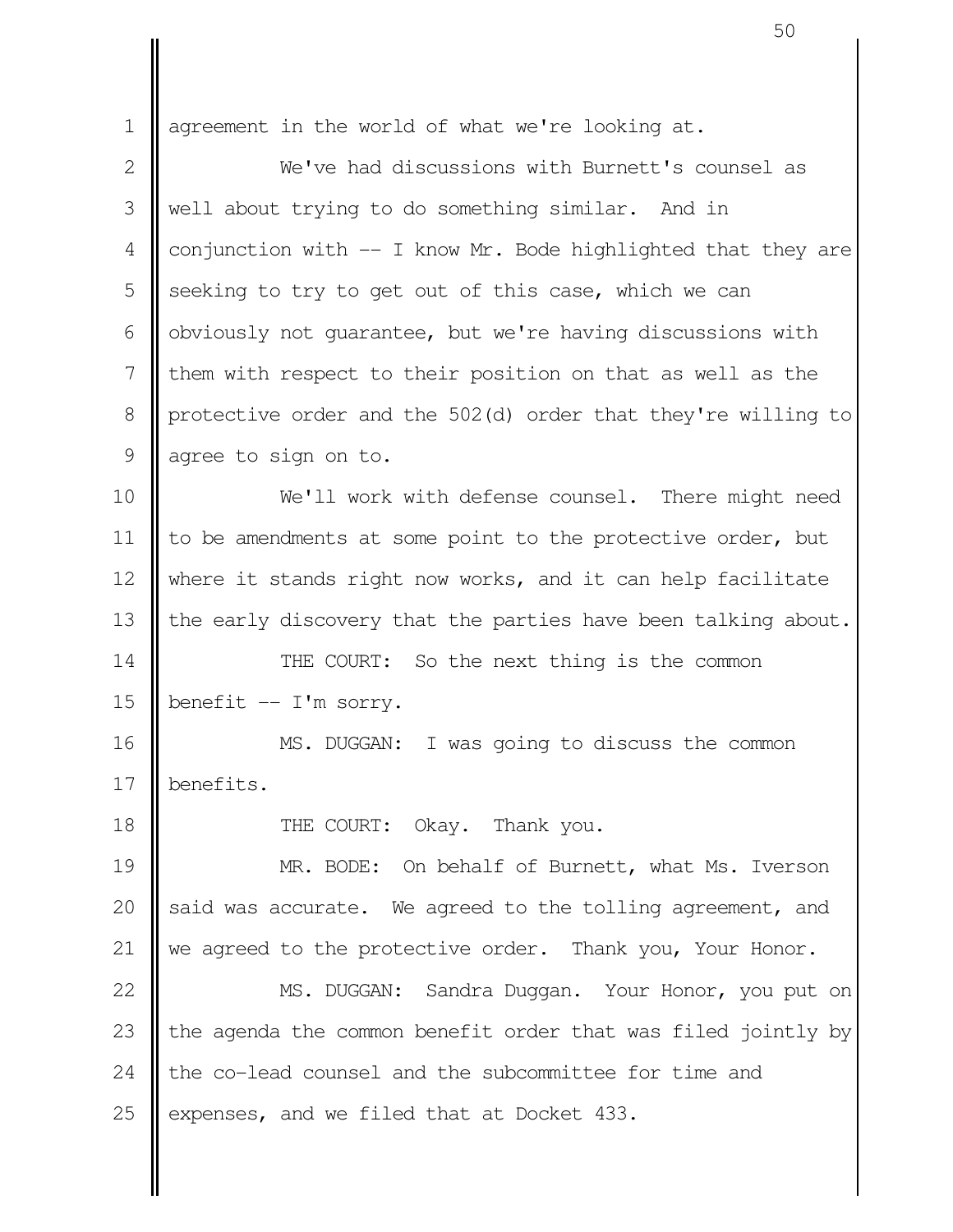THE COURT: I have it in front of me. I did not sign it. I mentioned that this morning. I had one issue with it. 1 2 3

MS. DUGGAN: I did want to address the Court's question, but I wanted to point out though that subsequent to our filing of this proposed order, we were contacted by the Philips Defendants. And they had provided us some suggested revisions to the order because they wanted to make it clear that Plaintiffs' participating counsel who received MDL common benefit work product as well as any state court work product, that those attorneys who are participating counsel are subject to the stipulated protective order -- 4 5 6 7 8 9 10 11 12

13

THE COURT: Uh-huh.

MS. DUGGAN: -- that's entered in this court, and the amendments to that order as well as any protective orders entered in applicable state court litigation, and we agreed with them. 14 15 16 17

Just this morning -- Your Honor may not have seen it yet -- at Document 472 we filed an amended motion to enter an amended proposed order, and for the convenience of the Court we filed a red line version of it so you can see the edits, the additional language that we inserted, as well as a clean version that has as Exhibit A the Participation Agreement and Exhibit B the Task Definitions. 18 19 20 21 22 23 24

25

THE COURT: So the question that I have is on page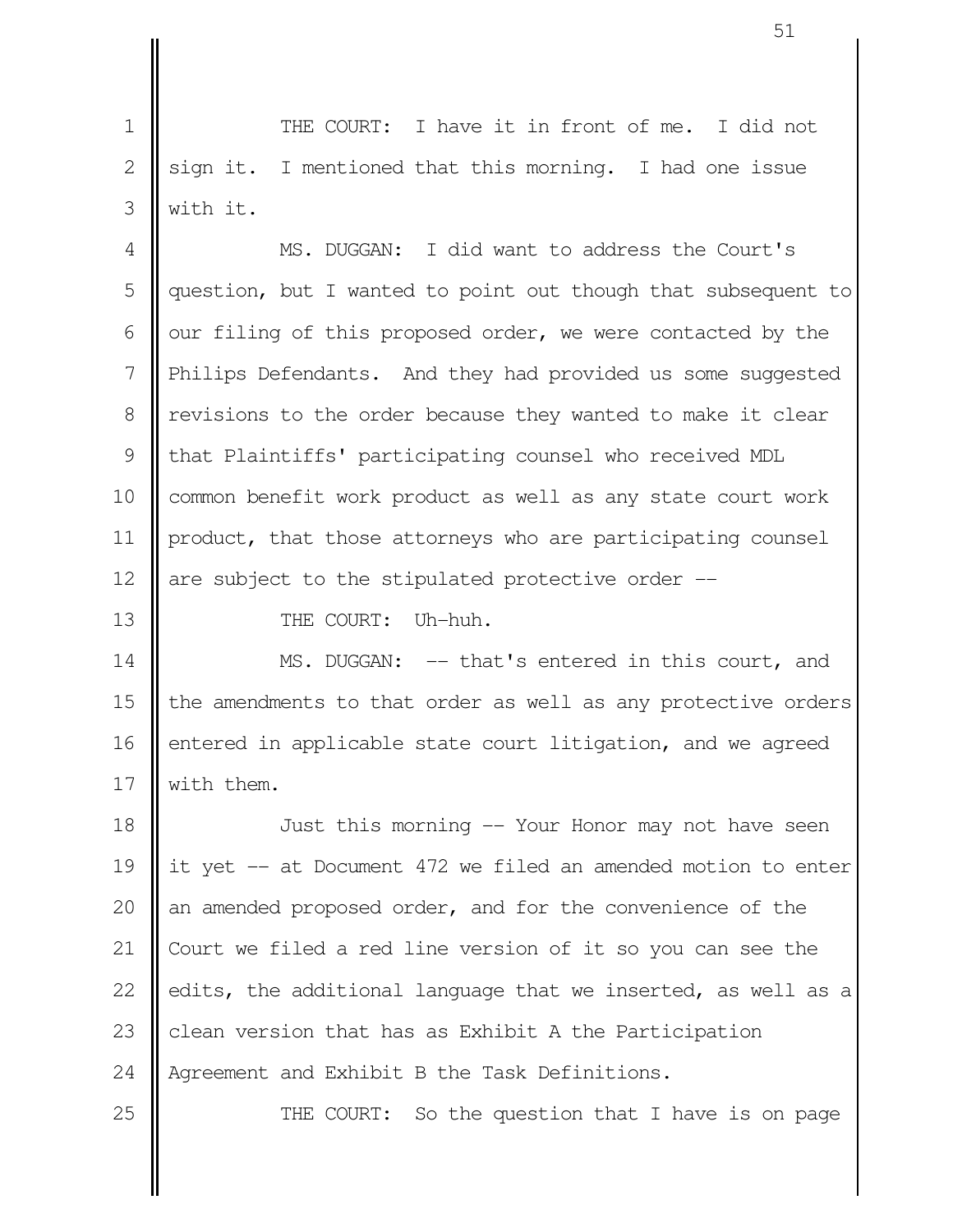3, the third item there in the middle of the page, who would be  $-$  to whom this order would apply, any attorneys who were not otherwise participating counsel, but who obtained access to or received the common benefit work product of MDL 3014. This has been a topic of concern in a number of other cases around the country. 1  $\mathcal{L}$  3 4 5 6

MS. DUGGAN: I just want to add, Your Honor, that we added -- that was one sentence where we added some language, just saying thereby becoming participating counsel. Now, you're right, there are cases out there. There's L-Tryptophan. There's the Eighth Circuit in the Modified Rice litigation. If there's a state court Plaintiff that never comes to the MDL, Your Honor would not have jurisdiction over that Plaintiff or over -- 7 8 9 10 11 12 13 14

THE COURT: Why don't you just put something in there to the extent the Court has jurisdiction. 15 16

MS. DUGGAN: I think that language would resolve it. I will just point out though that in the Diet Drugs litigation, the Third Circuit affirmed the District Court after objectors who objected to the common benefit fees said but we opted out early, and we weren't part of the MDL. We resolved our case in state court, and we didn't use any of the work product. 17 18 19 20 21 22 23

And the Third Circuit, using interesting language at 582 F.3d at 546 says, yes, but, the Defendants in 24 25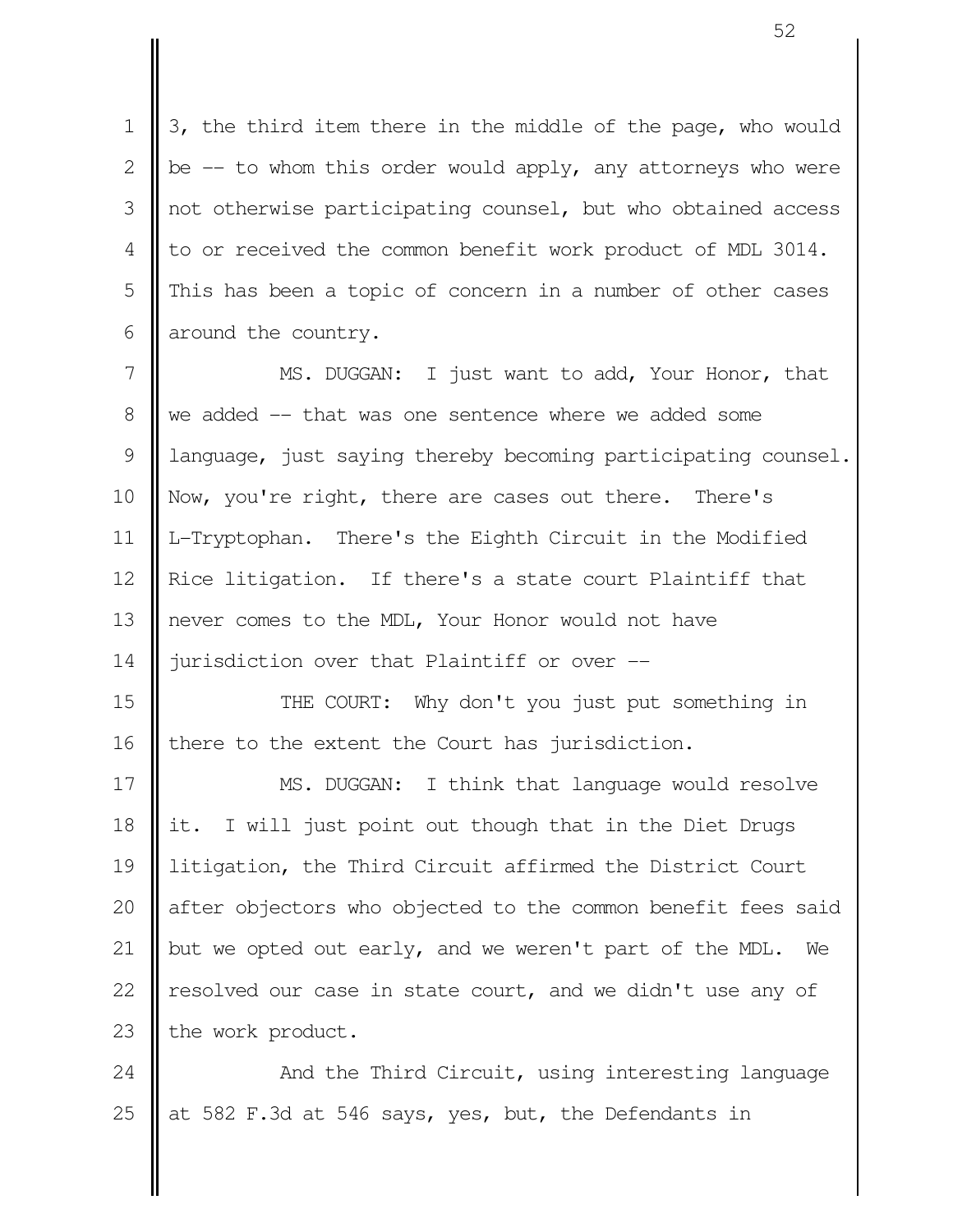defending all of these suits are aware of the common benefit work product and the benefits that are provided to all Plaintiffs. And in that case -- THE COURT: The one I remember from the Third Circuit, and I'll have to go look at the one you're referring to -- it may be the same case -- there was a contract, and it all went on the basis of contract. And that's what gave the 1  $\mathcal{D}_{\mathcal{L}}$  3 4 5 6 7

part of the Court's order. And I don't know that we have that here. 9 10

Court jurisdiction over it because those contracts became

MS. DUGGAN: I think you're talking about the Avandia litigation -- 11 12

THE COURT: Yes. 13

8

MS. DUGGAN: -- where the law firm had signed the participation agreement -- 14 15

THE COURT: Right. 16

MS. DUGGAN: -- which is what we're implementing in this case, and then had only 25 cases in the MDL, settled thousands of cases in the California state court and didn't want to pay the assessment, and the Court did rule that we have definitely jurisdiction over the breach of contract claim. 17 18 19 20 21 22

 So I think by adding language "provided the Court has jurisdiction" would solve this problem at this stage. THE COURT: So if you can go back to your committee 23 24 25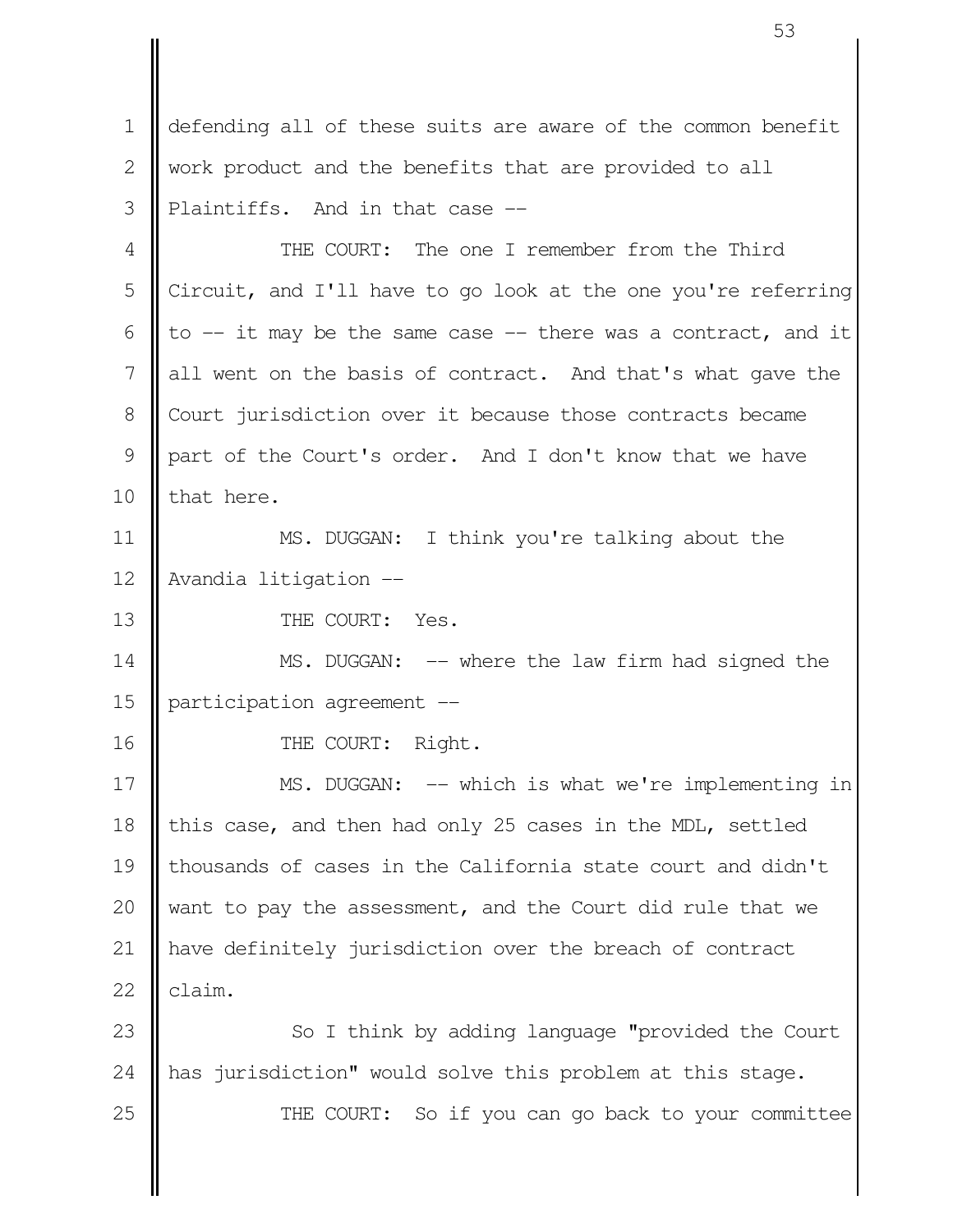and work on that and then file another proposed order, make sure you share it with the Defendants' counsel first, and then if everybody's in agreement, then I'll sign that as soon as possible so you can get this part of it under way. 1 2 3 4

MS. DUGGAN: Thank you, Your Honor. I'd appreciate it if we can get that done right away. 5 6

And just to give the Court some highlights from the order, it is really just to get us up and running. We followed the directives of the Court in Pretrial Order No. 8 in conjunction with the time and expense subcommittee, and they're here if you have any questions. 7 8 9 10 11

We retained a CPA. We set forth protocols. The idea is that any attorney, participating counsel, that is going to be performing common benefits services would have to file their time and expenses on a monthly basis, submit them to the CPA. The time and expense committee will review the time. The CPA will review the expenses that are submitted, and we will be providing reports to the Court on a quarterly basis. 12 13 14 15 16 17 18 19

THE COURT: I think that's wise. Now, one thing that's not in there, this is more it affects the personal injury cases are hold backs or set asides from the gross recovery of the Plaintiffs, and there's always some dilemma about whether it should be initially determined, subject to adjustment later, or wait until the end of the case to set a 20 21 22 23 24 25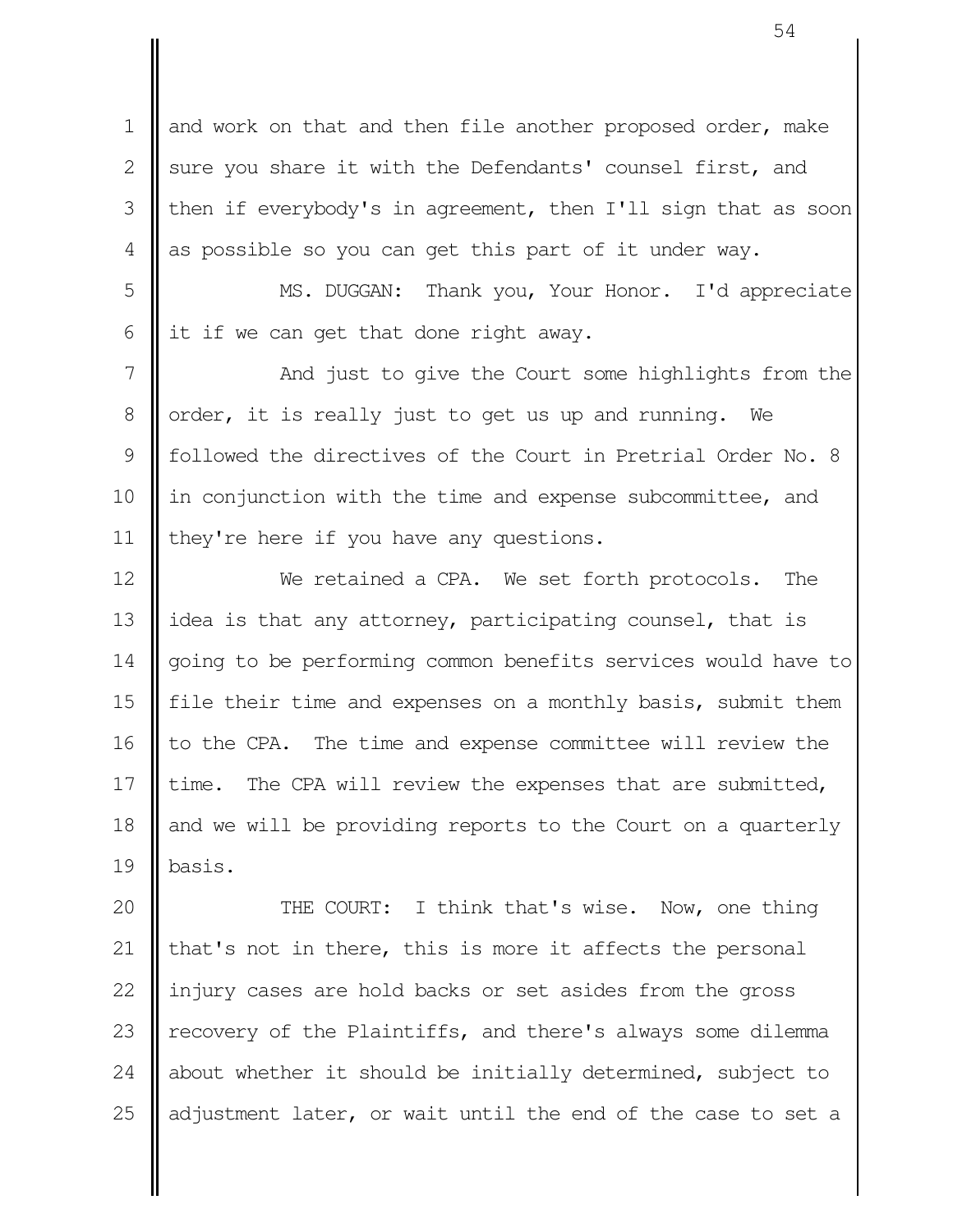1

percentage.

But I think it's better done up front is my view. Everybody then knows what the scope is, what the percentages are; and if they need to be adjusted later, there will be a basis to have that handled by the Court later. 2 3 4 5

But I think if everybody has an understanding of what the scope is up front, it's going to be very helpful. 6 7

MS. DUGGAN: And we certainly appreciate that Your Honor raised this as an additional item to discuss. We had intended on filing such a motion and weren't ready to do it at the outset because we had been busy organizing ourselves and trying to get the process for keeping time and expense records up and running. 8 9 10 11 12 13

We're assessing amongst ourselves what would be an appropriate percentage to suggest to the Court. And I will point out I agree that it is good to have that in place, but -- and again, that could be adjusted as the litigation goes forward either up or down, depending on the results of litigation, and it's really just a fund that could be used to compensate -- 14 15 16 17 18 19 20

THE COURT: Well, what I think is good is if it gets some early settlements, everybody knows what is set aside, and you're not going back years later and trying to get some money from somebody who settled. So I think it's important. 21 22 23 24 25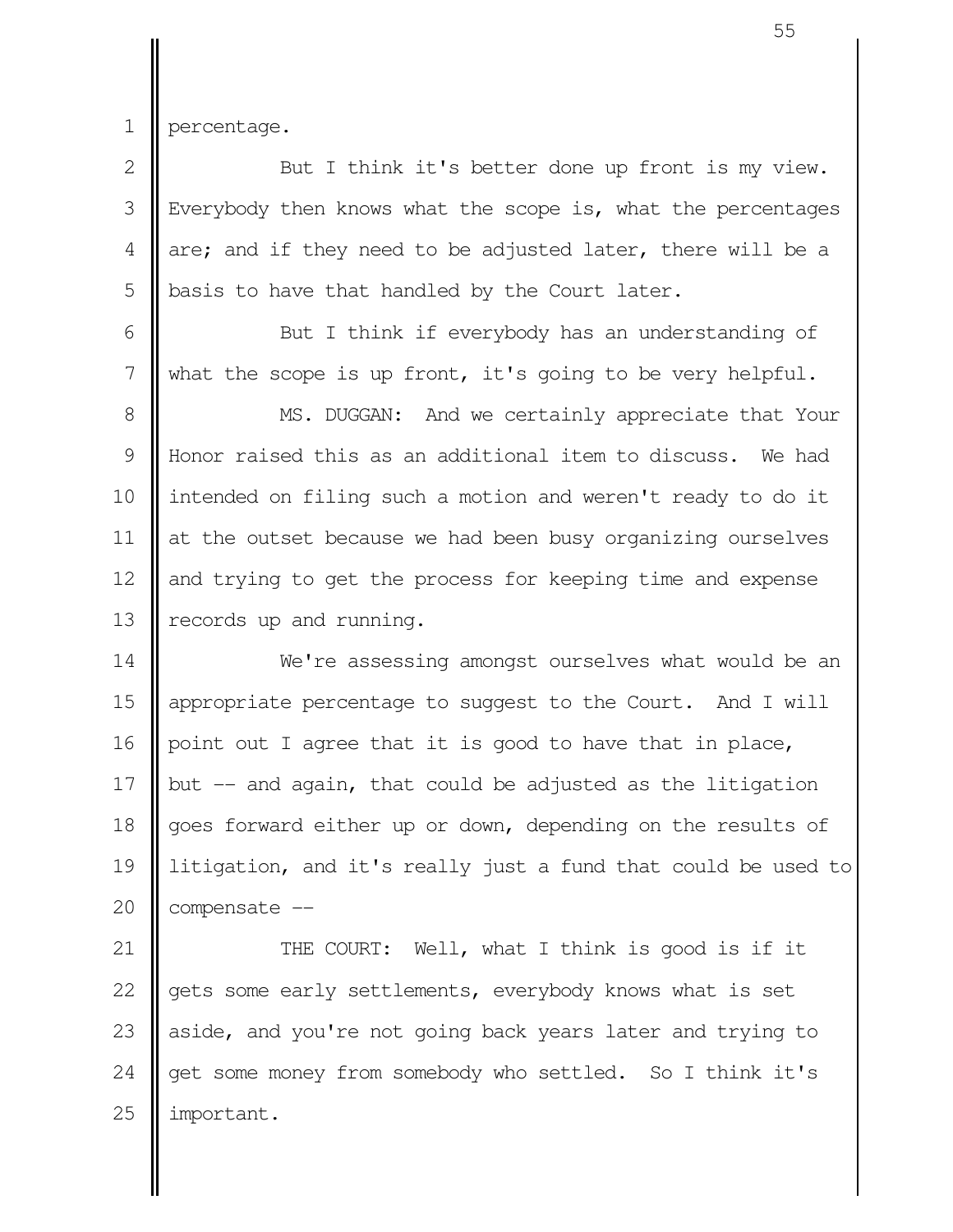And as I understand it, too, there's two areas. One would be the hold back from the attorney's fees portion and then the hold back for the percentage of the expenses that would be borne by the -- out of the recovery of the individual Plaintiffs. So there's two percentages that you have to look at. MS. DUGGAN: That's correct, Your Honor. THE COURT: But that's good to have that up front, and then you have the hold back, and Defendants are aware of that, and they just all go into a separate fund that nobody touches until you get Court approval. MS. DUGGAN: The Defendants would be subject to deposit those monies into a fund that Your Honor would oversee. THE COURT: You're right. Okay. MS. DUGGAN: Thank you. THE COURT: Thank you. Anything else on common benefits? (No response.) THE COURT: So next is the Defendants' communications with users, consumers, putative class members and FDA 518 order. MR. SCHWARTZ: Thank you, Your Honor. Steve Schwartz again. We discussed the 518(a) order. On the communications with putative class members, we're concerned 1 2 3 4 5 6 7 8 9 10 11 12 13 14 15 16 17 18 19 20 21 22 23 24 25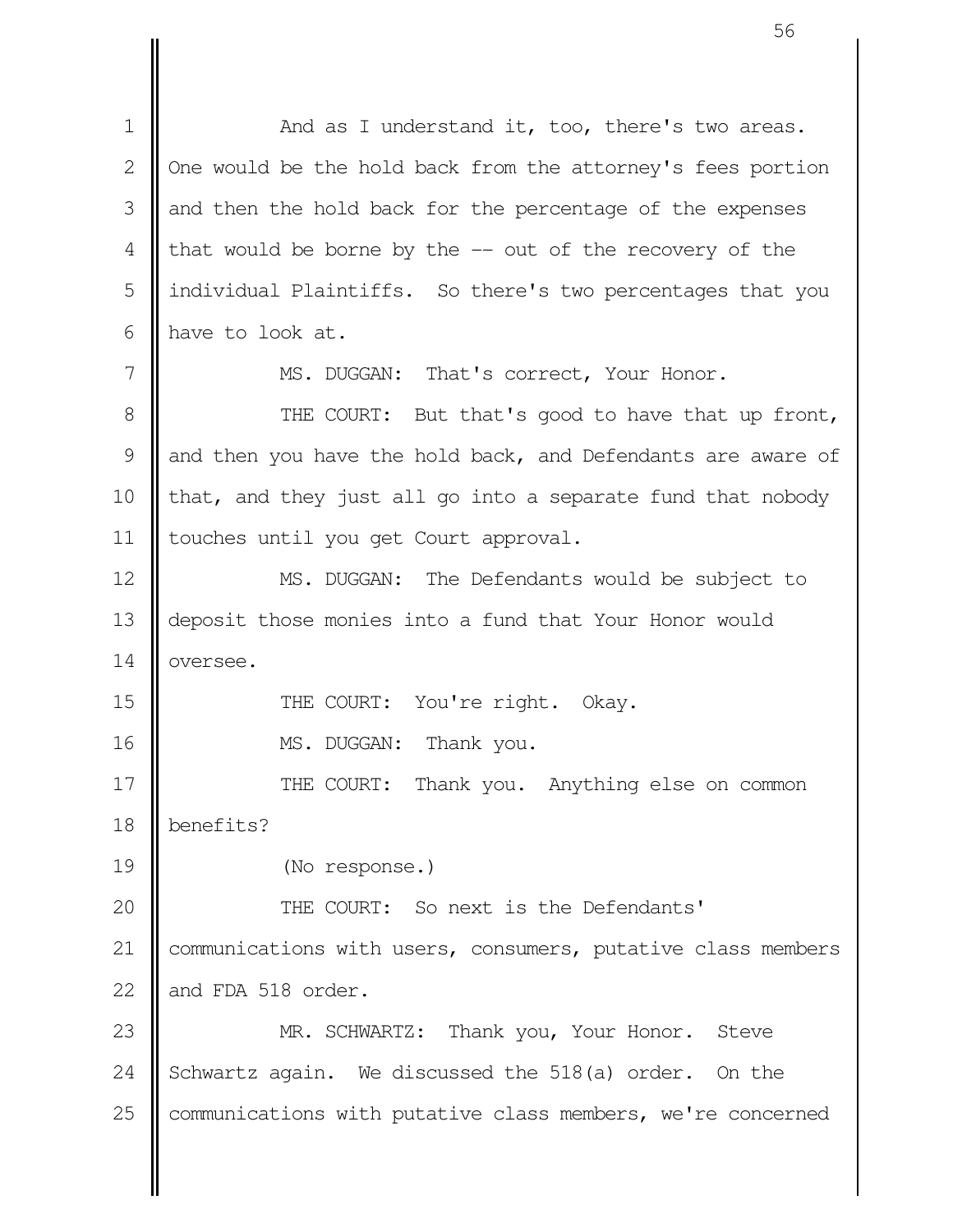as Plaintiffs -- and I don't have an ask for Your Honor. I just want to highlight an issue that will have continuing discussions. 1  $\mathcal{D}_{\mathcal{L}}$ 3

 $We're concerned -- we do appreciate that Phillips$ needs to get reworked machines out to patients as soon as possible. And so we don't want to in any way slow down those trains. That's important. And so we're on board with that. 4 5 6 7

But at the same time, Philips is having communications with patients, putative class members, asking them questions about do they use ozone? What are your medical conditions that you have? A whole series of questions. And at the same time, they're not advising the putative class members that there are class actions filed, that their legal rights could be impacted, that their answers to the questions could possibly impact their legal rights. 8 9 10 11 12 13 14 15

There was some language in one of the questions that Philips has sent to CPAP users that the information would only be used for purposes of the retrofitting. We've asked Philips whether they would agree to embargo any information they get so it wouldn't be used in litigation. 16 17 18 19 20

So these are issues out there that are concerning to us. We're going to talk with Philips more about this issue. Hopefully we'll reach agreement. If we don't, we may have to bring an issue to the Court. But the concern that we have is if you ask someone a question one way, you might get 21 22 23 24 25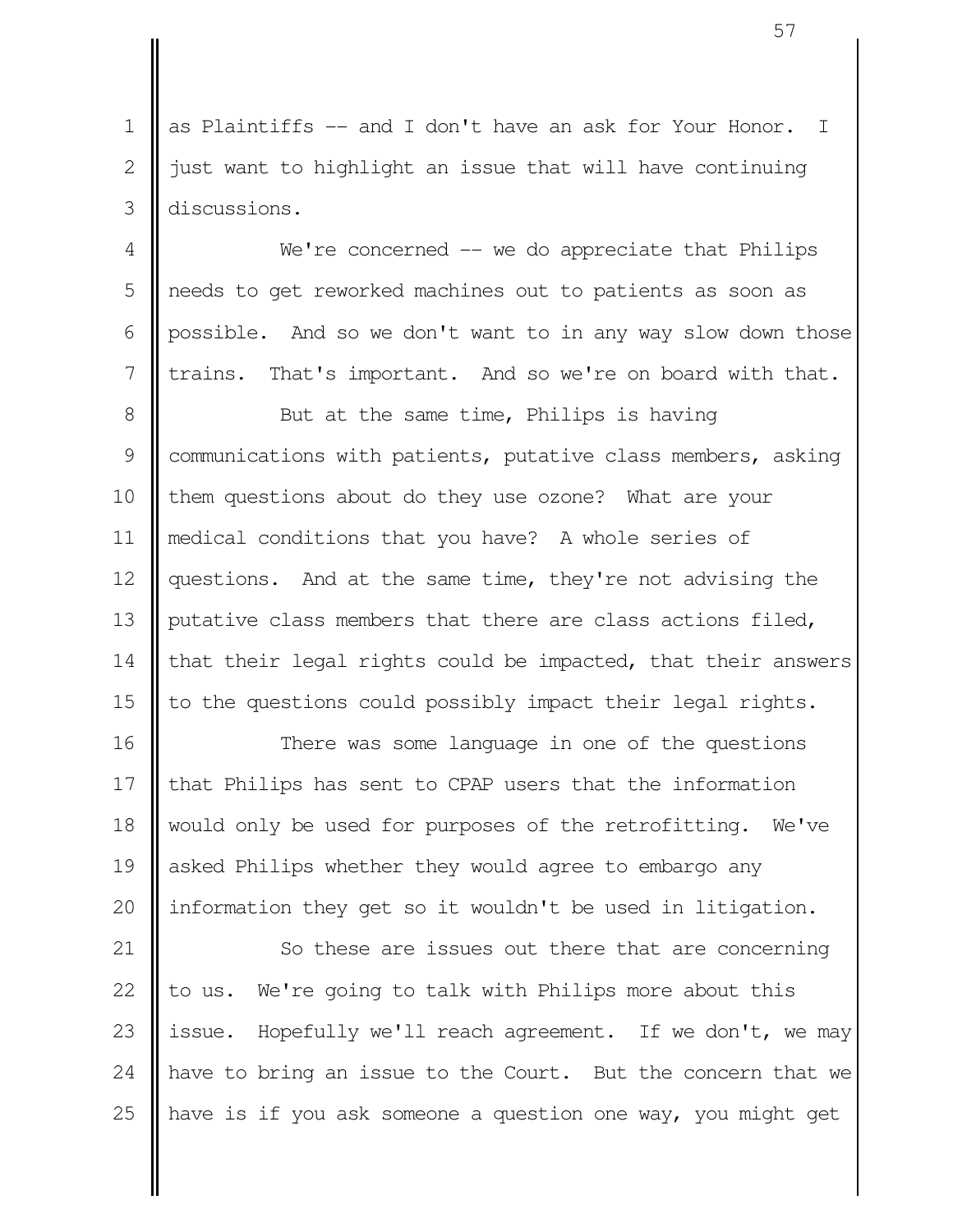one answer, but if you ask it another way, you might get a different answer, and if people know their legal rights may be impacted, they'd be more careful about what they say. 1 2 3

And if you tell someone you'll get your machine sooner, your new machine sooner, your safe machine sooner if you check this box, some people may be incentivized to check a box that may not be 100 percent accurate to get that new, safer machine sooner. 4 5 6 7 8

So we just want to get an understanding up front how this information will be used and to make sure that we're not prejudiced, class members aren't prejudiced. And I think it will be helpful also for Defendants to make sure we have an understanding what the rules of the road will be for how this kind of information will be used. 9 10 11 12 13 14

So again, I'm not asking Your Honor to obviously make any decisions about this today, but this is an issue that has been going back and forth beginning I think when the interim committee was talking with Philips. At some point we are going to need to get some resolution, even if the resolution is what is this information going to be used for, and how will it be used or relevant for the litigation? 15 16 17 18 19 20 21

MR. LAVELLE: Your Honor, John Lavelle for Philips RS North America. Let me start by saying that, as Mr. Schwartz pointed out, there's no motion here before Your Honor. So this is premature. 22 23 24 25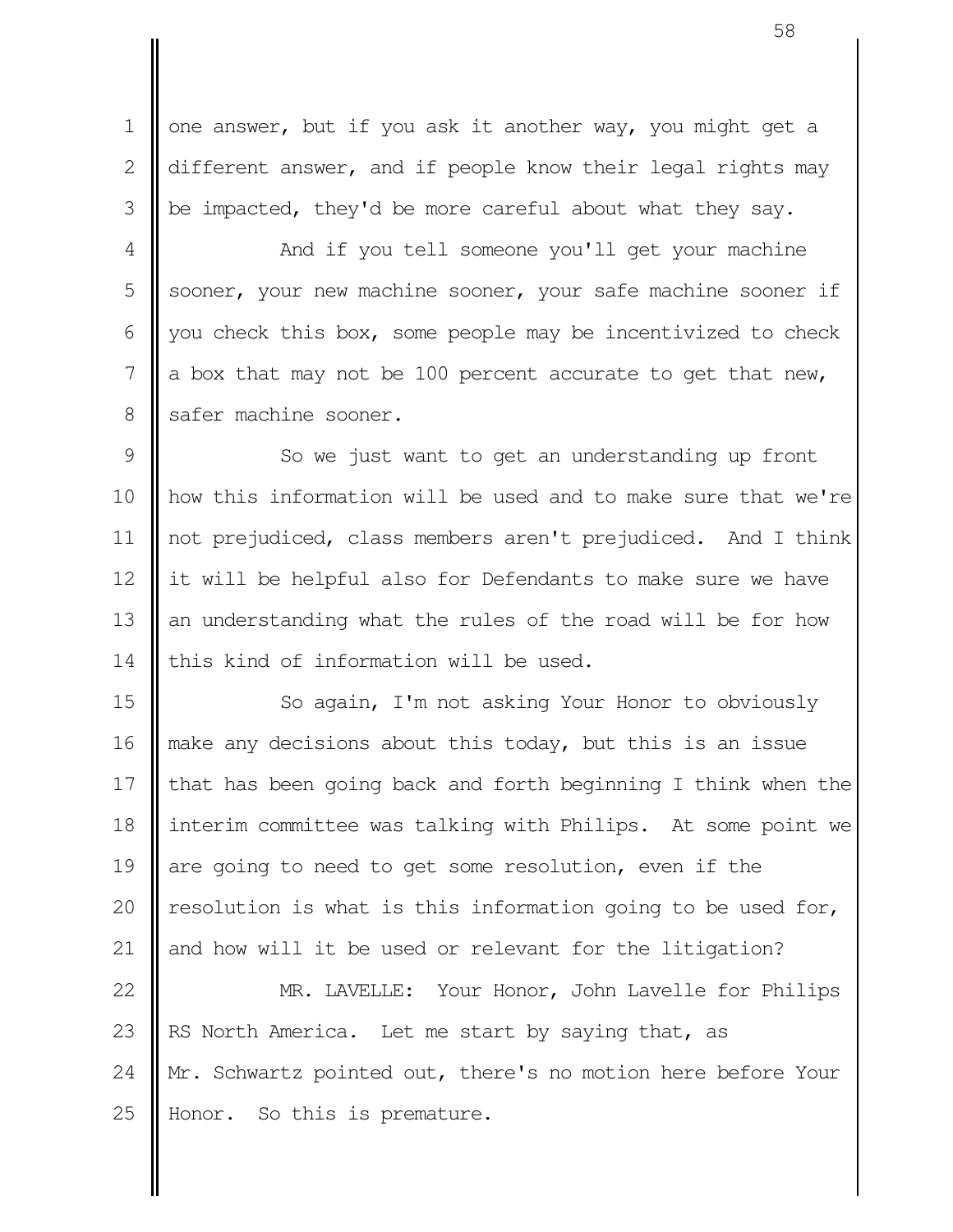| $\mathbf 1$    | What's important to keep in mind with respect to              |
|----------------|---------------------------------------------------------------|
| $\overline{2}$ | the issues that Mr. Schwartz raised is the company is         |
| 3              | regulated by the FDA. We have a recall that is being          |
| $\overline{4}$ | supervised by the FDA where communications must occur --      |
| 5              | THE COURT: Right.                                             |
| 6              | MR. LAVELLE: -- with patients and users concerning            |
| 7              | completion of the recall, getting the recalled devices out of |
| 8              | the marketplace and getting them returned.                    |
| 9              | In addition, because this is a prescription medical           |
| 10             | device, Philips RS has reporting obligations under federal    |
| 11             | regulations.                                                  |
| 12             | If there is a report that comes to the company                |
| 13             | concerning an issue, the company has a federally mandated     |
| 14             | obligation to investigate in order to determine whether or    |
| 15             | not it is a reportable incident, whether it has to be         |
| 16             | reported to the FDA. And there is a requirement that the      |
| 17             | company do an investigation.                                  |
| 18             | We've discussed with Plaintiffs, we've explained to           |
| 19             | them this, and we have also offered to explain how that       |
| 20             | works.                                                        |
| 21             | There is no motion before Your Honor, but I will              |
| 22             | say that there are no class members before Your Honor either. |
| 23             | There are only putative class members. And the Supreme Court  |
| 24             | recognized in the Gulf Oil case that a company like Philips   |
| 25             | RS has the obligation and the duty and the right to           |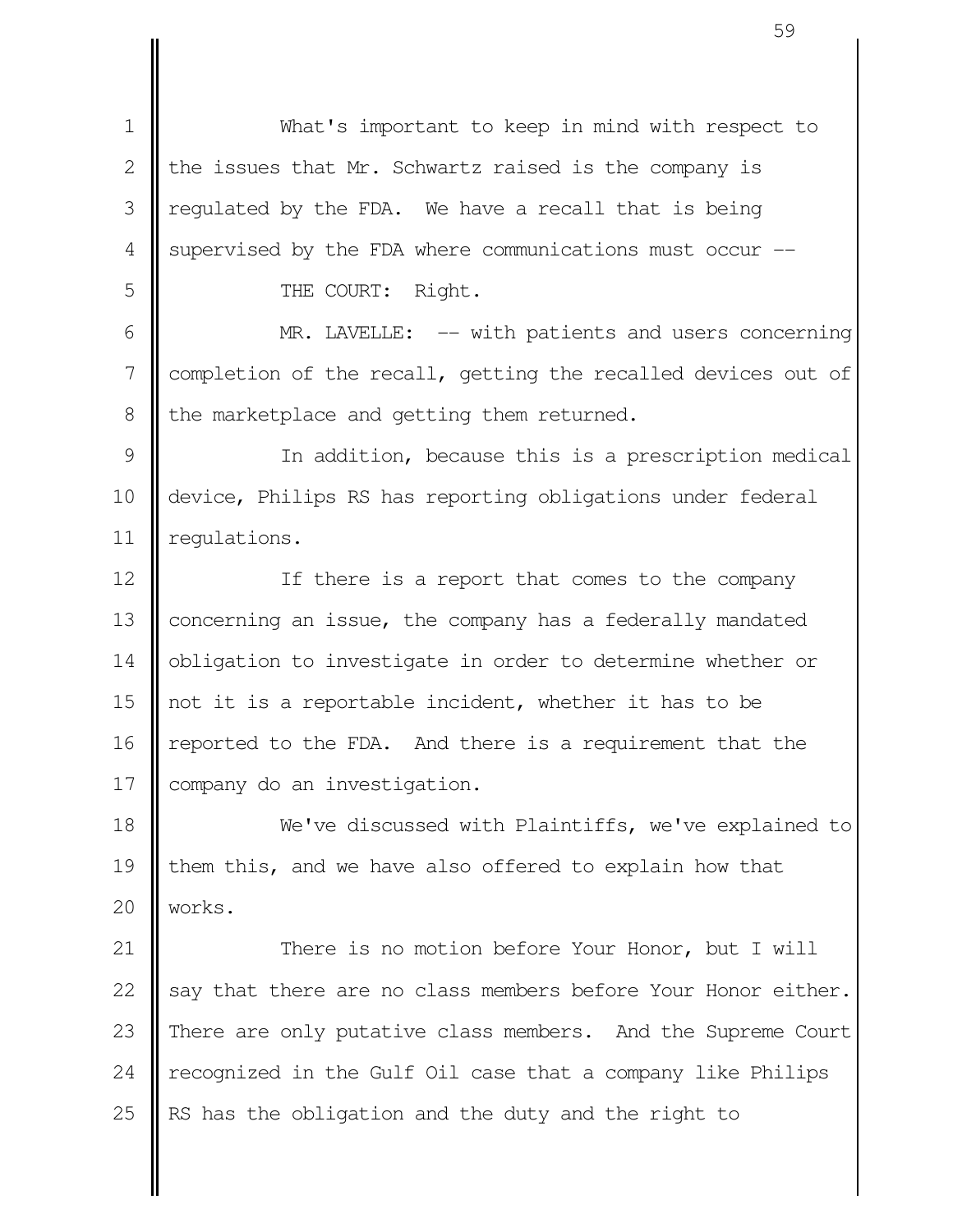communicate with customers without interference just because a putative class action has been filed. 1 2

So we welcome continuing discussions with Plaintiffs. Lead counsel, we have shown them and shared with them a number of proposed communications going out to users and will continue to do that and solicit their comments. MR. STEINBERG: Your Honor, just one other item. Michael Steinberg on behalf of Philips. It's also -- you know, Mr. Schwartz raised it. People are asking, well, what's your condition? And it's important because the FDA has asked Philips to prioritize how they get out the devices. And so this is, again, the regulatory correspondence that the FDA is asking Philips to do so that they can prioritize the recall. So there's nothing nefarious about asking what is your condition? That's what the FDA wants to know so that we can choose, okay, these people are to be prioritized, get machines, get replacements -- THE COURT: Just so I understand, if somebody has like a respiratory problem where they can't breathe at night 3 4 5 6 7 8 9 10 11 12 13 14 15 16 17 18 19

unless they have the machine -- 20

21

MR. STEINBERG: Right.

THE COURT: -- that's what they would tell you, and that person goes to the head of the line -- 22 23

MR. STEINBERG: Yes. Right. There's conditions that -- I don't know the actual hierarchy that the FDA 24 25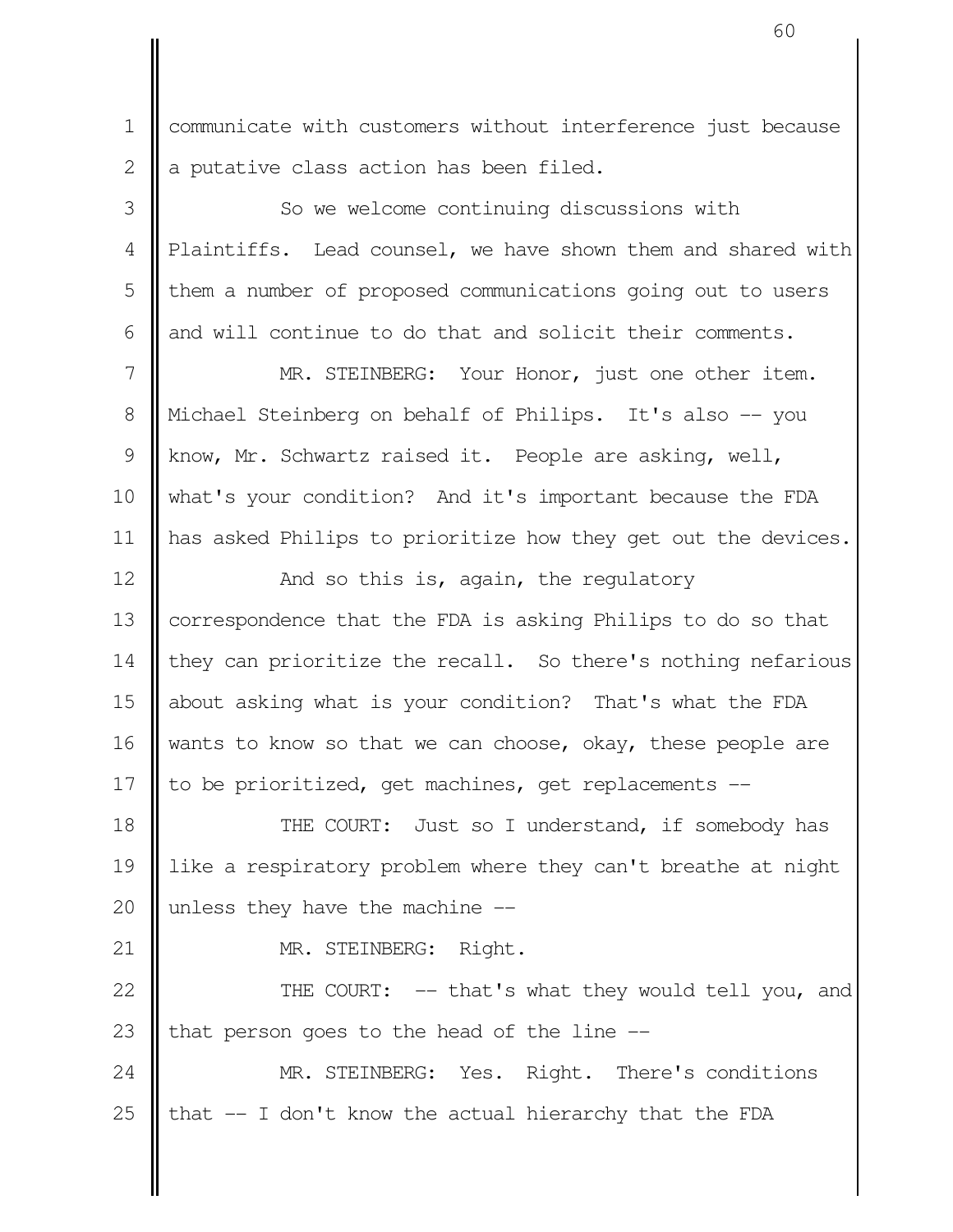chooses for how they want to select them, but they have one. And so they are making choices about who's going to get the first ones and who's going to get other ones. So there is a segregation on that basis. So that's why the information is being sought. 1  $\mathcal{D}_{\mathcal{L}}$  3 4 5

THE COURT: I think what's most important is transparency in your discussions with the Plaintiffs' counsel so that they can understand why you're asking the question or why the form of the question is the way that it is. If there's a problem with the form of the question, you maybe can have some dialogue about that. And if there's problems, you know, you can come back to the Court. 6 7 8 9 10 11 12

MR. STEINBERG: Of course, Your Honor. That's why we have been providing them with advanced notice before sending them out. So we're working with them, and it's a two-way street on cooperation, we appreciate. But I wanted to make sure that Your Honor is not under any suggestion that this is sort of covert discovery -- 13 14 15 16 17 18

THE COURT: No. You need to communicate with the people in order to -- to the users so that they can return the devices and get either replacements or repair. 19 20 21

MR. STEINBERG: Exactly. Thank you, Your Honor. THE COURT: Okay. So the topics for the Court, we've had some discussion about how the technology would be set up for the registry. I'm aware in other cases where it's 22 23 24 25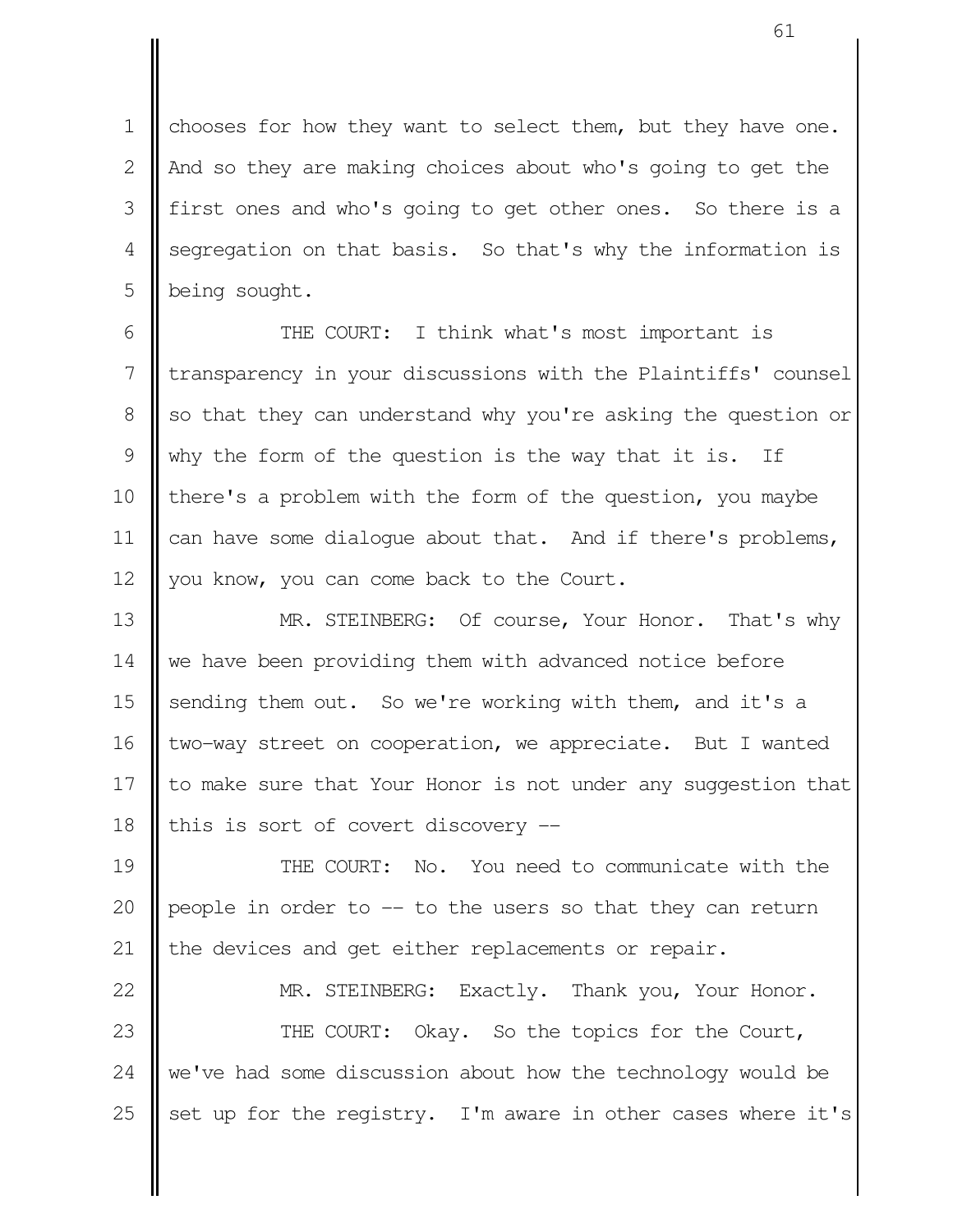possible if you use the right tool, you can get reports either monthly or quarterly about the nature of the illnesses being claimed, who the users are, geographic, age, different things like that that can be very helpful in getting ready for settlement or eventual trials. 1 2 3 4 5

MS. DUGGAN: Sandra Duggan. Your Honor, yes, we touched upon this earlier. I think Defendants and the Plaintiffs have both been in contact with certain companies. We're doing our due diligence. And our goal is to perhaps have a demonstration of the platforms at our meeting on April 5 and April 6, and we will report back to the Court on that. 6 7 8 9 10 11

THE COURT: And there's a question for the funding for it. Who's going to bear the cost? How much of the cost? MS. DUGGAN: I think our concurrent thinking is 12 13 14

that we'll be splitting the cost. 15

THE COURT: Thank you. Now, the next question is the ordering of transcripts. 16 17

My thought on that is that any time we have a status conference or a hearing, that the transcripts will be automatically ordered, and the costs would be split between the parties. And then they would be posted on the Court's website so that we would have transparency for anybody who's interested in following the case, that they would be able to do so. Is that acceptable? 18 19 20 21 22 23 24

25

MS. DUGGAN: Yes, Your Honor.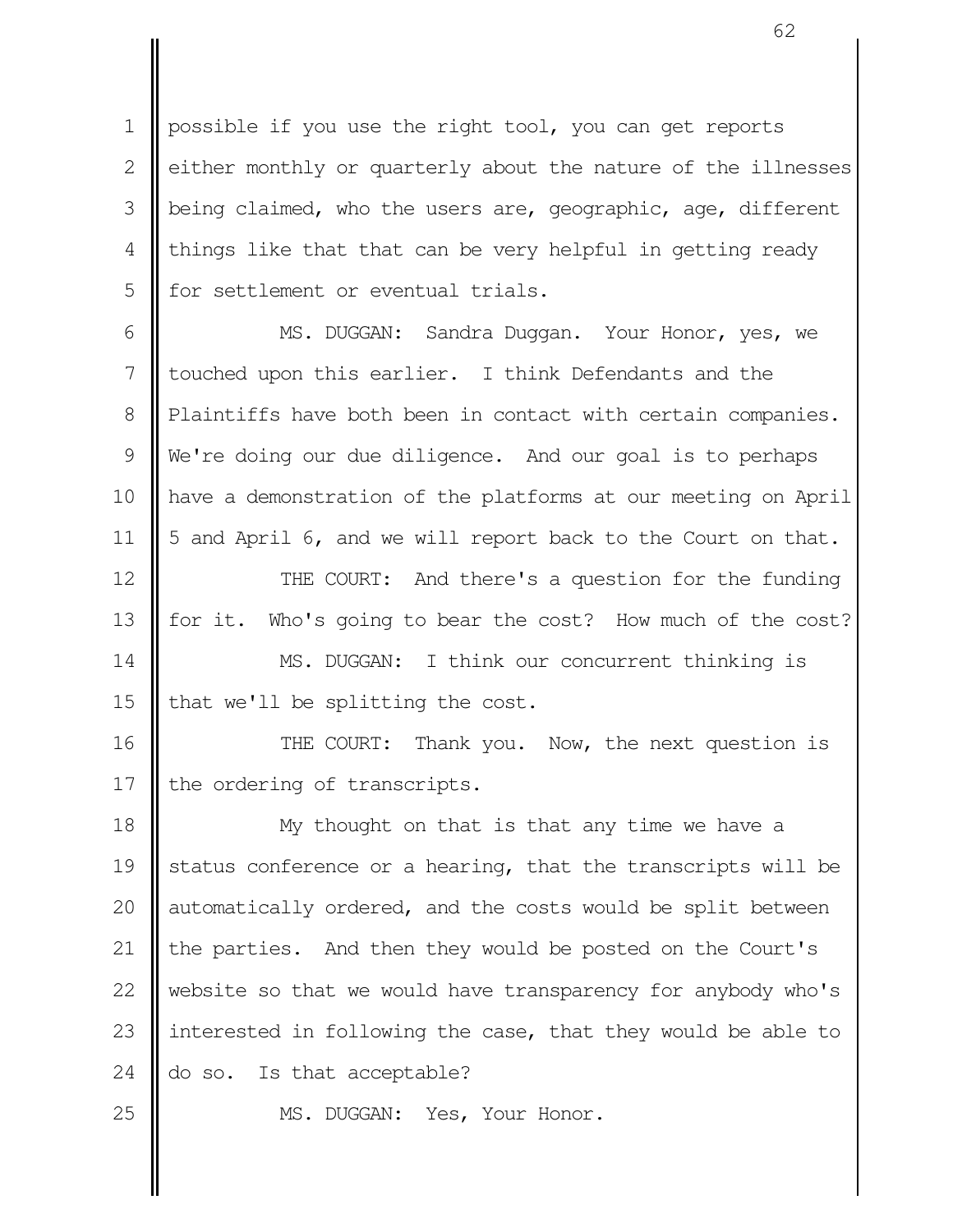1

 $\mathcal{D}_{\mathcal{L}}$ 

18

THE COURT: Okay.

MR. LAVELLE: Yes, Your Honor.

THE COURT: I'll enter an order that each status conference and hearing will be transcribed at the joint cost of the parties to be shared 50 percent with the Defendants and 50 percent with the Plaintiffs. 3 4 5 6

Now, that brings up one other matter when we're talking about potentially affected individuals who may want to follow this case and also counsel who are not members of the steering committee. 7 8 9 10

Mr. Rihn, I do get calls here at my chambers which I do not take personally, but what I would intend to do in the future is to refer them to you or to Mr. Wolff. And so, depending on the nature of the inquiry, for the most part they tend to be Plaintiffs, individual Plaintiffs with personal injuries, but I think's that the best way for the Court to field those if that's an accepted protocol. 11 12 13 14 15 16 17

MR. RIHN: Yes, Your Honor.

THE COURT: I don't take any information, nor do my clerks take any information from the individuals, but just as a way for them to be advised about what's going on, then you can refer them to the website if you'd like. 19 20 21 22

MR. RIHN: Thank you, Your Honor. 23

THE COURT: We have next voluntary dismissals. We've had four voluntary dismissals, and I just wanted to 24 25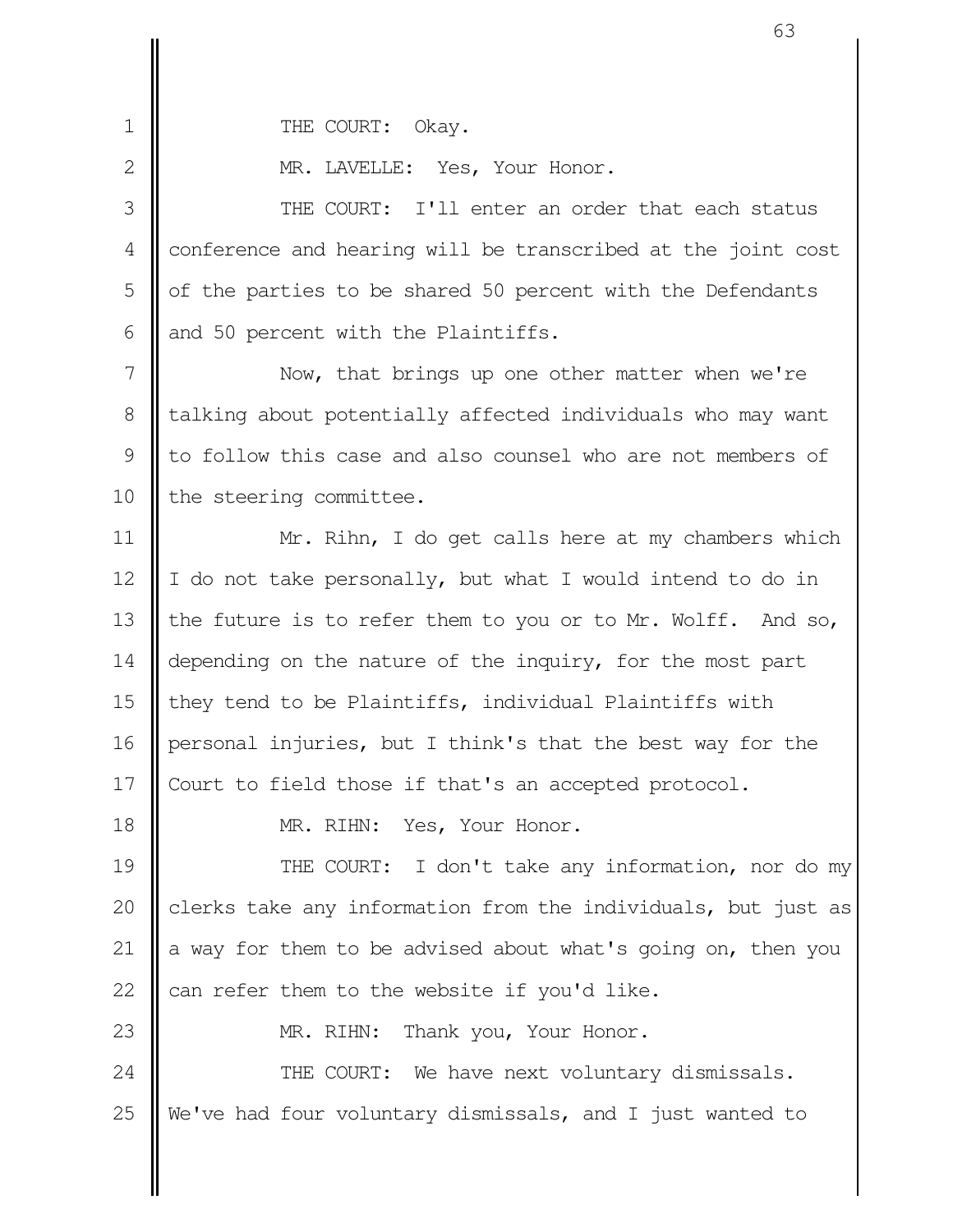make sure everybody was in accord that the Court should recognize those and grant those. Does anybody want to be heard on that? 1  $\mathcal{L}$ 3

MS. IVERSON: Kelly Iverson for Plaintiffs, Your Honor. No Answer has been filed under  $41(a)$ , I think, the voluntary dismissals. If Plaintiffs' counsel elect to do so, it's proper. 4 5 6 7

In the tolling agreement there's also an opportunity for Plaintiffs to voluntarily dismiss, sign on to the tolling agreement in order to, you know, save their claim that way, and that might be where some of those dismissals come from. 8 9 10 11 12

THE COURT: I just want to make sure there's no problem with those. 13 14

MR. LAVELLE: Your Honor, John Lavelle for Philips RS. At least two of those dismissals were by individuals who filed initially in state court. We removed the cases to Federal Court. There was fairly extensive litigation in front of the judicial panel on multi-district litigation, which overruled the objections and moved the cases here, and then they were voluntarily dismissed. 15 16 17 18 19 20 21

We haven't had any discussions with that counsel. We would have concerns obviously if they were to file repeated lawsuits and try to abate this Court's jurisdiction because we think their cases, if they're going to move 22 23 24 25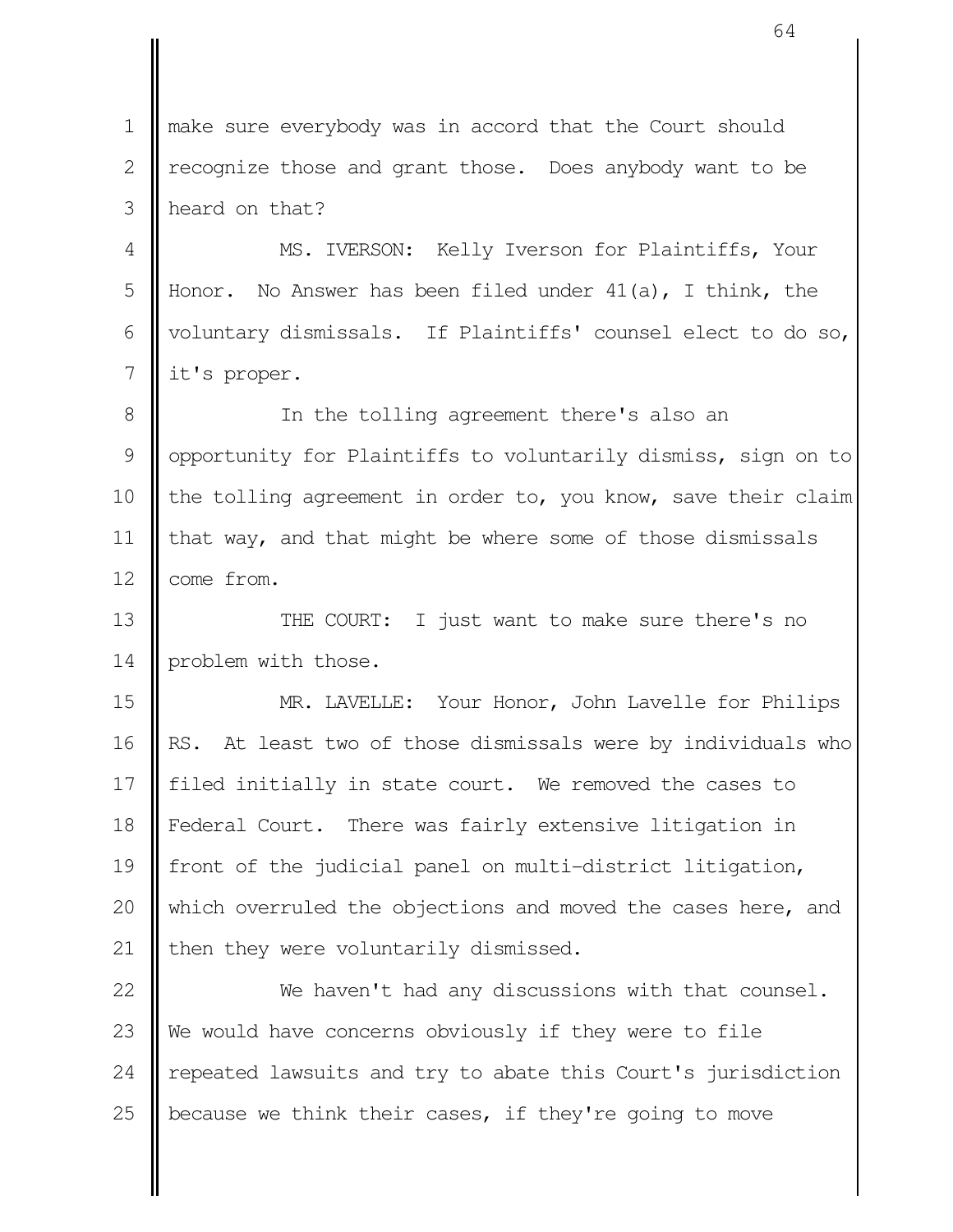forward, belong here, and they should not be litigated in another court. But that may or may not be an issue that ever occurs. 1  $\mathcal{L}$ 3

THE COURT: But I should grant the voluntary dismissal. 4 5

MR. LAVELLE: We don't object to the voluntary dismissal, but we would object to them seeking to evade Your Honor's jurisdiction. 6 7 8

THE COURT: Okay. Thank you. So leadership development, we have a leadership development committee here, and I was so impressed with the number of applicants, very talented younger lawyers that could benefit from some mentoring and opportunities that may be presented in this case. 9 10 11 12 13 14

So I'm periodically going to want to hear reports on how that process is working. I mean this is more of an issue nationwide, and there's an effort by the federal courts to make sure the next generation of lawyers coming up are able to get adequate opportunities. So I'll be interested to hear from you about the leadership development committee. 15 16 17 18 19 20

MS. IVERSON: Kelly Iverson again. Thank you, Your Honor. I think you know for one I was very excited about the leadership development committee. We have to date in our structure of organization, we have actually matched each of the leadership development committee attorneys with a PSC 21 22 23 24 25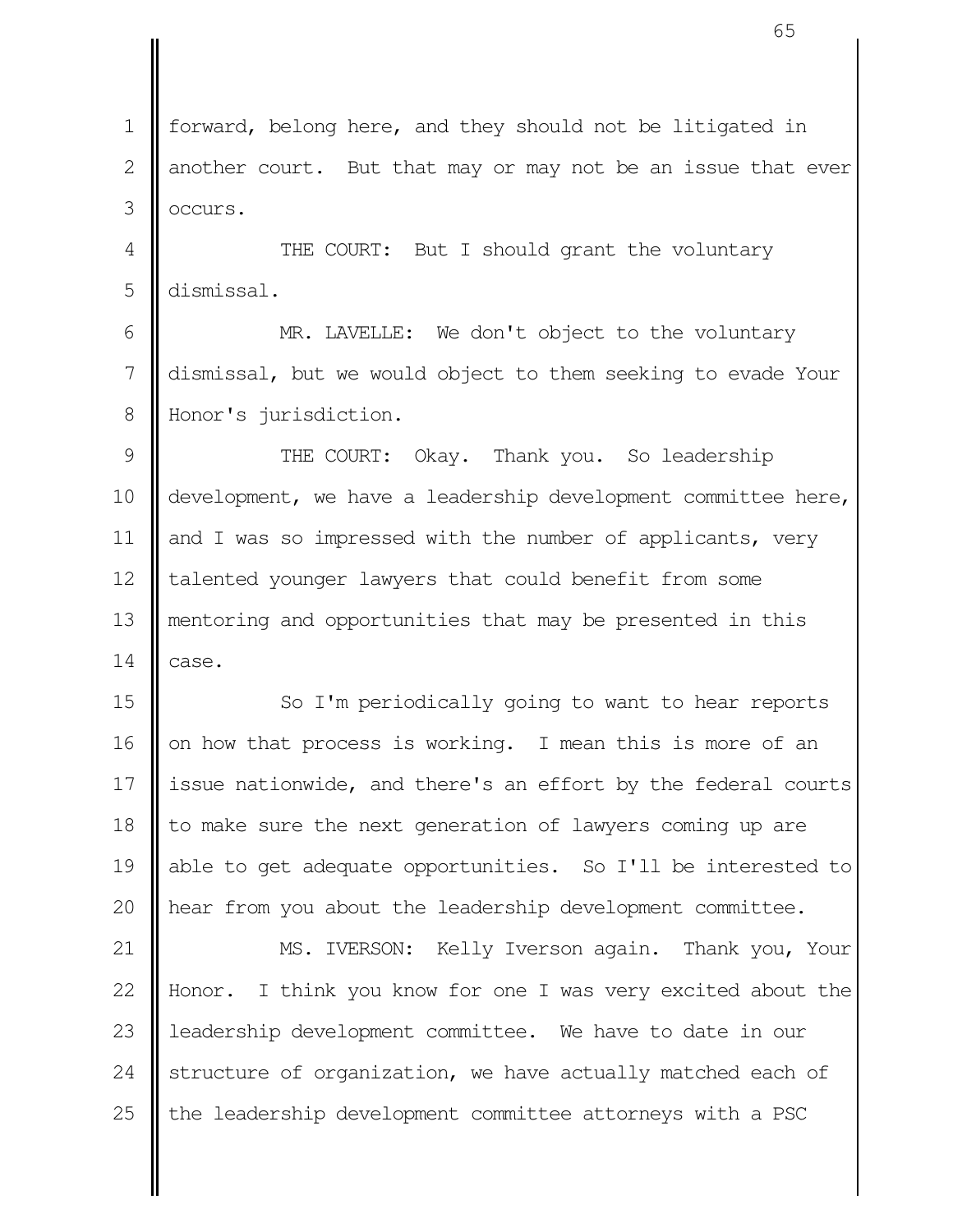member attorney mentor individually. We did that based upon people's interests so that they're serving on the same committees together, and that the PSC members then have a vested interest in making sure that the leadership development committee members are engaged in the process, engaged in the work. 1  $\mathcal{L}$  3 4 5 6

Additionally, the committee itself  $-$  and I'm going to let Ava and Kevin speak to this if you'd like to hear from them -- have helped organize some various events over the past month and internally selected through a blind vote to co-lead the -- Ava and Kevin to serve as co-chairs of the leadership development committee, and they are tasked with staying with the co-leads. 7 8 9 10 11 12 13

Sandy and I personally are serving as chairs, but Chris and Steve have been just as coordinated with the leadership development, making sure that they're engaged in the work and the process. But to make sure if somebody is not getting enough work, if there's any issues with mentors, if there's any ideas that the leadership development committee has for ways that we can engage them and get them involved, that those co-chairs are tasked with making sure that we as co-leads are up to speed on those ideas. But I would invite Kevin Tucker and Ava Cavaco. 14 15 16 17 18 19 20 21 22 23

THE COURT: I think at the end of all of this process it would be good to see a report of some kind after 24 25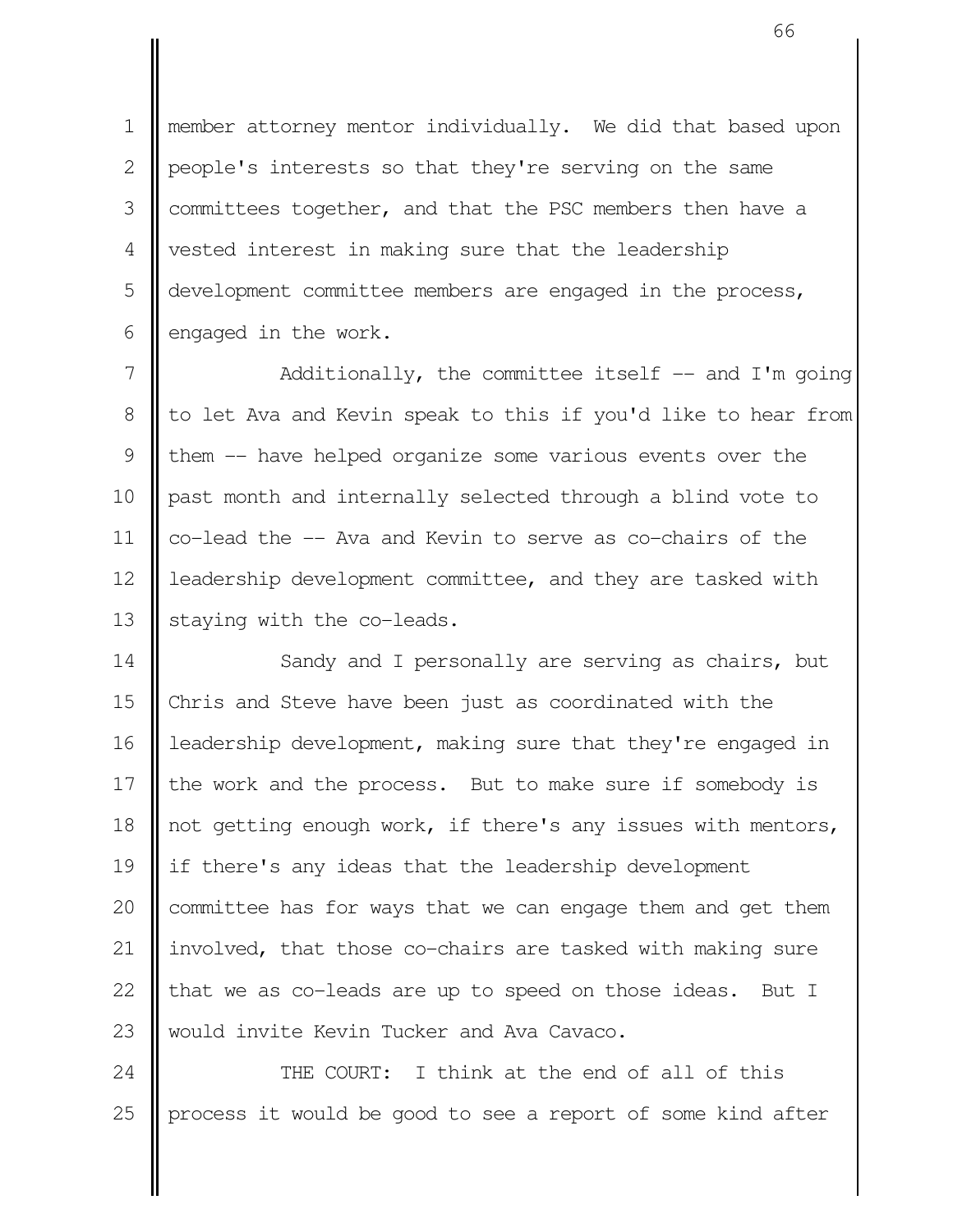the cases are no longer before me so that it can be helpful to Judges in other MDLs. Do you want to come forward? MS. IVERSON: I believe that we just tasked Ava and Kevin with that task, Your Honor. THE COURT: Keep good notes. MR. TUCKER: Good afternoon, Your Honor. Kevin Tucker. I just want to say thank you for the opportunity. There's ten folks in this room who might not be here if it weren't for the creation of the leadership development committee. In addition to the mentorship that we're getting, this is just a really intimidating space. So we're creating a safe space for the leadership development committee to hopefully grow, problem solve with one another and just bounce ideas off of one another before we take it to the group over here. So thank you again for the opportunity. MS. CAVACO: And Kevin --THE COURT: Introduce yourself. MS. CAVACO: Ava Cavaco. Thank you. Kevin, he created -- we have weekly meetings with the LDC. So anyone that gets assigned a task, if they've never done it before, so we can group think with each other and say has anyone ever done this before? And all the LDC members that I've talked to have had conversations with their mentors, and everybody has been assigned meaningful work as litigation moves 1 2 3 4 5 6 7 8 9 10 11 12 13 14 15 16 17 18 19 20 21 22 23 24 25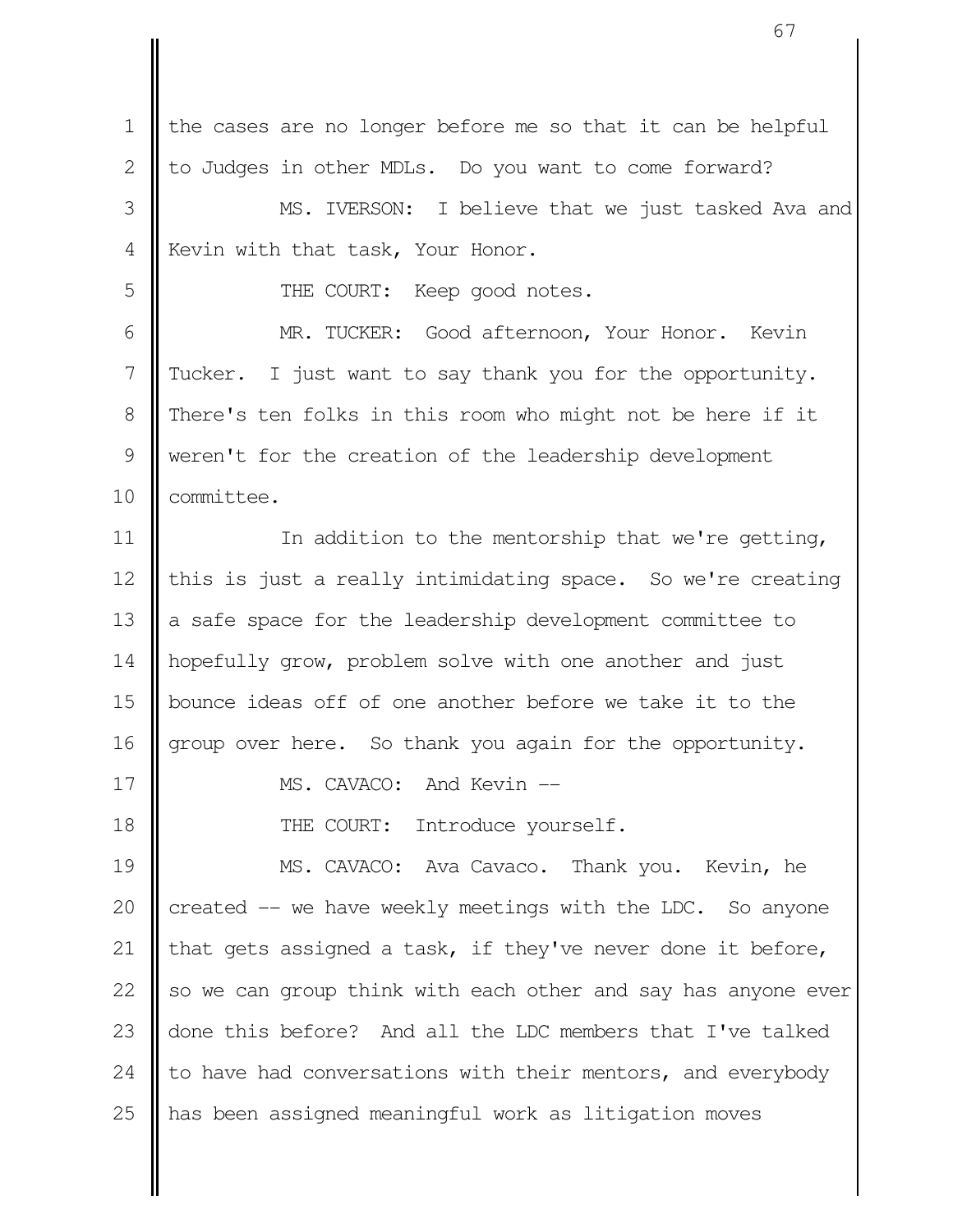forward. So if you have any questions, I would be happy to speak  $--$  1 2

THE COURT: Great.

3

MR. TUCKER: And if I could just add on to that, I think it's important that the Court  $-$  and I'm sensitive to the Defendants who might think that they're paying for our education. I think that anyone who knows a struggling associate or junior attorney might struggle with an assignment for a long time. But by spending an hour every single week bouncing ideas off of one another, I think that we're going to find a much more efficient contribution to the case. 4 5 6 7 8 9 10 11 12

THE COURT: I think it's a little different, too, when you're talking not about  $-$  there's a way to benchmark attorneys fees in this kind of litigation, class actions. The ranges of recoveries are there. So I'm not sure that any -- you know, it's not like hourly based where you get somebody that can do it in an hour at a thousand dollars an hour and somebody that's going to take 100 hours even though it's \$250 an hour. You're going to be paying a lot more for the younger lawyer. 13 14 15 16 17 18 19 20 21

I'm not sure that is as sensitive an issue when you have percentage kinds of recoveries. That may be benchmarked against the lodestar, but I think it's a little bit different when you're talking about contingent fee cases. 22 23 24 25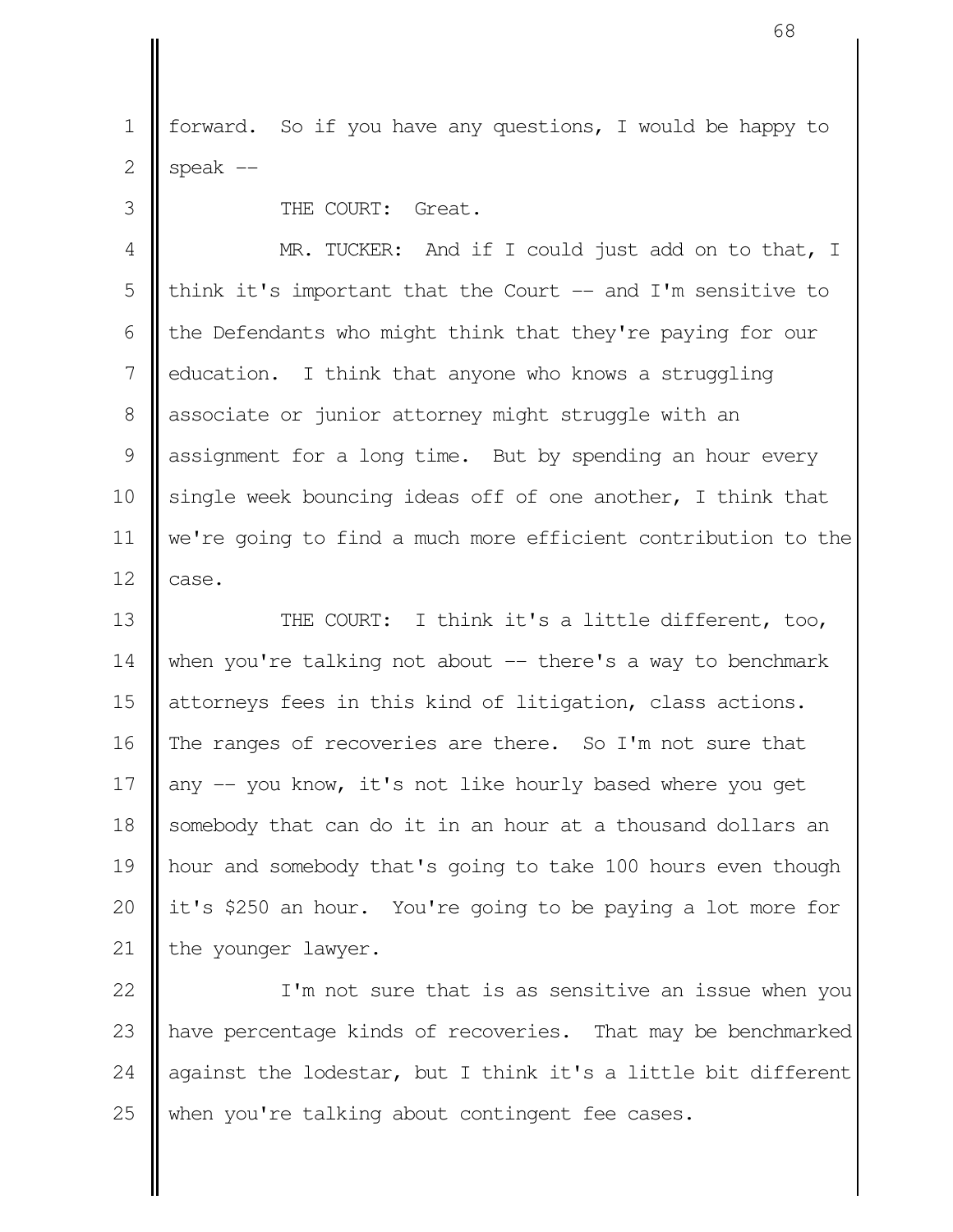| 1             | MS. CAVACO: Absolutely.                                       |
|---------------|---------------------------------------------------------------|
| 2             | THE COURT: Thank you.                                         |
| 3             | MS. CAVACO: Thank you.                                        |
| 4             | THE COURT: Any comments from the defense counsel?             |
| 5             | MR. LAVELLE: Your Honor, John Lavelle. I'll just              |
| 6             | say that we have a wonderful and diverse team working on the  |
| 7             | case. The attorneys you see here today represent only a       |
| 8             | portion of the defense team for the Philips Defendants, and   |
| $\mathcal{G}$ | we will be looking for opportunities to bring in our next     |
| 10            | generation stars before Your Honor to give them an            |
| 11            | opportunity.                                                  |
| 12            | THE COURT: That would be good, too. I'm sure                  |
| 13            | there will be other cases in the future with these members of |
|               |                                                               |

the leadership development team here. So it's good to note that the Court is happy to have those lawyers present arguments. 14 15 16

As I said to the SoClean lawyers this morning, I do understand if it's the most significant issue in the case, the younger lawyers will not be arguing those matters, that it will be the senior lawyers who bear the brunt of the responsibility for the outcomes. So I do understand that. 17 18 19 20 21

But there will be many opportunities I would think, both in depositions, briefing, motions before the Court, that there will be opportunities for our younger lawyers to get experience and be able to take leadership roles themselves 22 23 24 25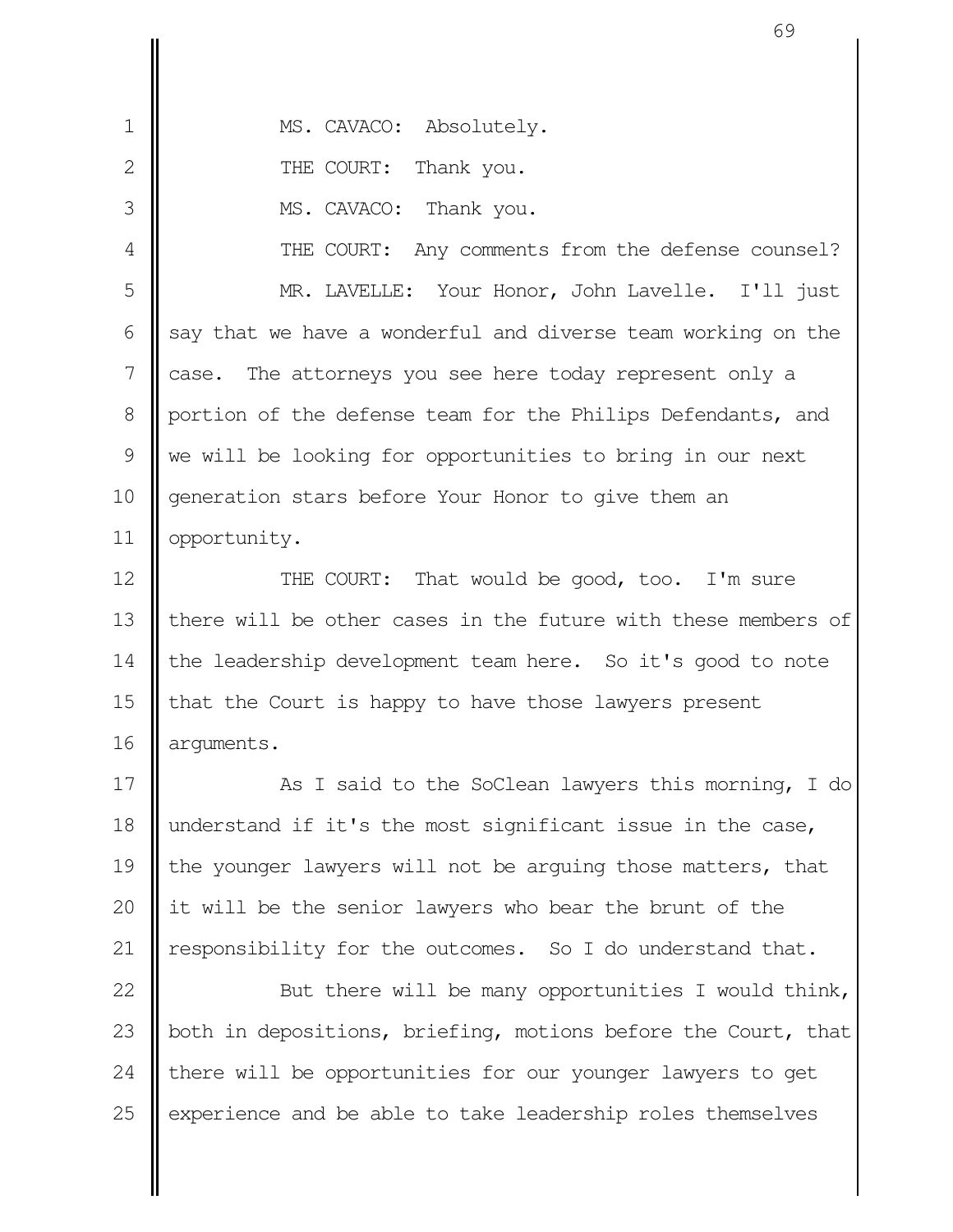for the defense side or the Plaintiffs' side. 1

But thank you. I'm glad to see that there's some organization, that initiatives have been undertaken to make this a meaningful experience, which is what the Court was hoping for. 2 3 4 5

Okay. We've already talked about the hold backs or the set asides. I mentioned the benchmark mediations, benchmark or bench trial mediations, that we have to come up with a format for that, and this is where both the defense and the Plaintiffs are going to have to use some creativity to see what's the best way when you have these mixed kind of cases where you have the economic loss plus the personal injury and then you layer in on top the monitoring claims. 6 7 8 9 10 11 12 13

So how do we get those to a meaningful mediation in a relatively expeditious fashion? So we'll be looking to everybody for that. 14 15 16

And I think that was it. Are there any other issues that need to come up? 17 18

MR. LAVELLE: Your Honor, are we scheduling the next case management conferences? 19 20

THE COURT: Yes. It's going to be -- we had some discussion this morning. With SoClean it's going to be at 4:00 on April 20, which I believe is a Wednesday at 4:00. 21 22 23

And as I told everyone this morning, there will be cookies and I think some antipasta with coffee and tea and 24 25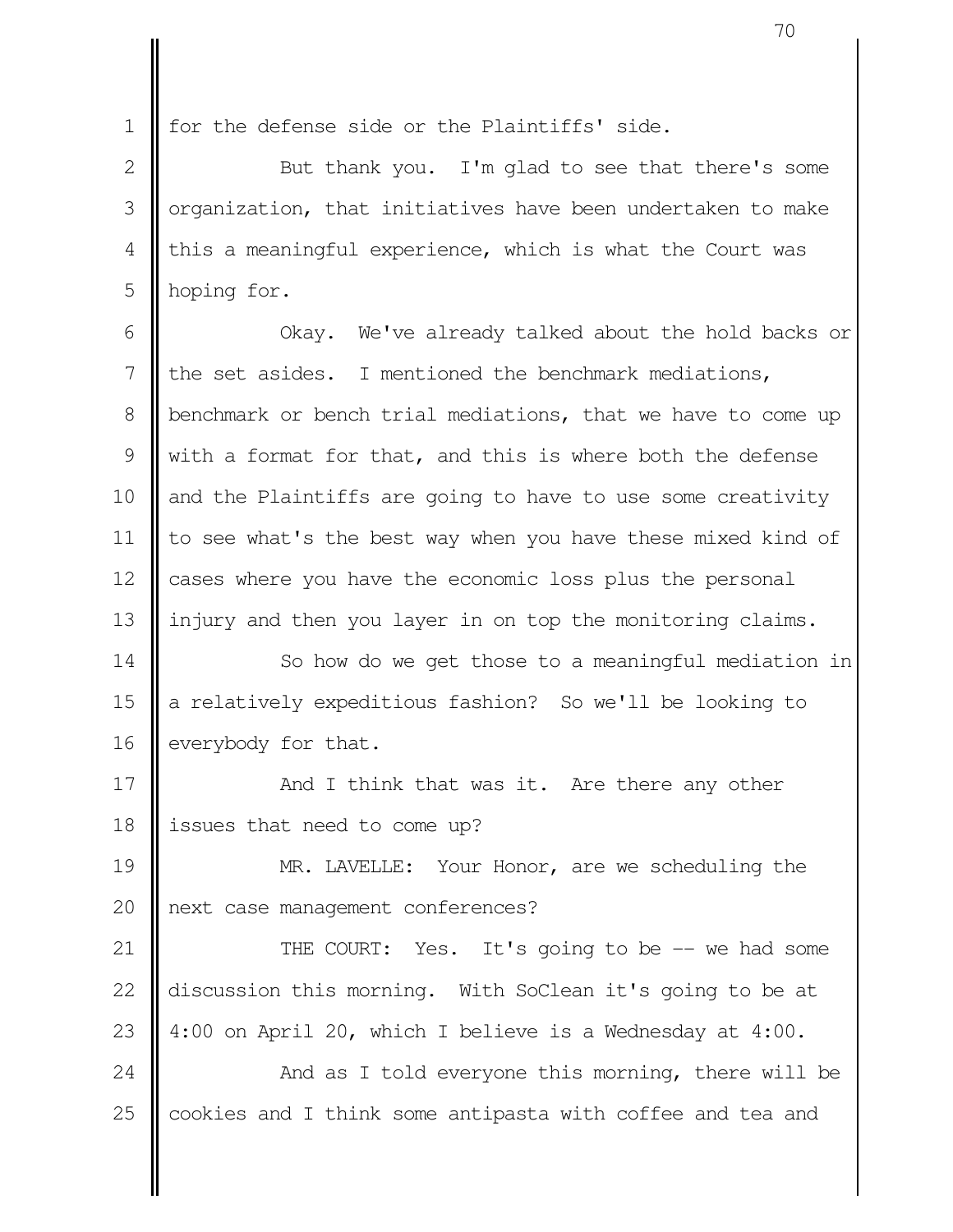maybe water. We don't have -- we lost our ice machine over the course of the pandemic. It was down in the cafeteria area, and then they just stopped using it. So we can't get ice in the courthouse. So it makes it difficult for soft drinks. So we do have a few of those for you though. Is there anything else to come before the Court today? MS. IVERSON: Nothing from Plaintiffs, Your Honor. THE COURT: And on the scheduling going forward, I am going to come up and send out a proposed schedule for our monthly conferences. We will be having monthly conferences. Anything from the defense side? MR. LAVELLE: No, Your Honor. THE COURT: Okay. I just wanted to mention this, I had mentioned this this morning. The Court's preference is that these hearings be in person. I think it's helpful. People can communicate with each other in a different fashion when you're here in person. Now, if, as we get into the case, if there's a month where there's nothing really of great significance that needs to be decided, if you mutually agree that you can meet by either phone or Zoom, I'll entertain that, and we can just have a very short hearing. 1 2 3 4 5 6 7 8 9 10 11 12 13 14 15 16 17 18 19 20 21 22 23

But if people have to talk or there's issues, and I need to engage in a dialogue with parties or both parties 24 25